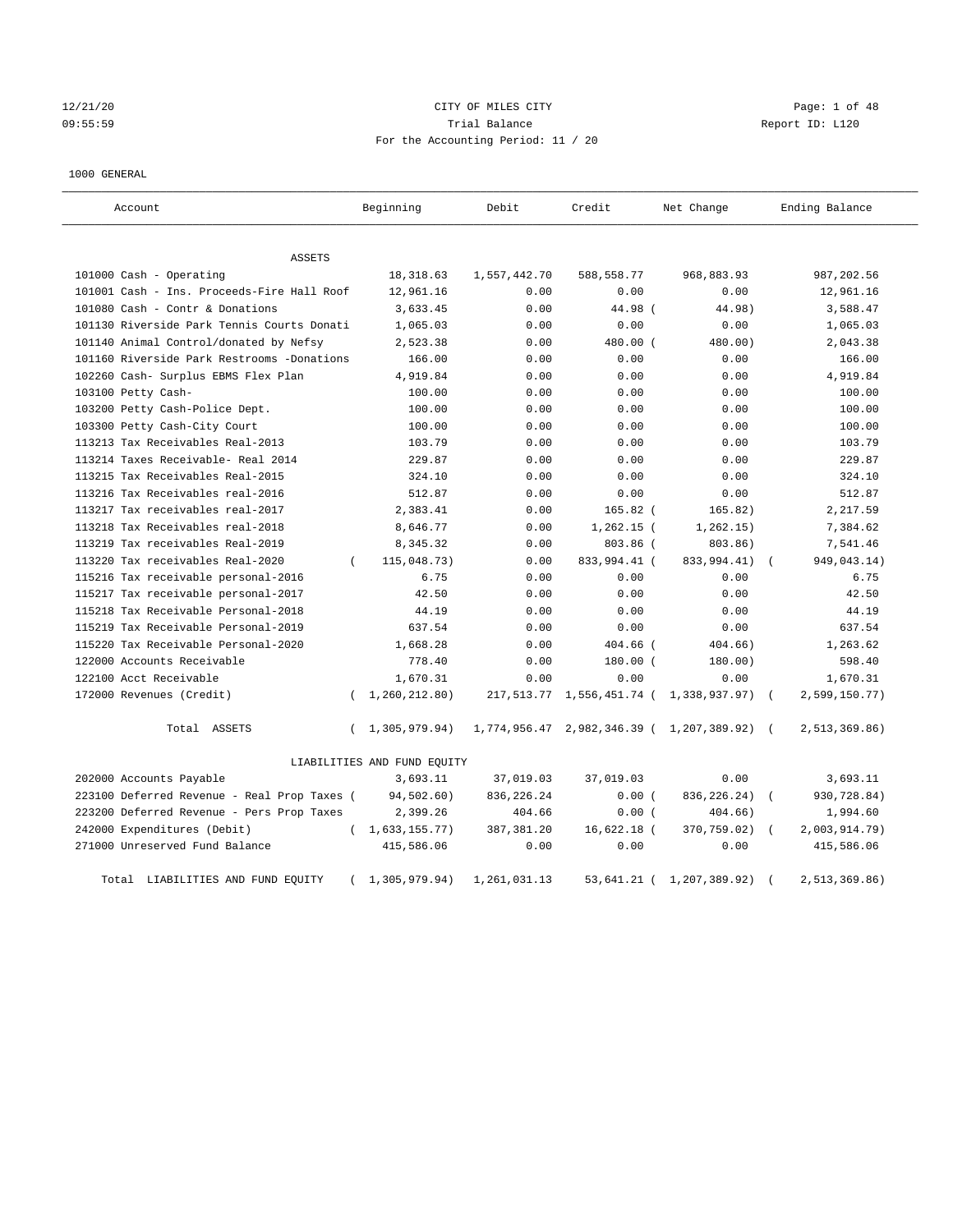## 12/21/20 CITY OF MILES CITY Page: 2 of 48 09:55:59 Report ID: L120 For the Accounting Period: 11 / 20

### 2220 LIBRARY

| Account                                    | Beginning                   | Debit       | Credit      | Net Change      | Ending Balance |
|--------------------------------------------|-----------------------------|-------------|-------------|-----------------|----------------|
| ASSETS                                     |                             |             |             |                 |                |
| 101000 Cash - Operating                    | 74,371.74                   | 26,021.13   | 23,565.70   | 2,455.43        | 76,827.17      |
| 101032 Cash- Library Board of Trustees Mul | 8,358.27                    | 124.00      | 0.00        | 124.00          | 8,482.27       |
| 103000 Petty Cash                          | 75.00                       | 0.00        | 0.00        | 0.00            | 75.00          |
| 172000 Revenues (Credit)                   | 105,049.05)                 | 0.00        | 26,145.13 ( | $26, 145, 13$ ( | 131, 194. 18)  |
| Total ASSETS                               | 22, 244.04)                 | 26, 145. 13 | 49,710.83 ( | 23,565.70) (    | 45,809.74)     |
|                                            | LIABILITIES AND FUND EQUITY |             |             |                 |                |
| 202000 Accounts Payable                    | 0.00                        | 3,052.26    | 3,052.26    | 0.00            | 0.00           |
| 242000 Expenditures (Debit)                | 102,832.00)<br>$\left($     | 23,565.70   | $0.00$ (    | 23,565.70) (    | 126,397.70)    |
| 271000 Unreserved Fund Balance             | 80,587.96                   | 0.00        | 0.00        | 0.00            | 80,587.96      |
| LIABILITIES AND FUND EQUITY<br>Total       | 22, 244, 04)                | 26,617.96   | 3,052.26 (  | 23,565.70) (    | 45,809.74)     |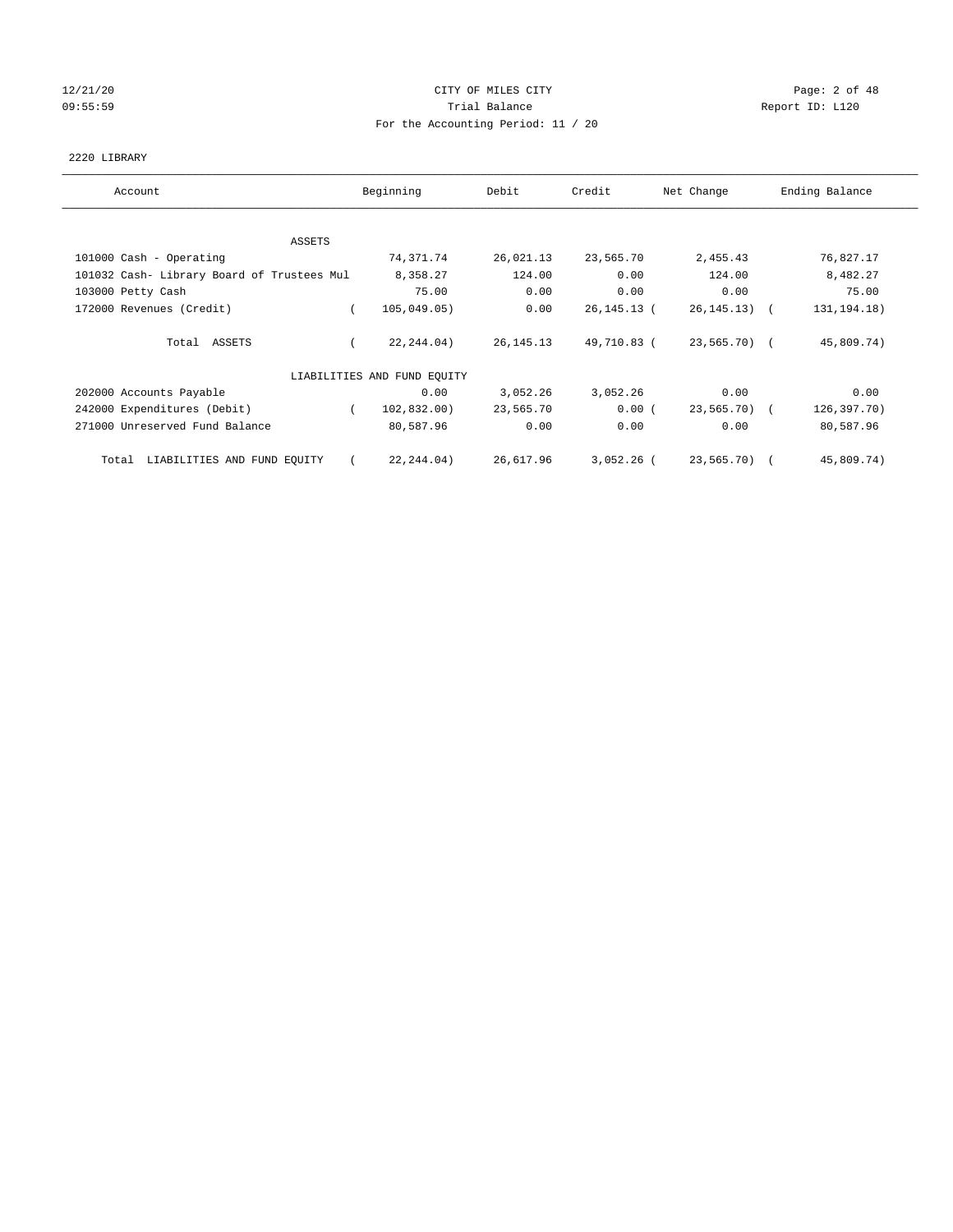## 12/21/20 CITY OF MILES CITY Page: 3 of 48 09:55:59 Trial Balance Report ID: L120 For the Accounting Period: 11 / 20

#### 2260 EMERGENCY DISASTER

| Account                                     | Beginning                   | Debit | Credit    | Net Change | Ending Balance |  |
|---------------------------------------------|-----------------------------|-------|-----------|------------|----------------|--|
|                                             |                             |       |           |            |                |  |
| ASSETS                                      |                             |       |           |            |                |  |
| 101000 Cash - Operating                     | 285.72                      | 16.94 | 0.00      | 16.94      | 302.66         |  |
| 113218 Tax Receivables real-2018            | 3.48                        | 0.00  | $13.26$ ( | $13.26$ (  | 16.74)         |  |
| 172000 Revenues (Credit)                    | 15.96)                      | 0.00  | $16.94$ ( | $16.94)$ ( | 32.90)         |  |
| Total ASSETS                                | 266.28                      | 16.94 | $30.20$ ( | 13.26)     | 253.02         |  |
|                                             | LIABILITIES AND FUND EQUITY |       |           |            |                |  |
| 223100 Deferred Revenue - Real Prop Taxes ( | 3.48)                       | 13.26 | 0.00(     | $13.26$ (  | 16.74)         |  |
| 271000 Unreserved Fund Balance              | 269.76                      | 0.00  | 0.00      | 0.00       | 269.76         |  |
| LIABILITIES AND FUND EQUITY<br>Total        | 266.28                      | 13.26 | 0.00(     | 13.26)     | 253.02         |  |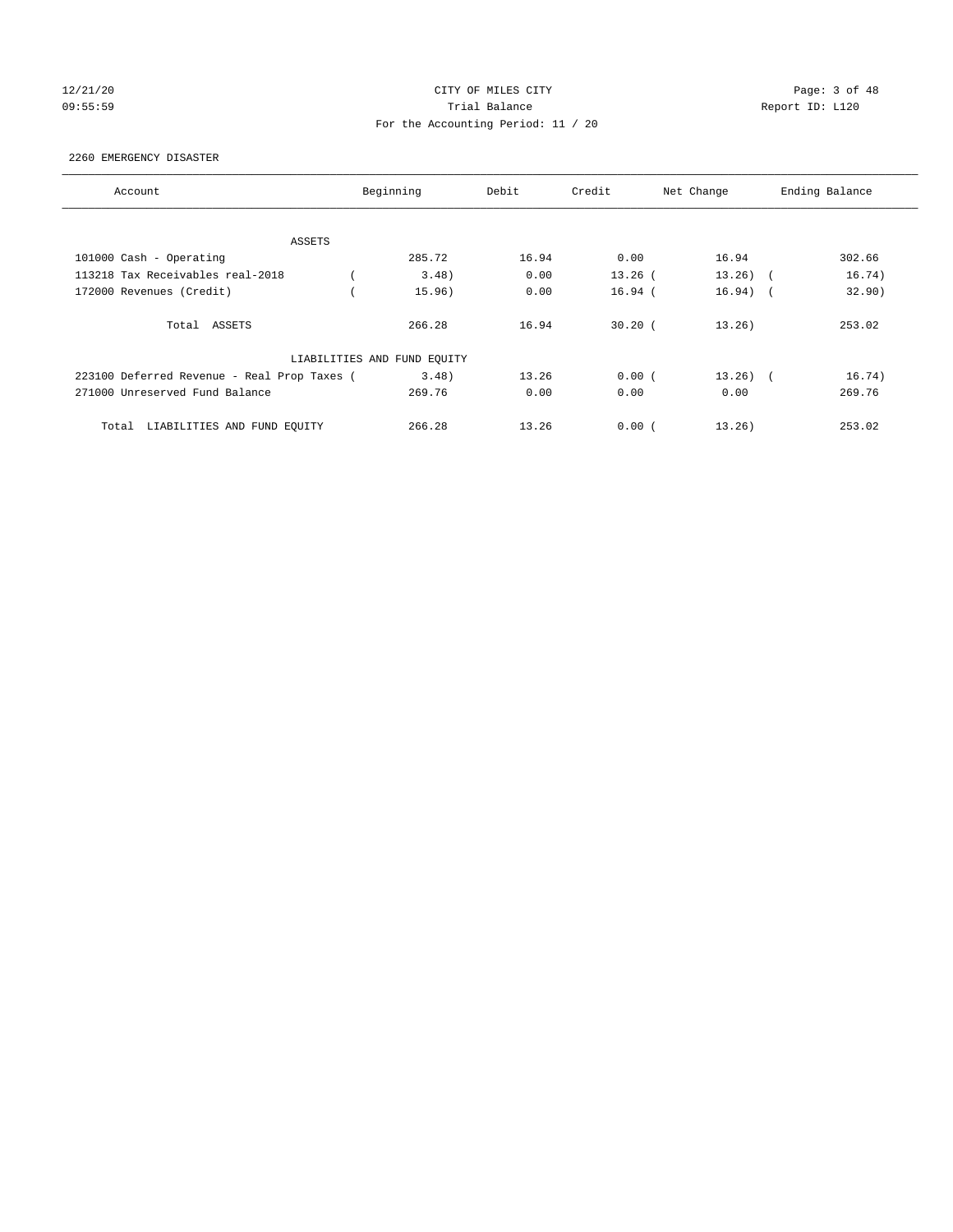## 12/21/20 CITY OF MILES CITY Page: 4 of 48 09:55:59 Report ID: L120 For the Accounting Period: 11 / 20

### 2270 Health

| Account                                     | Beginning                   | Debit      | Credit       | Net Change      | Ending Balance |
|---------------------------------------------|-----------------------------|------------|--------------|-----------------|----------------|
|                                             |                             |            |              |                 |                |
| ASSETS                                      |                             |            |              |                 |                |
| 101000 Cash - Operating                     | 24,990.96                   | 129,861.93 | 0.00         | 129,861.93      | 154,852.89     |
| 113220 Tax receivables Real-2020            | 17,914.33)                  | 0.00       | 129,861.93 ( | 129,861.93)     | 147,776.26)    |
| 172000 Revenues (Credit)                    | 17,914.33)                  | 0.00       | 129,861.93 ( | $129,861.93)$ ( | 147,776.26)    |
| Total ASSETS                                | 10,837.70)                  | 129,861.93 | 259,723.86 ( | $129.861.93$ (  | 140,699.63)    |
|                                             | LIABILITIES AND FUND EQUITY |            |              |                 |                |
| 223100 Deferred Revenue - Real Prop Taxes ( | 17,914.33)                  | 129,861.93 | 0.00(        | $129,861.93)$ ( | 147,776.26)    |
| 271000 Unreserved Fund Balance              | 7,076.63                    | 0.00       | 0.00         | 0.00            | 7,076.63       |
| LIABILITIES AND FUND EQUITY<br>Total        | 10,837.70)                  | 129,861.93 | 0.00(        | 129,861.93)     | 140,699.63)    |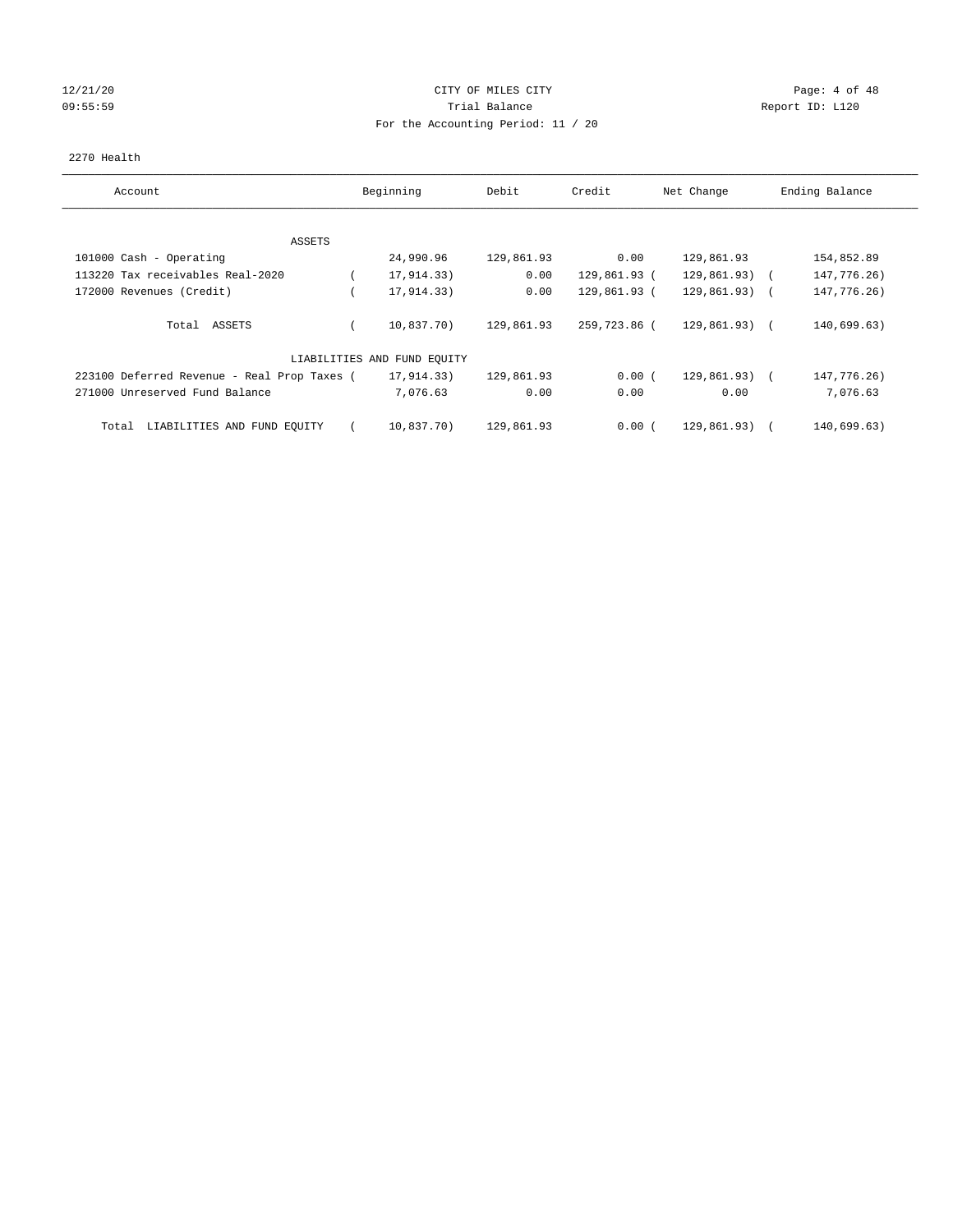## 12/21/20 CITY OF MILES CITY Page: 5 of 48 09:55:59 Report ID: L120 For the Accounting Period: 11 / 20

#### 2310 TIFD-Downtown

| Account                                   | Beginning                   | Debit     | Credit      | Net Change | Ending Balance |
|-------------------------------------------|-----------------------------|-----------|-------------|------------|----------------|
|                                           |                             |           |             |            |                |
| <b>ASSETS</b><br>101000 Cash - Operating  | 157,287.52                  | 56,290.74 | 352.64      | 55,938.10  | 213, 225.62    |
|                                           |                             |           |             |            |                |
| 113170 Deferred revenue                   | 79.85                       | 0.00      | 0.00        | 0.00       | 79.85          |
| 113218 Tax Receivables real-2018          | 515.69                      | 0.00      | 0.00        | 0.00       | 515.69         |
| 113219 Tax receivables Real-2019          | 1,255.25                    | 0.00      | 0.00        | 0.00       | 1,255.25       |
| 115180 Deferred revenue-audit             | 1.46                        | 0.00      | 0.00        | 0.00       | 1.46           |
| 115219 Tax Receivable Personal-2019       | 6.99                        | 0.00      | 0.00        | 0.00       | 6.99           |
| 115220 Tax Receivable Personal-2020       | 488.73                      | 0.00      | 0.00        | 0.00       | 488.73         |
| 172000 Revenues (Credit)                  | 9,092.07)                   | 0.00      | 56,290.74 ( | 56,290.74) | 65, 382.81)    |
| Total ASSETS                              | 150,543.42                  | 56,290.74 | 56,643.38 ( | 352.64)    | 150,190.78     |
|                                           | LIABILITIES AND FUND EQUITY |           |             |            |                |
| 202000 Accounts Payable                   | 0.00                        | 111.37    | 111.37      | 0.00       | 0.00           |
| 223100 Deferred Revenue - Real Prop Taxes | 1,850.79                    | 0.00      | 0.00        | 0.00       | 1,850.79       |
| 223200 Deferred Revenue - Pers Prop Taxes | 497.18                      | 0.00      | 0.00        | 0.00       | 497.18         |
| 242000 Expenditures (Debit)               | 1,323.15)                   | 352.64    | 0.00(       | 352.64)    | 1,675.79)      |
| 271000 Unreserved Fund Balance            | 149,518.60                  | 0.00      | 0.00        | 0.00       | 149,518.60     |
| Total LIABILITIES AND FUND EQUITY         | 150,543.42                  | 464.01    | 111.37 (    | 352.64)    | 150,190.78     |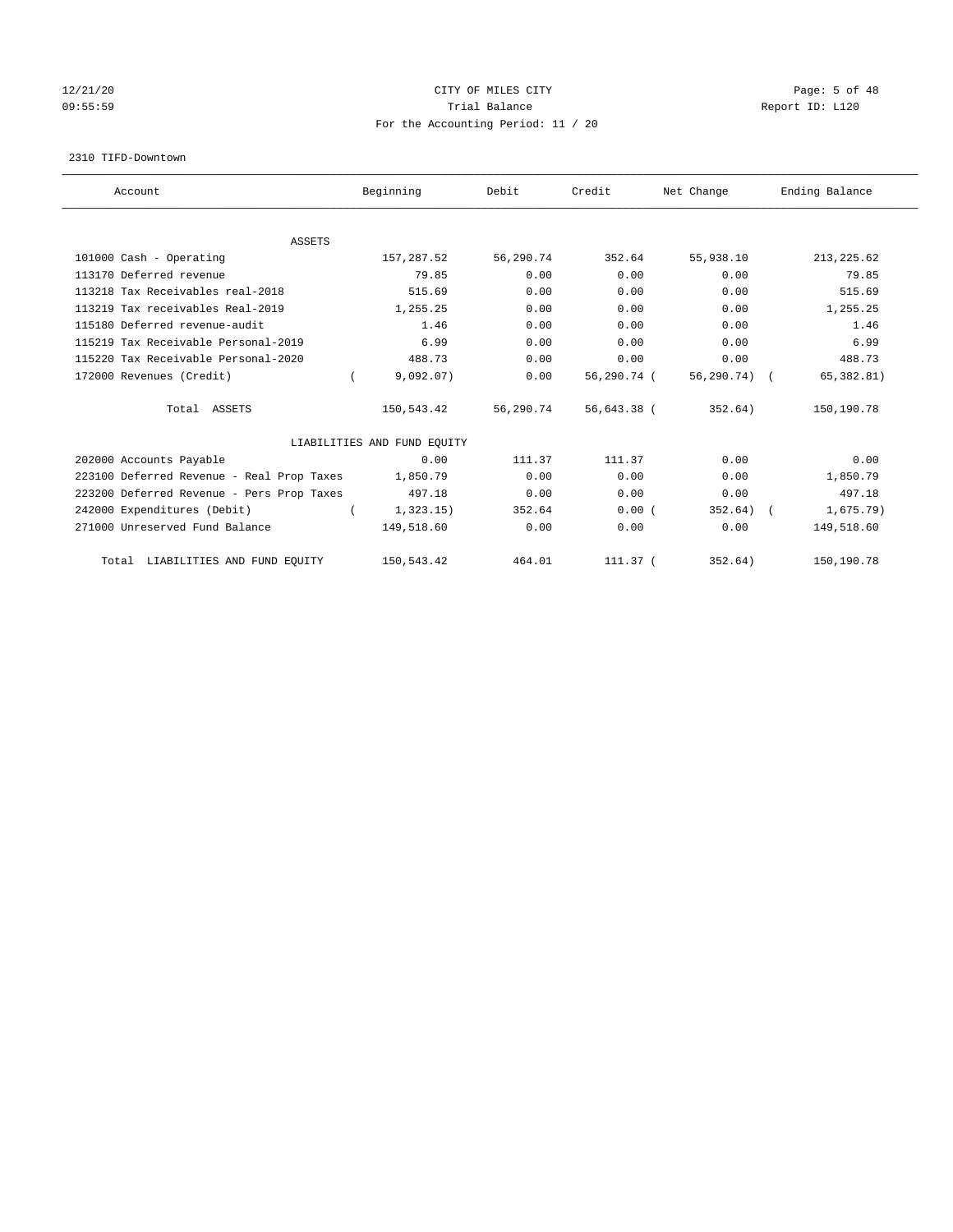## 12/21/20 CITY OF MILES CITY Page: 6 of 48 09:55:59 Trial Balance Report ID: L120 For the Accounting Period: 11 / 20

2350 Local Government/Study Commission

| Account                              | Beginning                   | Debit | Credit | Net Change | Ending Balance |
|--------------------------------------|-----------------------------|-------|--------|------------|----------------|
| ASSETS                               |                             |       |        |            |                |
| 101000 Cash - Operating              | 0.47                        | 0.00  | 0.00   | 0.00       | 0.47           |
| ASSETS<br>Total                      | 0.47                        | 0.00  | 0.00   | 0.00       | 0.47           |
|                                      | LIABILITIES AND FUND EQUITY |       |        |            |                |
| 271000 Unreserved Fund Balance       | 0.47                        | 0.00  | 0.00   | 0.00       | 0.47           |
| LIABILITIES AND FUND EQUITY<br>Total | 0.47                        | 0.00  | 0.00   | 0.00       | 0.47           |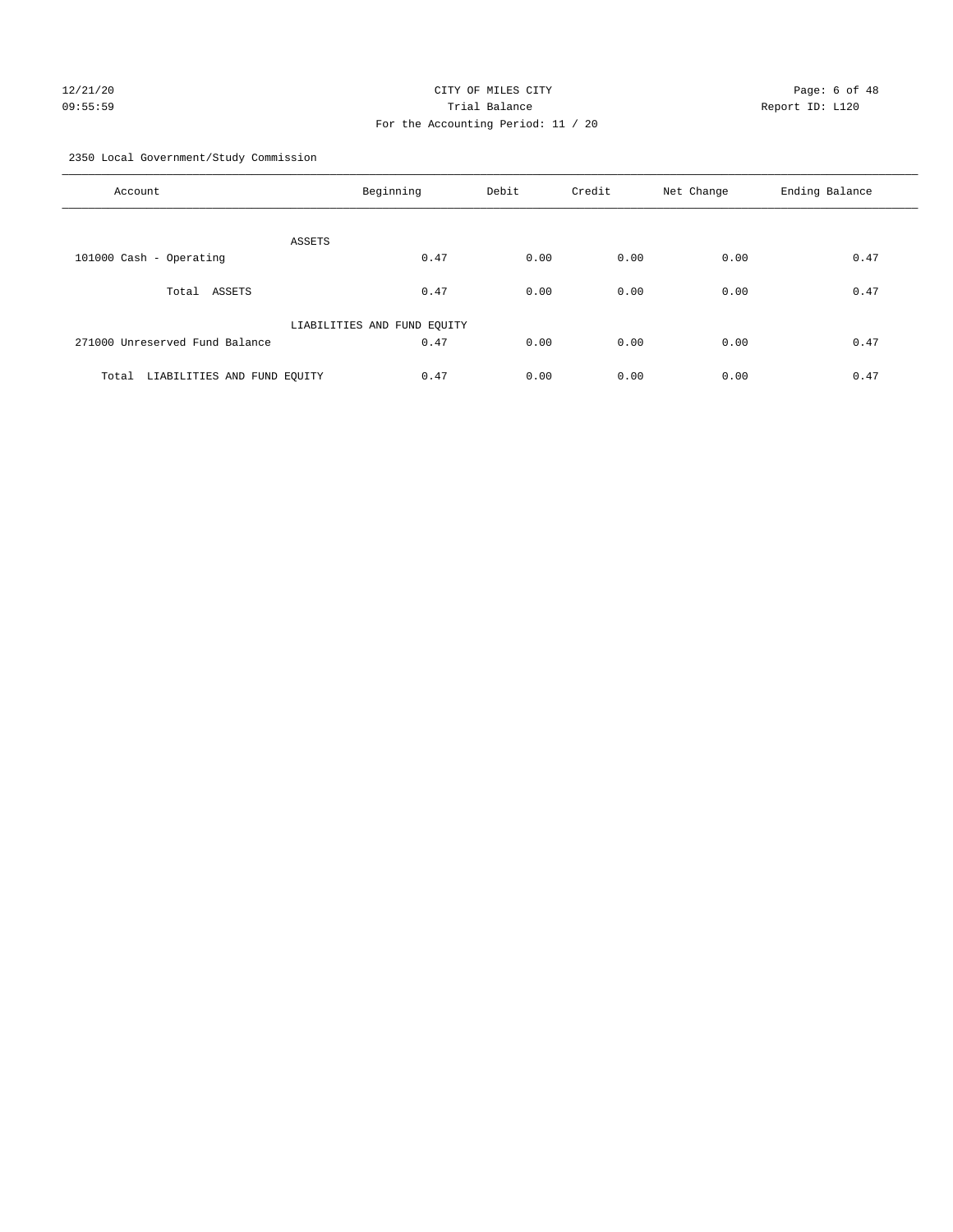## 12/21/20 CITY OF MILES CITY CHARGES CITY CONTROL Page: 7 of 48 09:55:59 Trial Balance Report ID: L120 For the Accounting Period: 11 / 20

## 2372 Permissive Medical Levy

| Account                                   | Beginning                   | Debit  | Credit     | Net Change   | Ending Balance |
|-------------------------------------------|-----------------------------|--------|------------|--------------|----------------|
|                                           |                             |        |            |              |                |
| <b>ASSETS</b>                             |                             |        |            |              |                |
| 101000 Cash - Operating                   | 22,468.26                   | 363.55 | 0.00       | 363.55       | 22,831.81      |
| 113216 Tax Receivables real-2016          | 47.22                       | 0.00   | 0.00       | 0.00         | 47.22)         |
| 113217 Tax receivables real-2017          | 35.49)                      | 0.00   | 19.43(     | 19.43)       | 54.92)         |
| 113218 Tax Receivables real-2018          | 1,089.20                    | 0.00   | 158.99 (   | 158.99)      | 930.21         |
| 113219 Tax receivables Real-2019          | 1,189.32                    | 0.00   | $114.56$ ( | 114.56)      | 1,074.76       |
| 115219 Tax Receivable Personal-2019       | 80.30                       | 0.00   | 0.00       | 0.00         | 80.30          |
| 115220 Tax Receivable Personal-2020       | 237.75                      | 0.00   | $57.66$ (  | 57.66)       | 180.09         |
| 172000 Revenues (Credit)                  | 3,369.09)                   | 0.00   | $363.55$ ( | $363.55$ ) ( | 3,732.64)      |
| Total ASSETS                              | 21,613.03                   | 363.55 | 714.19 (   | 350.64)      | 21,262.39      |
|                                           | LIABILITIES AND FUND EQUITY |        |            |              |                |
| 223100 Deferred Revenue - Real Prop Taxes | 2,195.81                    | 292.98 | 0.00(      | 292.98)      | 1,902.83       |
| 223200 Deferred Revenue - Pers Prop Taxes | 318.05                      | 57.66  | 0.00(      | 57.66        | 260.39         |
| 271000 Unreserved Fund Balance            | 19,099.17                   | 0.00   | 0.00       | 0.00         | 19,099.17      |
| LIABILITIES AND FUND EQUITY<br>Total      | 21,613.03                   | 350.64 | 0.00(      | 350.64)      | 21,262.39      |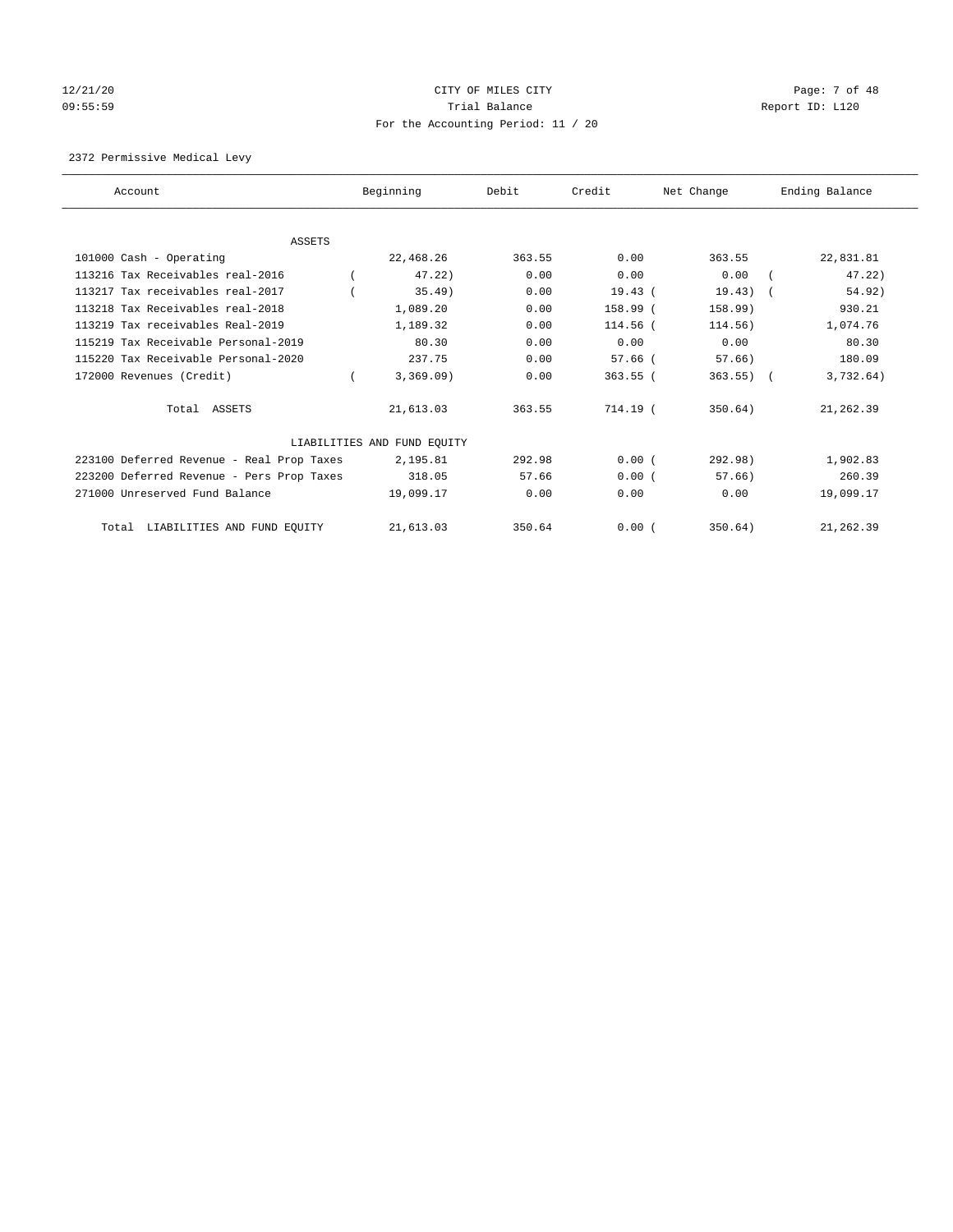## 12/21/20 **CITY OF MILES CITY CITY CITY CITY Page: 8 of 48** 09:55:59 Trial Balance Report ID: L120 For the Accounting Period: 11 / 20

#### 2390 DRUG FORFEITURE

| Account                              | Beginning                   | Debit | Credit | Net Change | Ending Balance |
|--------------------------------------|-----------------------------|-------|--------|------------|----------------|
|                                      |                             |       |        |            |                |
|                                      |                             |       |        |            |                |
| ASSETS                               |                             |       |        |            |                |
| 101000 Cash - Operating              | 4,552.42                    | 0.00  | 0.00   | 0.00       | 4,552.42       |
| 172000 Revenues (Credit)             | 2,152.42)                   | 0.00  | 0.00   | 0.00       | 2, 152, 42)    |
|                                      |                             |       |        |            |                |
| Total ASSETS                         | 2,400.00                    | 0.00  | 0.00   | 0.00       | 2,400.00       |
|                                      |                             |       |        |            |                |
|                                      | LIABILITIES AND FUND EQUITY |       |        |            |                |
| 271000 Unreserved Fund Balance       | 2,400.00                    | 0.00  | 0.00   | 0.00       | 2,400.00       |
|                                      |                             |       |        |            |                |
| LIABILITIES AND FUND EQUITY<br>Total | 2,400.00                    | 0.00  | 0.00   | 0.00       | 2,400.00       |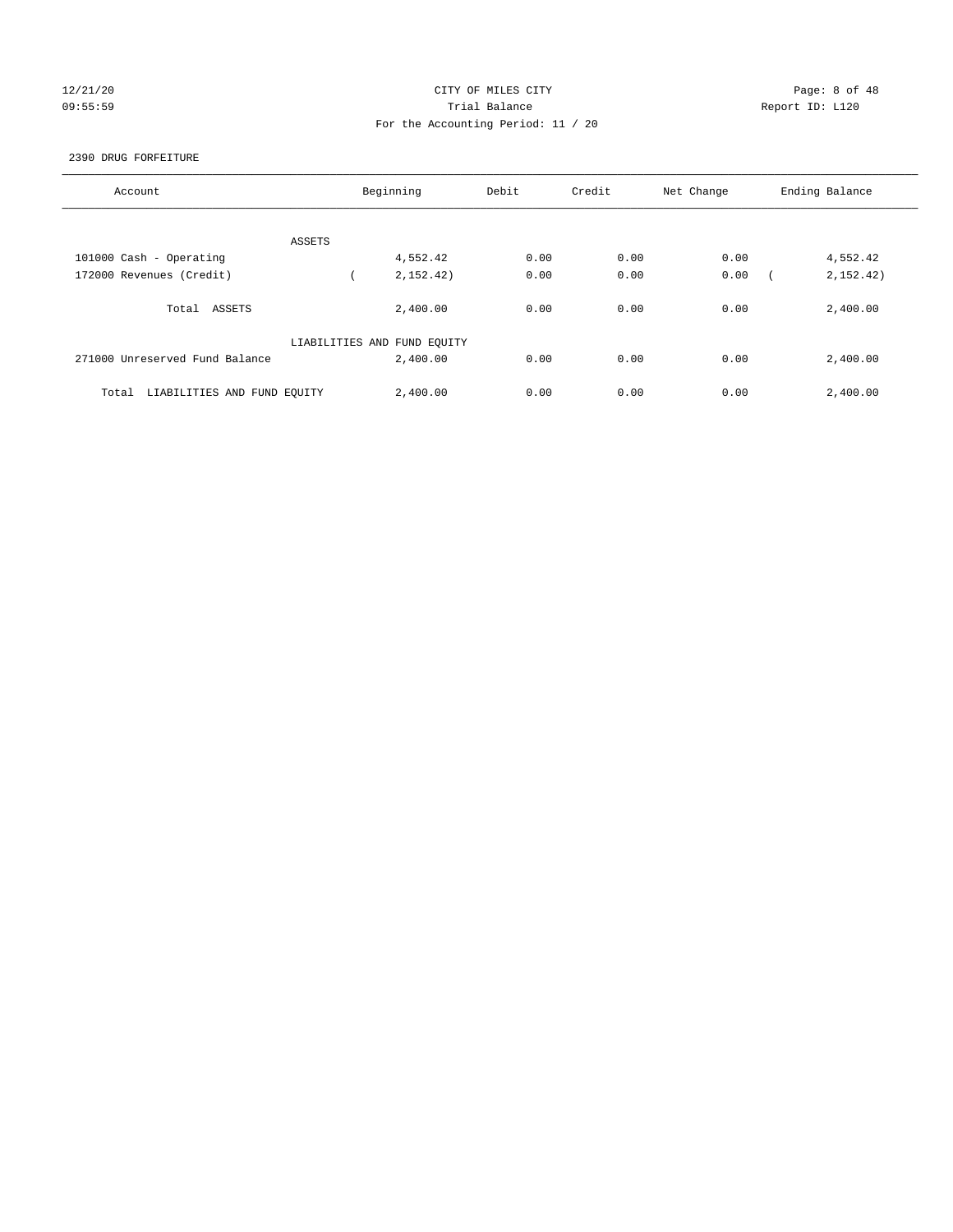## 12/21/20 CITY OF MILES CITY Page: 9 of 48 09:55:59 Trial Balance Report ID: L120 For the Accounting Period: 11 / 20

#### 2394 BUILDING CODE ENFORCEMENT

| Account                              | Beginning |                             | Debit     | Credit       | Net Change     | Ending Balance |
|--------------------------------------|-----------|-----------------------------|-----------|--------------|----------------|----------------|
|                                      |           |                             |           |              |                |                |
|                                      | ASSETS    |                             |           |              |                |                |
| 101000 Cash - Operating              |           | 95,889.63                   | 16,462.90 | 5,755.54     | 10,707.36      | 106,596.99     |
| 172000 Revenues (Credit)             |           | 32,834.24)                  | 0.00      | 16,462.90 (  | $16, 462.90$ ( | 49,297.14)     |
| Total ASSETS                         |           | 63,055.39                   | 16,462.90 | 22,218.44 (  | 5,755.54)      | 57,299.85      |
|                                      |           | LIABILITIES AND FUND EQUITY |           |              |                |                |
| 202000 Accounts Payable              |           | 0.00                        | 3,602.30  | 3,602.30     | 0.00           | 0.00           |
| 242000 Expenditures (Debit)          |           | 47,364.82)                  | 5,755.54  | 0.00(        | 5,755.54)      | 53, 120.36)    |
| 271000 Unreserved Fund Balance       |           | 110,420.21                  | 0.00      | 0.00         | 0.00           | 110,420.21     |
| LIABILITIES AND FUND EQUITY<br>Total |           | 63,055.39                   | 9,357.84  | $3,602.30$ ( | 5,755.54)      | 57,299.85      |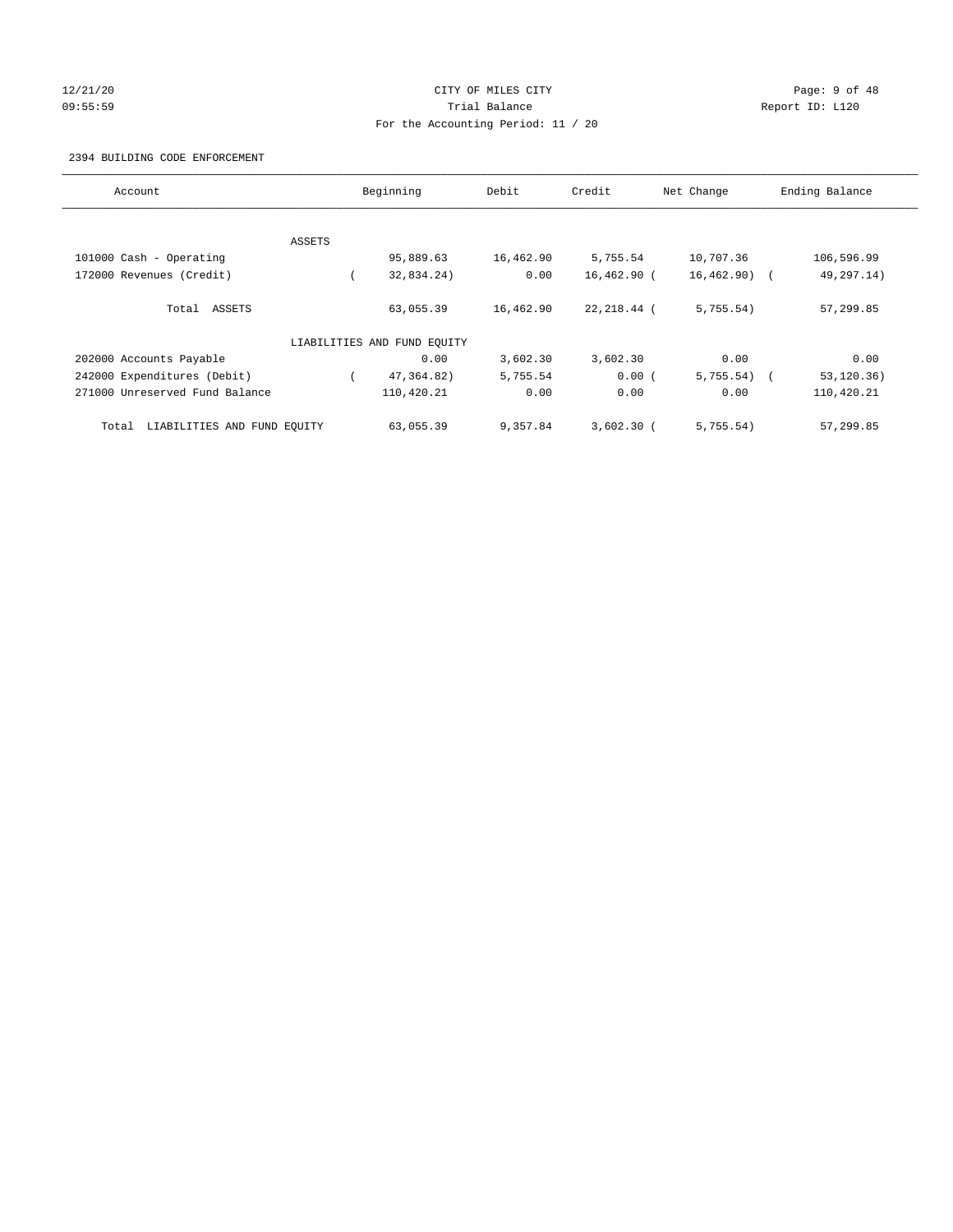## 12/21/20 **CITY OF MILES CITY CITY CITY Page: 10 of 48** 09:55:59 Report ID: L120 For the Accounting Period: 11 / 20

2400 LTG M D#165-(Gen City)

| Account                                    | Beginning                   | Debit      | Credit       | Net Change    | Ending Balance |
|--------------------------------------------|-----------------------------|------------|--------------|---------------|----------------|
|                                            |                             |            |              |               |                |
| <b>ASSETS</b>                              |                             |            |              |               |                |
| 101000 Cash - Operating                    | 53,814.86                   | 70,018.42  | 12,500.75    | 57,517.67     | 111,332.53     |
| 118140 Special Assessments Receivables-201 | 39.03                       | 0.00       | 0.00         | 0.00          | 39.03          |
| 118150 Special Assessments Receivables-201 | 40.74                       | 0.00       | 0.00         | 0.00          | 40.74          |
| 118160 Special Assessments Receivables-201 | 85.14                       | 0.00       | 0.00         | 0.00          | 85.14          |
| 118170 Special Assessments Receivables-201 | 709.11                      | 0.00       | $10.41$ (    | 10.41)        | 698.70         |
| 118180 Special Assessments Received-2018   | 1,748.17                    | 0.00       | 158.48 (     | 158.48)       | 1,589.69       |
| 118190 Special Assessments Receivables-201 | 1,562.87                    | 0.00       | 138.89 (     | 138.89)       | 1,423.98       |
| 118200 Special Assmts Receivable 2000      | 145, 197. 11                | 0.00       | 69,666.31 (  | 69,666.31)    | 75,530.80      |
| 172000 Revenues (Credit)                   | 21, 292, 80)<br>$\left($    | 0.00       | 70,018.42 (  | 70,018.42) (  | 91, 311. 22)   |
| Total ASSETS                               | 181,904.23                  | 70,018.42  | 152,493.26 ( | 82,474.84)    | 99,429.39      |
|                                            | LIABILITIES AND FUND EQUITY |            |              |               |                |
| 202000 Accounts Payable                    | 0.00                        | 12,500.75  | 12,500.75    | 0.00          | 0.00           |
| 223000 Deferred Revenue/Uncollected Taxes  | 149,382.17                  | 69,974.09  | 0.00(        | 69,974.09)    | 79,408.08      |
| 242000 Expenditures (Debit)                | 52, 259, 46)                | 12,500.75  | 0.00(        | $12,500.75$ ( | 64,760.21)     |
| 271000 Unreserved Fund Balance             | 84,781.52                   | 0.00       | 0.00         | 0.00          | 84,781.52      |
| Total LIABILITIES AND FUND EQUITY          | 181,904.23                  | 94, 975.59 | 12,500.75 (  | 82, 474.84)   | 99, 429.39     |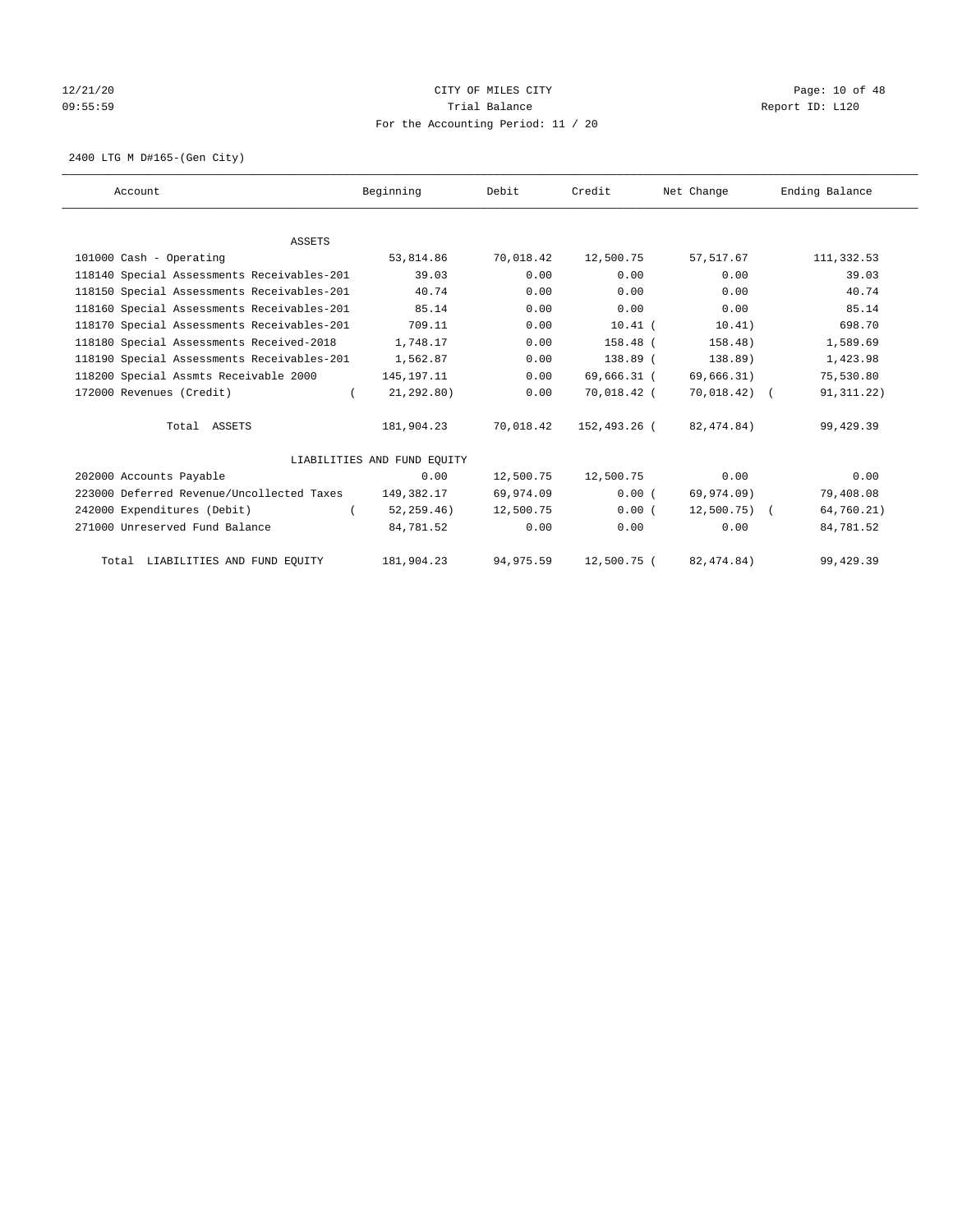## 12/21/20 **CITY OF MILES CITY CITY CITY Page: 11 of 48** 09:55:59 Report ID: L120 For the Accounting Period: 11 / 20

#### 2420 LTG M D#167-(MilesAddn Etc)

| Account                                    | Beginning                   | Debit     | Credit       | Net Change    | Ending Balance |
|--------------------------------------------|-----------------------------|-----------|--------------|---------------|----------------|
|                                            |                             |           |              |               |                |
| <b>ASSETS</b>                              |                             |           |              |               |                |
| 101000 Cash - Operating                    | 15,727.39                   | 7,111.00  | 1,571.81     | 5,539.19      | 21,266.58      |
| 118170 Special Assessments Receivables-201 | 0.04                        | 0.00      | 0.00         | 0.00          | 0.04           |
| 118180 Special Assessments Received-2018   | 329.30                      | 0.00      | $105.40$ (   | 105.40)       | 223.90         |
| 118190 Special Assessments Receivables-201 | 189.80                      | 0.00      | 0.00         | 0.00          | 189.80         |
| 118200 Special Assmts Receivable 2000      | 14,632.21                   | 0.00      | $6,997.19$ ( | 6,997.19)     | 7,635.02       |
| 172000 Revenues (Credit)                   | 1,470.40)                   | 0.00      | $7,111.00$ ( | $7,111.00)$ ( | 8,581.40)      |
| Total ASSETS                               | 29,408.34                   | 7,111.00  | 15,785.40 (  | 8,674.40)     | 20,733.94      |
|                                            | LIABILITIES AND FUND EQUITY |           |              |               |                |
| 202000 Accounts Payable                    | 0.00                        | 1,571.81  | 1,571.81     | 0.00          | 0.00           |
| 223000 Deferred Revenue/Uncollected Taxes  | 15, 151.35                  | 7,102.59  | 0.00(        | 7,102.59)     | 8,048.76       |
| 242000 Expenditures (Debit)                | 7,464.67)                   | 1,571.81  | 0.00(        | $1.571.81$ (  | 9,036.48)      |
| 271000 Unreserved Fund Balance             | 21,721.66                   | 0.00      | 0.00         | 0.00          | 21,721.66      |
| Total LIABILITIES AND FUND EQUITY          | 29,408.34                   | 10,246.21 | $1,571.81$ ( | 8,674.40)     | 20,733.94      |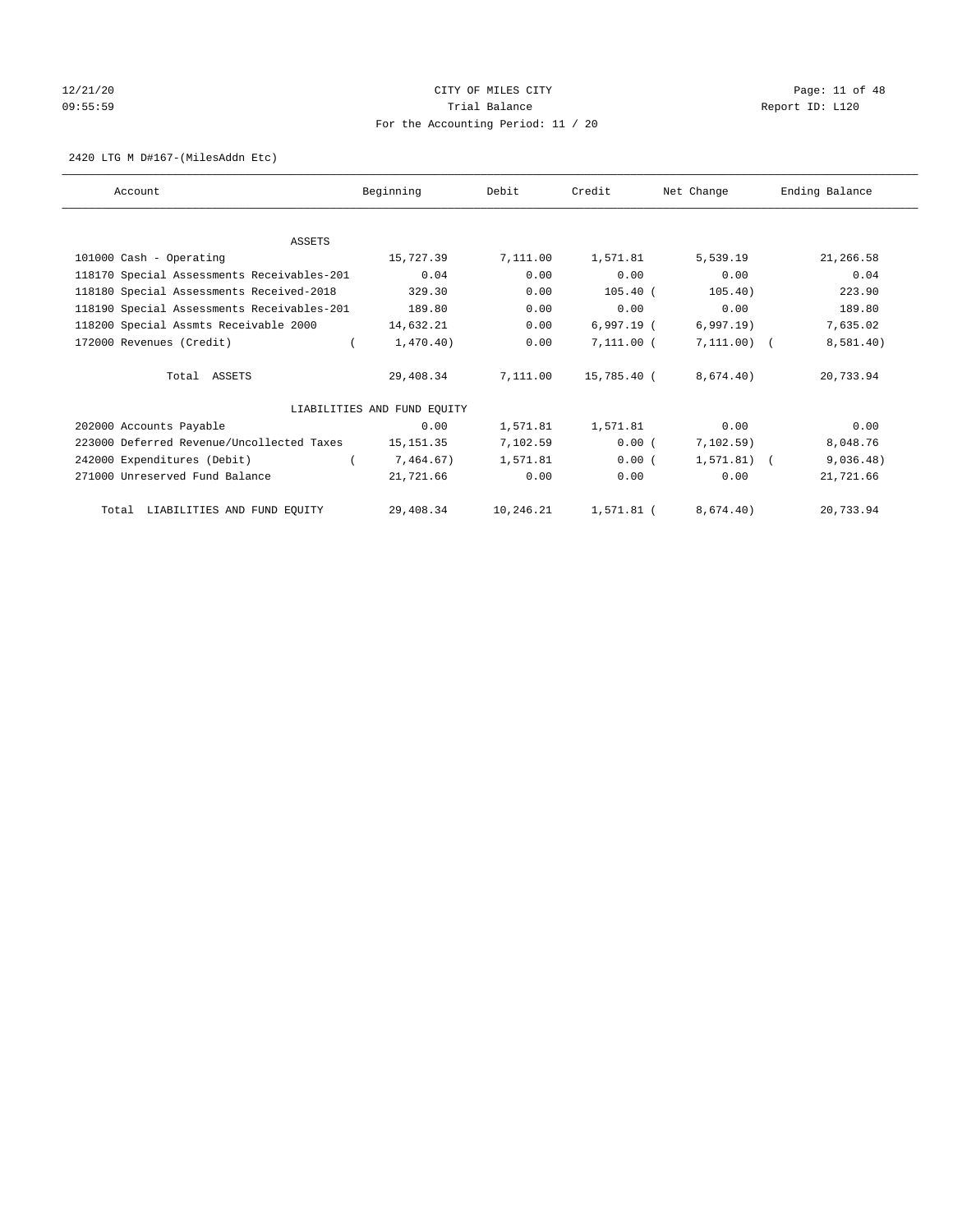## 12/21/20 **CITY OF MILES CITY CITY CITY Page: 12 of 48** 09:55:59 Report ID: L120 For the Accounting Period: 11 / 20

2430 LTG M D#171-(Balsam Est)

| Account                                   |  | Beginning                   | Debit    | Credit       | Net Change   | Ending Balance |  |
|-------------------------------------------|--|-----------------------------|----------|--------------|--------------|----------------|--|
|                                           |  |                             |          |              |              |                |  |
| <b>ASSETS</b>                             |  |                             |          |              |              |                |  |
| 101000 Cash - Operating                   |  | 191.27)                     | 2,145.32 | 151.96       | 1,993.36     | 1,802.09       |  |
| 118200 Special Assmts Receivable 2000     |  | 4,377.38                    | 0.00     | $2,145.32$ ( | 2, 145.32)   | 2,232.06       |  |
| 172000 Revenues (Credit)                  |  | 356.62)                     | 0.00     | $2,145.32$ ( | $2,145.32$ ( | 2,501.94)      |  |
| Total ASSETS                              |  | 3,829.49                    | 2,145.32 | 4,442.60 (   | 2, 297.28    | 1,532.21       |  |
|                                           |  | LIABILITIES AND FUND EQUITY |          |              |              |                |  |
| 202000 Accounts Payable                   |  | 0.00                        | 151.96   | 151.96       | 0.00         | 0.00           |  |
| 223000 Deferred Revenue/Uncollected Taxes |  | 4,377.38                    | 2,145.32 | 0.00(        | 2, 145.32)   | 2,232.06       |  |
| 242000 Expenditures (Debit)               |  | 4,814.19)                   | 151.96   | 0.00(        | 151.96) (    | 4,966.15)      |  |
| 271000 Unreserved Fund Balance            |  | 4,266.30                    | 0.00     | 0.00         | 0.00         | 4,266.30       |  |
| LIABILITIES AND FUND EQUITY<br>Total      |  | 3,829.49                    | 2,449.24 | 151.96 (     | 2, 297.28    | 1,532.21       |  |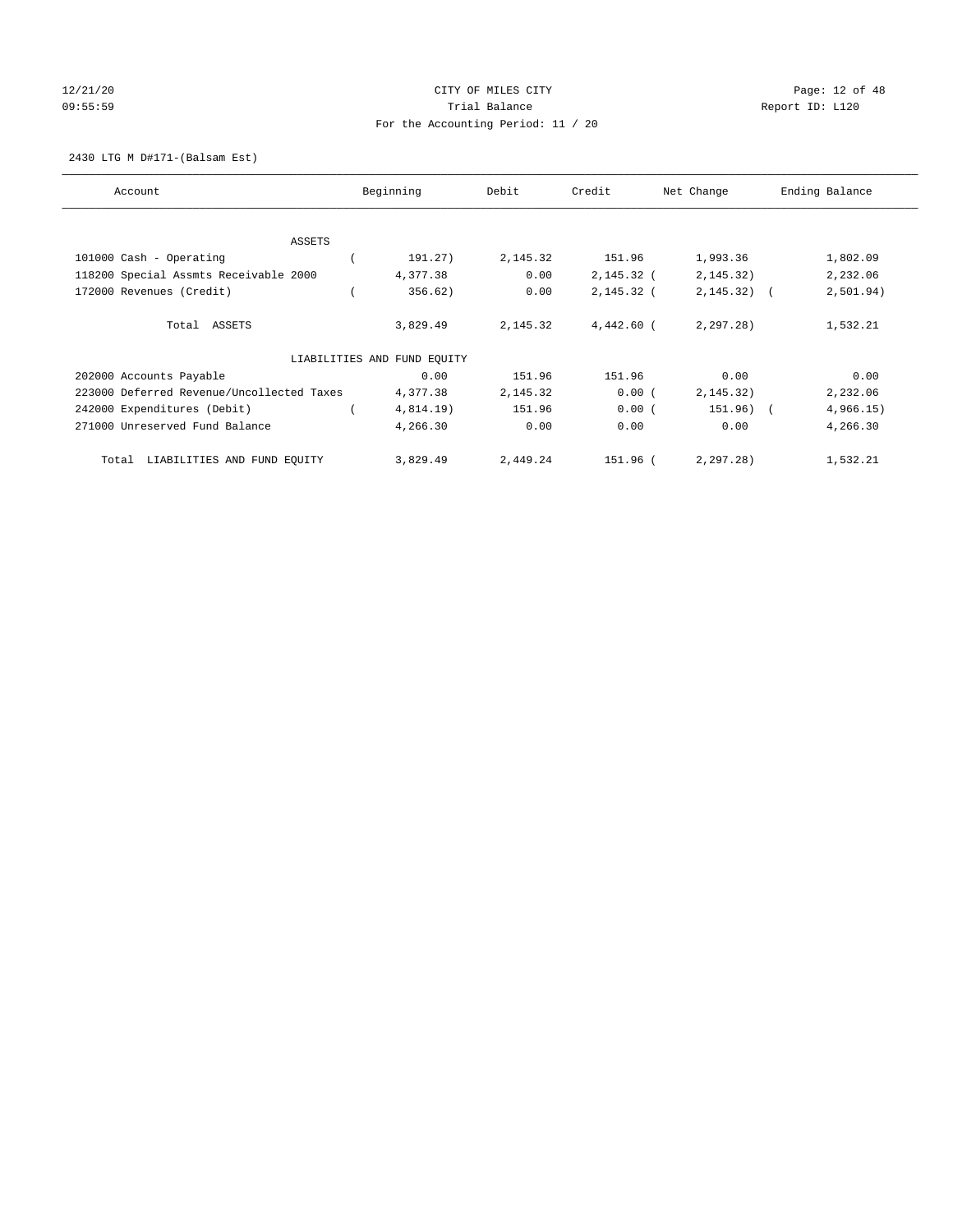## 12/21/20 **CITY OF MILES CITY CITY CITY Page: 13 of 48** 09:55:59 Report ID: L120 For the Accounting Period: 11 / 20

2440 LTG M D#172-(Main Str)

| Account                                   | Beginning                   | Debit     | Credit      | Net Change    | Ending Balance |
|-------------------------------------------|-----------------------------|-----------|-------------|---------------|----------------|
| <b>ASSETS</b>                             |                             |           |             |               |                |
| 101000 Cash - Operating                   | 1,896.61                    | 13,354.89 | 1,405.41    | 11,949.48     | 13,846.09      |
|                                           |                             |           |             |               |                |
| 118200 Special Assmts Receivable 2000     | 26,145.06                   | 0.00      | 13,354.89 ( | 13,354.89)    | 12,790.17      |
| 172000 Revenues (Credit)                  | 4,678.18)                   | 0.00      | 13,354.89 ( | $13,354.89$ ( | 18,033.07)     |
| Total ASSETS                              | 23,363.49                   | 13,354.89 | 28,115.19 ( | 14,760.30)    | 8,603.19       |
|                                           | LIABILITIES AND FUND EQUITY |           |             |               |                |
| 202000 Accounts Payable                   | 0.00                        | 1,405.41  | 1,405.41    | 0.00          | 0.00           |
| 223000 Deferred Revenue/Uncollected Taxes | 26,145.06                   | 13,354.89 | 0.00(       | 13,354.89)    | 12,790.17      |
| 242000 Expenditures (Debit)               | 12, 149.03)                 | 1,405.41  | 0.00(       | $1,405.41$ (  | 13,554.44)     |
| 271000 Unreserved Fund Balance            | 9,367.46                    | 0.00      | 0.00        | 0.00          | 9,367.46       |
| LIABILITIES AND FUND EQUITY<br>Total      | 23,363.49                   | 16,165.71 | 1,405.41 (  | 14,760.30)    | 8,603.19       |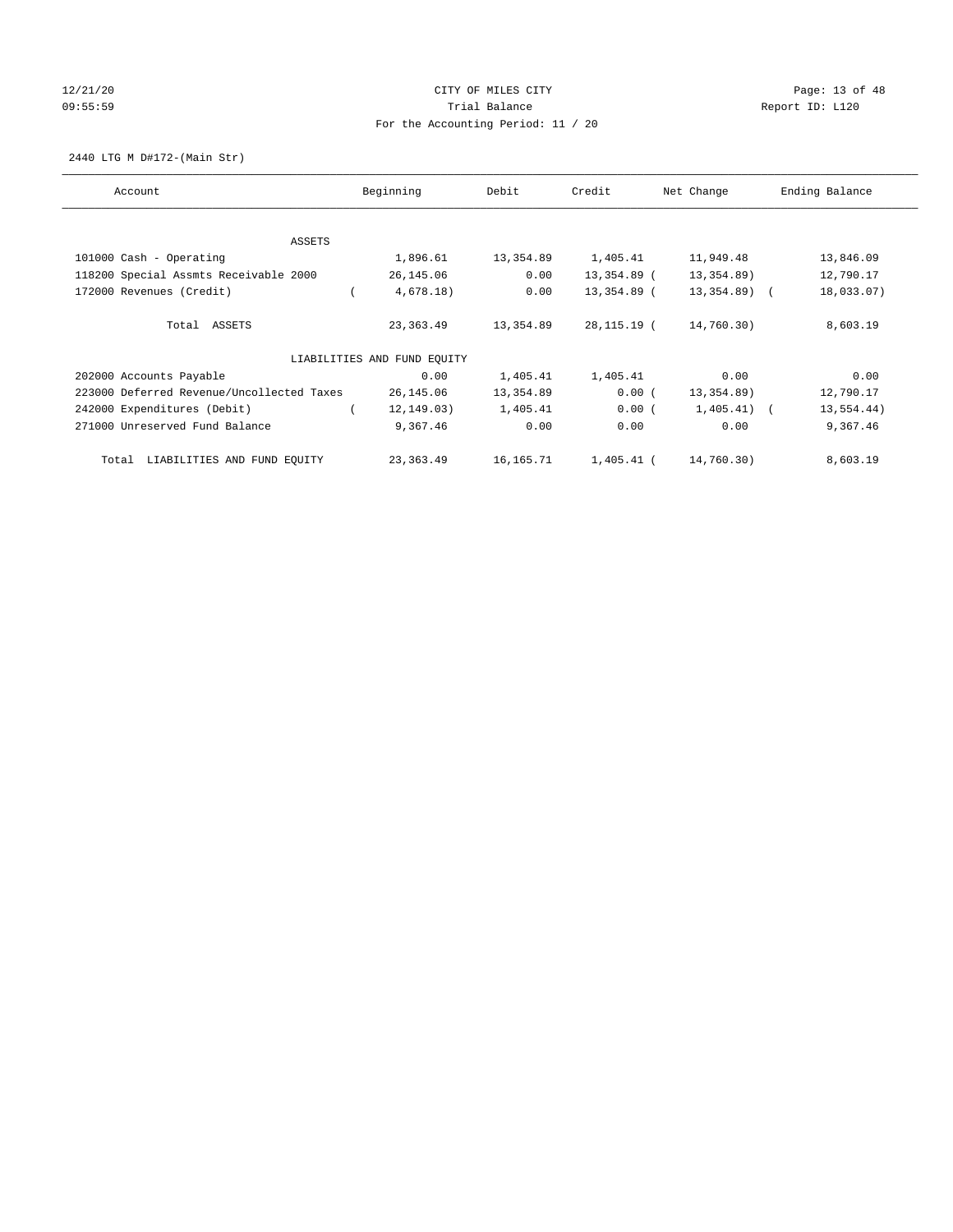## 12/21/20 **CITY OF MILES CITY CITY CITY Page: 14 of 48** 09:55:59 Report ID: L120 For the Accounting Period: 11 / 20

2450 LTG M D#195-(SG-Trico)

| Account                                   | Beginning                   | Debit    | Credit       | Net Change   | Ending Balance |
|-------------------------------------------|-----------------------------|----------|--------------|--------------|----------------|
| <b>ASSETS</b>                             |                             |          |              |              |                |
| 101000 Cash - Operating                   | 2,623.34                    | 1,468.71 | 525.00       | 943.71       | 3,567.05       |
| 118200 Special Assmts Receivable 2000     | 2,826.53                    | 0.00     | 1,468.71 (   | 1,468.71)    | 1,357.82       |
| 172000 Revenues (Credit)                  | 372.63)                     | 0.00     | $1,468.71$ ( | $1,468.71$ ( | 1,841.34)      |
| Total ASSETS                              | 5,077.24                    | 1,468.71 | $3,462.42$ ( | 1,993.71)    | 3,083.53       |
|                                           | LIABILITIES AND FUND EQUITY |          |              |              |                |
| 202000 Accounts Payable                   | 0.00                        | 525.00   | 525.00       | 0.00         | 0.00           |
| 223000 Deferred Revenue/Uncollected Taxes | 2,826.53                    | 1,468.71 | 0.00(        | 1,468.71)    | 1,357.82       |
| 242000 Expenditures (Debit)               | 2,976.84)                   | 525.00   | 0.00(        | $525.00$ (   | 3,501.84)      |
| 271000 Unreserved Fund Balance            | 5,227.55                    | 0.00     | 0.00         | 0.00         | 5,227.55       |
| LIABILITIES AND FUND EQUITY<br>Total      | 5,077.24                    | 2,518.71 | $525.00$ (   | 1,993.71)    | 3,083.53       |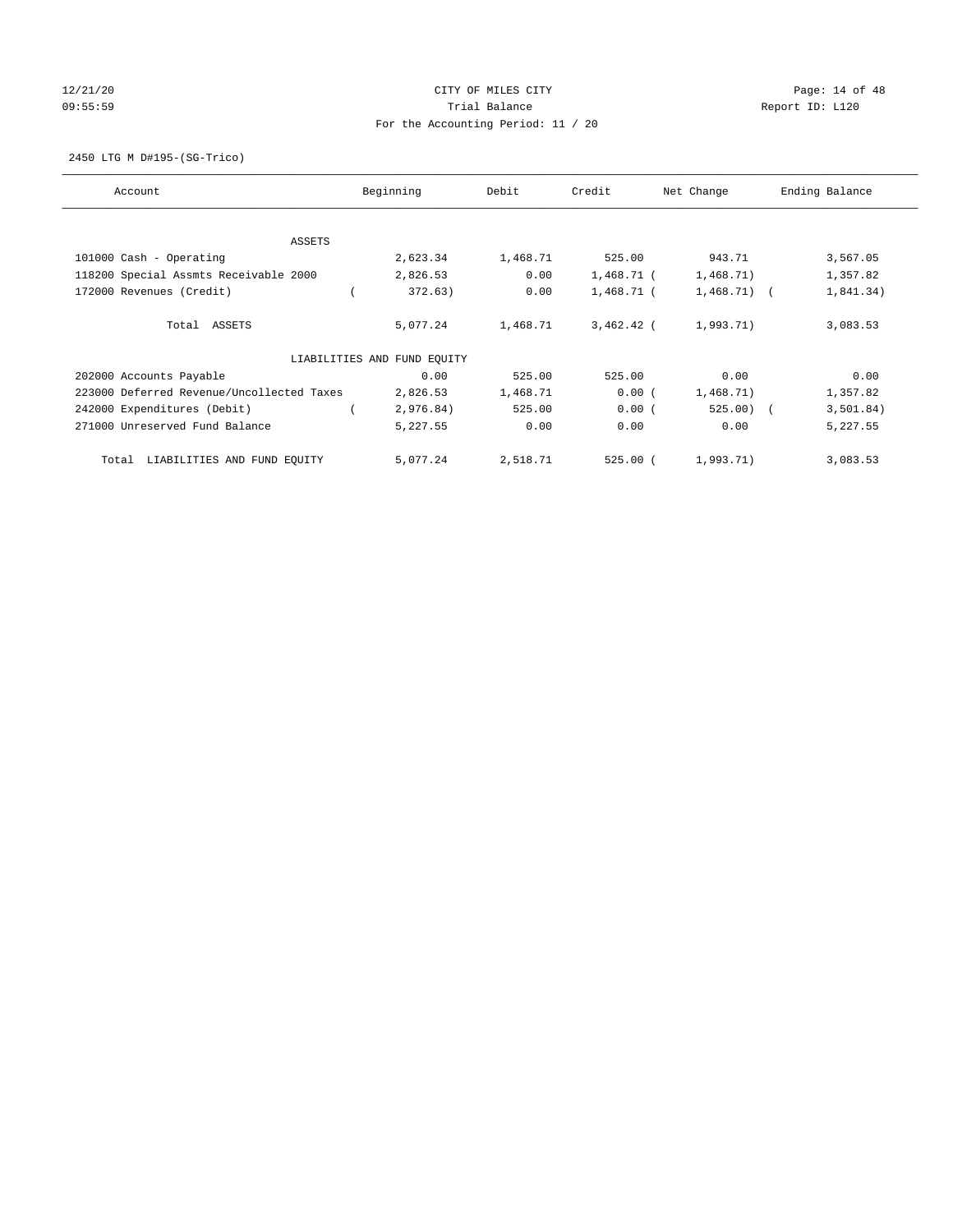## 12/21/20 **CITY OF MILES CITY CITY CITY Page: 15 of 48** 09:55:59 Report ID: L120 For the Accounting Period: 11 / 20

2470 LTG M D#202-(SG-MDU&NV)

| Account                                    | Beginning                   | Debit    | Credit       | Net Change   | Ending Balance |
|--------------------------------------------|-----------------------------|----------|--------------|--------------|----------------|
| <b>ASSETS</b>                              |                             |          |              |              |                |
| 101000 Cash - Operating                    | 2,971.83                    | 2,527.85 | 433.16       | 2,094.69     | 5,066.52       |
| 118180 Special Assessments Received-2018   | 131.04                      | 0.00     | 0.00         | 0.00         | 131.04         |
| 118190 Special Assessments Receivables-201 | 212.22                      | 0.00     | 0.00         | 0.00         | 212.22         |
| 118200 Special Assmts Receivable 2000      | 5,233.92                    | 0.00     | 2,527.85 (   | 2,527.85)    | 2,706.07       |
| 172000 Revenues (Credit)                   | 643.04)                     | 0.00     | 2,527.85 (   | $2,527.85$ ( | 3, 170.89)     |
| Total ASSETS                               | 7,905.97                    | 2,527.85 | $5,488.86$ ( | 2,961.01)    | 4,944.96       |
|                                            | LIABILITIES AND FUND EQUITY |          |              |              |                |
| 202000 Accounts Payable                    | 0.00                        | 433.16   | 433.16       | 0.00         | 0.00           |
| 223000 Deferred Revenue/Uncollected Taxes  | 5,577.18                    | 2,527.85 | 0.00(        | 2,527.85     | 3,049.33       |
| 242000 Expenditures (Debit)                | 2,769.40)                   | 433.16   | 0.00(        | $433.16$ ) ( | 3, 202.56)     |
| 271000 Unreserved Fund Balance             | 5,098.19                    | 0.00     | 0.00         | 0.00         | 5,098.19       |
| LIABILITIES AND FUND EQUITY<br>Total       | 7,905.97                    | 3,394.17 | 433.16 (     | 2,961.01)    | 4,944.96       |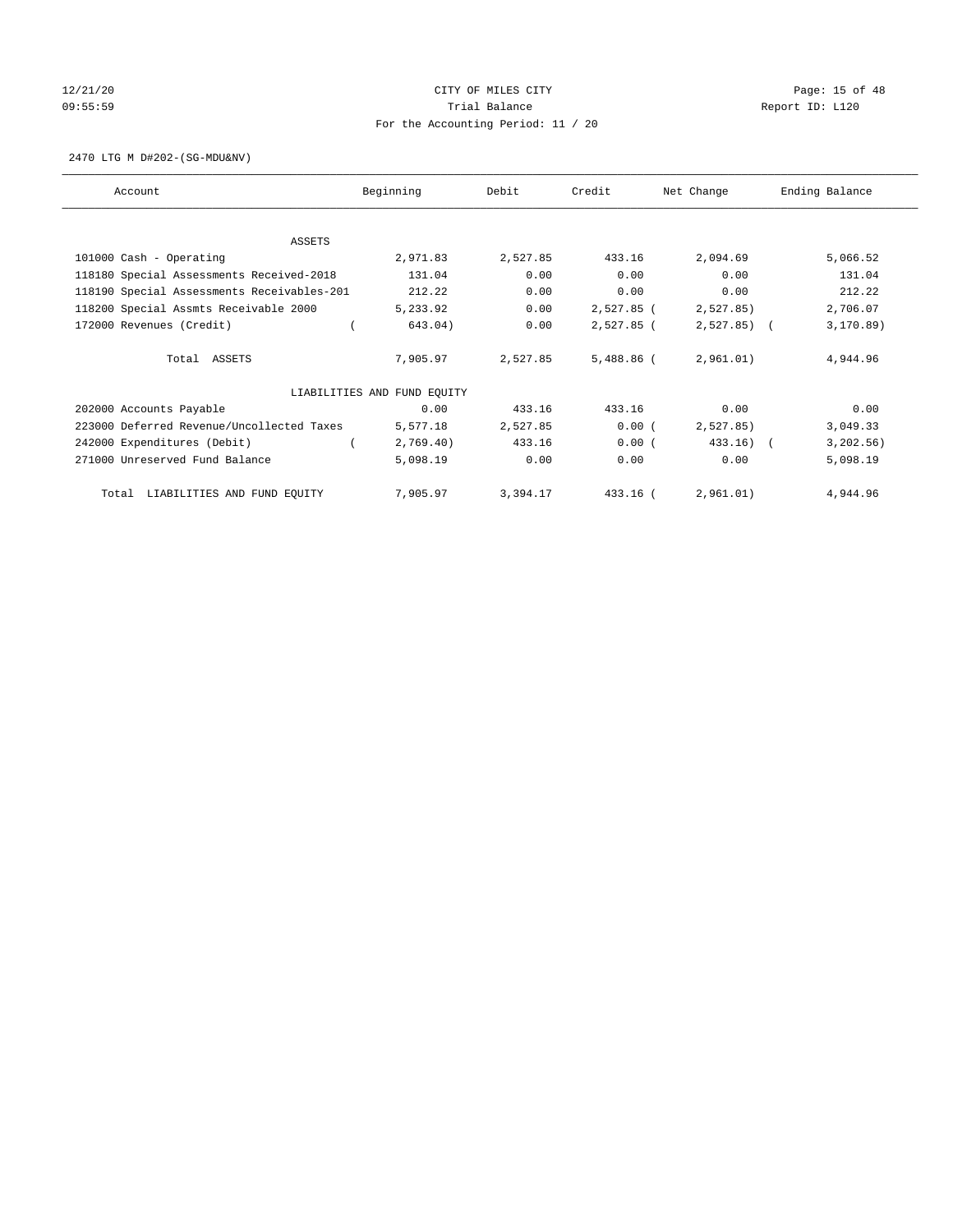## 12/21/20 **CITY OF MILES CITY CITY CITY Page: 16 of 48** 09:55:59 Trial Balance Report ID: L120 For the Accounting Period: 11 / 20

#### 2480 LTG M M#173-(Milestown Estates)

| Account                                   | Beginning                   | Debit    | Credit       | Net Change   | Ending Balance |
|-------------------------------------------|-----------------------------|----------|--------------|--------------|----------------|
| <b>ASSETS</b>                             |                             |          |              |              |                |
| 101000 Cash - Operating                   | 515.21)                     | 1,808.19 | 125.90       | 1,682.29     | 1,167.08       |
| 118200 Special Assmts Receivable 2000     | 3,094.12                    | 0.00     | $1,808.19$ ( | 1,808.19)    | 1,285.93       |
|                                           |                             |          |              |              |                |
| 172000 Revenues (Credit)                  | 181.88)                     | 0.00     | $1,808.19$ ( | $1,808.19$ ( | 1,990.07)      |
| Total ASSETS                              | 2,397.03                    | 1,808.19 | 3,742.28 (   | 1,934.09     | 462.94         |
|                                           | LIABILITIES AND FUND EQUITY |          |              |              |                |
| 202000 Accounts Payable                   | 0.00                        | 125.90   | 125.90       | 0.00         | 0.00           |
| 223000 Deferred Revenue/Uncollected Taxes | 3,094.12                    | 1,808.19 | 0.00(        | 1,808.19     | 1,285.93       |
| 242000 Expenditures (Debit)               | 1,805.17)                   | 125.90   | 0.00(        | 125.90) (    | 1,931.07)      |
| 271000 Unreserved Fund Balance            | 1,108.08                    | 0.00     | 0.00         | 0.00         | 1,108.08       |
| LIABILITIES AND FUND EQUITY<br>Total      | 2,397.03                    | 2,059.99 | $125.90$ (   | 1,934.09)    | 462.94         |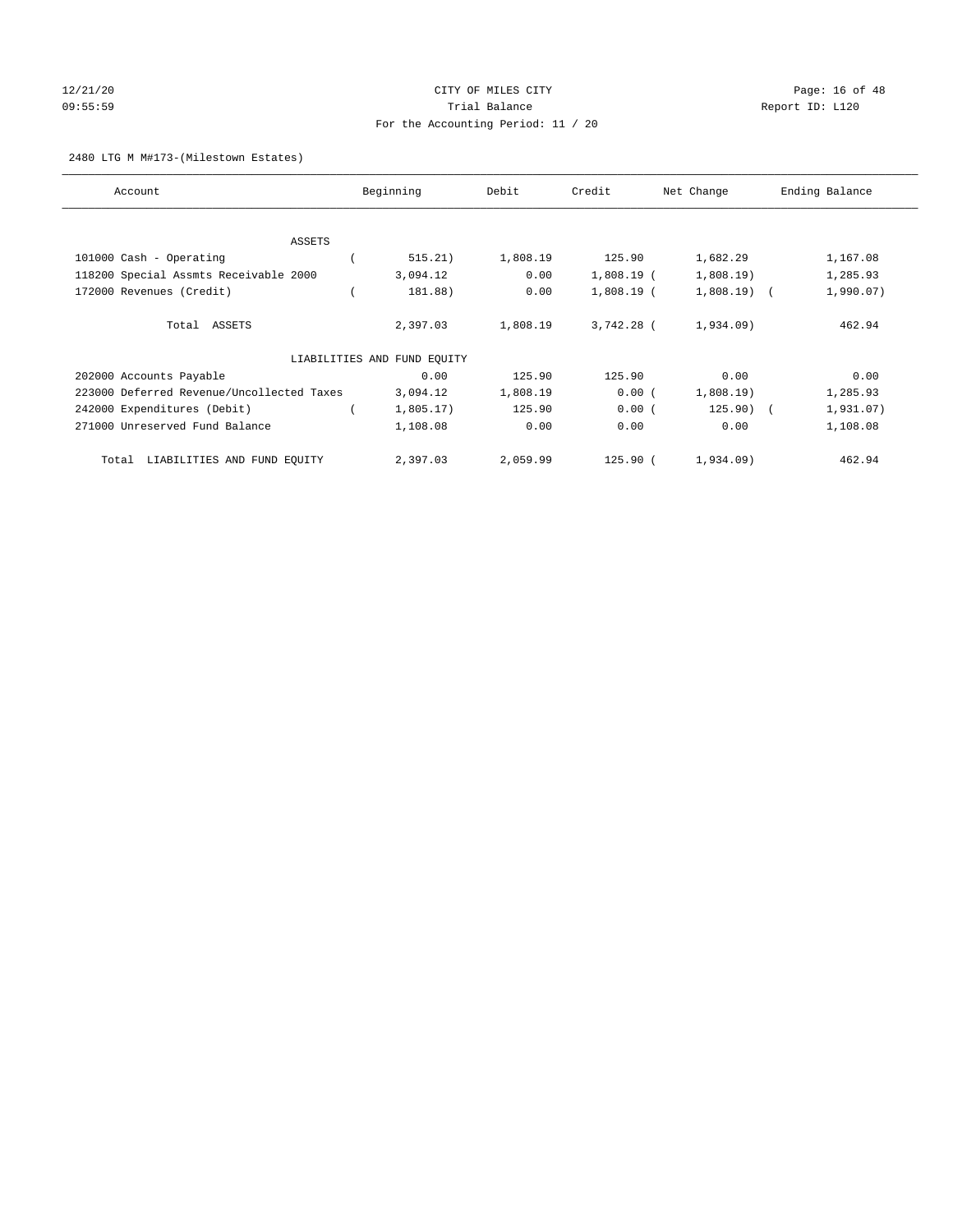## 12/21/20 Page: 17 of 48 09:55:59 Trial Balance Report ID: L120 For the Accounting Period: 11 / 20

2510 STR MAINT DIST #204

| Account                                    | Beginning                   | Debit        | Credit                    | Net Change      | Ending Balance |
|--------------------------------------------|-----------------------------|--------------|---------------------------|-----------------|----------------|
|                                            |                             |              |                           |                 |                |
| <b>ASSETS</b>                              |                             |              |                           |                 |                |
| 101000 Cash - Operating                    | 862,718.09)<br>$\left($     | 797,802.62   | 60,338.66                 | 737,463.96      | 125, 254.13)   |
| 118130 Special Assessments Receivable 2013 | 32.59                       | 0.00         | 0.00                      | 0.00            | 32.59          |
| 118140 Special Assessments Receivables-201 | 31.99                       | 0.00         | 0.00                      | 0.00            | 31.99          |
| 118150 Special Assessments Receivables-201 | 34.52                       | 0.00         | 0.00                      | 0.00            | 34.52          |
| 118160 Special Assessments Receivables-201 | 180.96                      | 0.00         | 0.00                      | 0.00            | 180.96         |
| 118170 Special Assessments Receivables-201 | 1,686.22                    | 0.00         | 331.76 (                  | 331.76)         | 1,354.46       |
| 118180 Special Assessments Received-2018   | 9,415.59                    | 0.00         | $1,529.41$ (              | 1,529.41)       | 7,886.18       |
| 118190 Special Assessments Receivables-201 | 13,228.20                   | 0.00         | 886.75 (                  | 886.75)         | 12,341.45      |
| 118200 Special Assmts Receivable 2000      | 1,627,039.03                | 0.00         | 790,113.46 (              | 790, 113.46)    | 836, 925.57    |
| 172000 Revenues (Credit)                   | 210, 428.54)<br>$\left($    | 0.00         | 797,802.62 (              | $797,802.62)$ ( | 1,008,231.16)  |
| Total ASSETS                               | 578,502.47                  |              | 797,802.62 1,651,002.66 ( | 853,200.04) (   | 274,697.57)    |
|                                            | LIABILITIES AND FUND EQUITY |              |                           |                 |                |
| 202000 Accounts Payable                    | 19,756.75                   | 21,248.67    | 21,248.67                 | 0.00            | 19,756.75      |
| 223000 Deferred Revenue/Uncollected Taxes  | 1,651,649.11                | 792,861.38   | 0.00(                     | 792,861.38)     | 858,787.73     |
| 242000 Expenditures (Debit)                | (1, 516, 168.97)            | 60,338.66    | 0.00(                     | $60,338.66$ (   | 1,576,507.63)  |
| 271000 Unreserved Fund Balance             | 423, 265.58                 | 0.00         | 0.00                      | 0.00            | 423, 265.58    |
| Total LIABILITIES AND FUND EQUITY          | 578,502.47                  | 874, 448. 71 | 21,248.67 (               | 853,200.04)     | 274,697.57)    |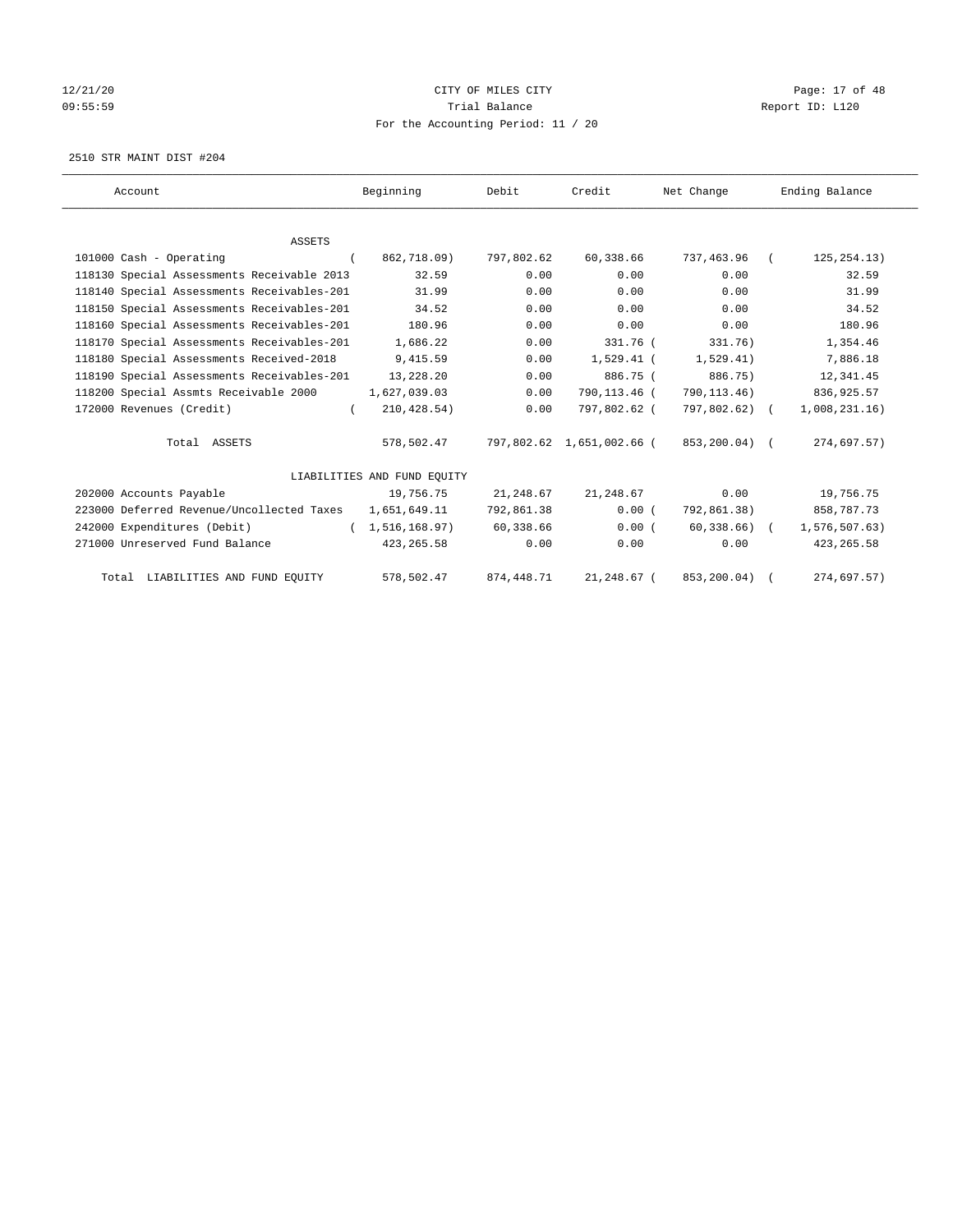## 12/21/20 **CITY OF MILES CITY CITY CITY Page: 18 of 48** 09:55:59 Report ID: L120 For the Accounting Period: 11 / 20

2520 STR MAINT DIST #205

| Account                                    | Beginning                   | Debit       | Credit       | Net Change    | Ending Balance |
|--------------------------------------------|-----------------------------|-------------|--------------|---------------|----------------|
|                                            |                             |             |              |               |                |
| <b>ASSETS</b>                              |                             |             |              |               |                |
| 101000 Cash - Operating                    | 204,663.76                  | 88, 487. 47 | 13,589.68    | 74,897.79     | 279,561.55     |
| 118140 Special Assessments Receivables-201 | 214.50                      | 0.00        | 0.00         | 0.00          | 214.50         |
| 118150 Special Assessments Receivables-201 | 210.08                      | 0.00        | 0.00         | 0.00          | 210.08         |
| 118160 Special Assessments Receivables-201 | 317.14                      | 0.00        | 0.00         | 0.00          | 317.14         |
| 118170 Special Assessments Receivables-201 | 1,646.90                    | 0.00        | 0.00         | 0.00          | 1,646.90       |
| 118180 Special Assessments Received-2018   | 4,516.35                    | 0.00        | 0.00         | 0.00          | 4,516.35       |
| 118190 Special Assessments Receivables-201 | 1,902.58                    | 0.00        | 299.56 (     | 299.56)       | 1,603.02       |
| 118200 Special Assmts Receivable 2000      | 182, 355. 11                | 0.00        | 87,029.56 (  | 87,029.56)    | 95, 325.55     |
| 172000 Revenues (Credit)                   | 31, 399.63)<br>$\left($     | 0.00        | 88,487.47 (  | 88,487.47) (  | 119,887.10)    |
| Total ASSETS                               | 364,426.79                  | 88,487.47   | 189,406.27 ( | 100,918.80)   | 263,507.99     |
|                                            | LIABILITIES AND FUND EQUITY |             |              |               |                |
| 202000 Accounts Payable                    | 0.00                        | 2,327.14    | 2,327.14     | 0.00          | 0.00           |
| 223000 Deferred Revenue/Uncollected Taxes  | 191,162.50                  | 87,329.12   | 0.00(        | 87,329.12)    | 103,833.38     |
| 242000 Expenditures (Debit)                | 62,623.32)                  | 13,589.68   | 0.00(        | $13,589.68$ ( | 76, 213, 00)   |
| 271000 Unreserved Fund Balance             | 235,887.61                  | 0.00        | 0.00         | 0.00          | 235,887.61     |
| Total LIABILITIES AND FUND EQUITY          | 364, 426.79                 | 103,245.94  | $2.327.14$ ( | 100, 918.80)  | 263,507.99     |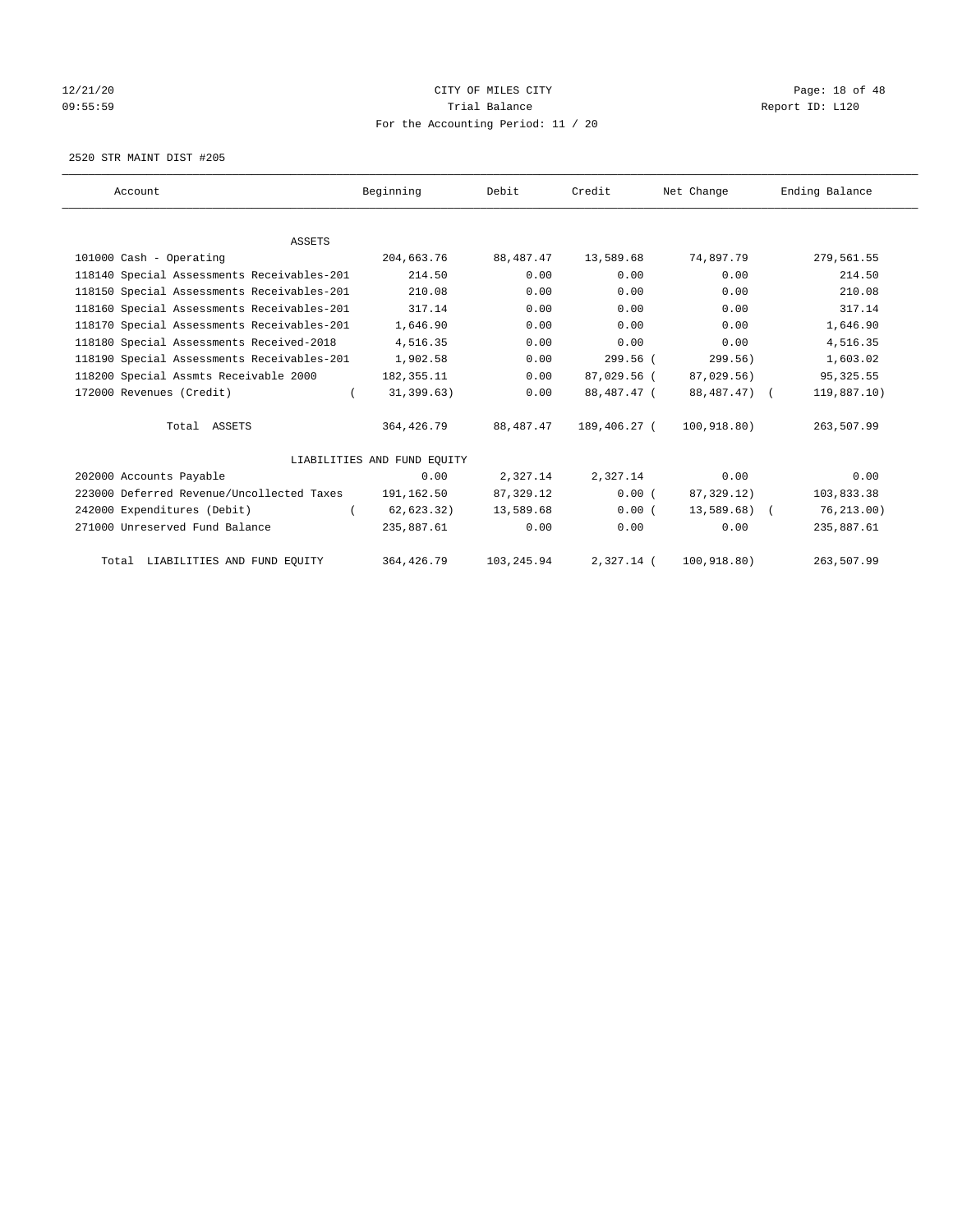## 12/21/20 **CITY OF MILES CITY CITY CITY Page: 19 of 48** 09:55:59 Report ID: L120 For the Accounting Period: 11 / 20

#### 2540 STR MAINT DIST#207-(MILESTOWN ESTATES)

| Account                                   | Beginning                   | Debit    | Credit       | Net Change   | Ending Balance |
|-------------------------------------------|-----------------------------|----------|--------------|--------------|----------------|
|                                           |                             |          |              |              |                |
| ASSETS                                    |                             |          |              |              |                |
| 101000 Cash - Operating                   | 3,903.71                    | 2,536.64 | 439.06       | 2,097.58     | 6,001.29       |
| 118200 Special Assmts Receivable 2000     | 4,377.83                    | 0.00     | 2,536.64 (   | 2,536.64)    | 1,841.19       |
| 172000 Revenues (Credit)                  | 242.18)                     | 0.00     | 2,536.64 (   | $2,536.64$ ( | 2,778.82)      |
| Total ASSETS                              | 8,039.36                    | 2,536.64 | $5,512.34$ ( | 2,975.70)    | 5,063.66       |
|                                           | LIABILITIES AND FUND EQUITY |          |              |              |                |
| 223000 Deferred Revenue/Uncollected Taxes | 4,377.83                    | 2,536.64 | 0.00(        | 2,536.64)    | 1,841.19       |
| 242000 Expenditures (Debit)               | 1,816.22)                   | 439.06   | 0.00(        | $439.06$ ) ( | 2, 255.28)     |
| 271000 Unreserved Fund Balance            | 5,477.75                    | 0.00     | 0.00         | 0.00         | 5,477.75       |
| LIABILITIES AND FUND EQUITY<br>Total      | 8,039.36                    | 2,975.70 | 0.00(        | 2,975.70)    | 5,063.66       |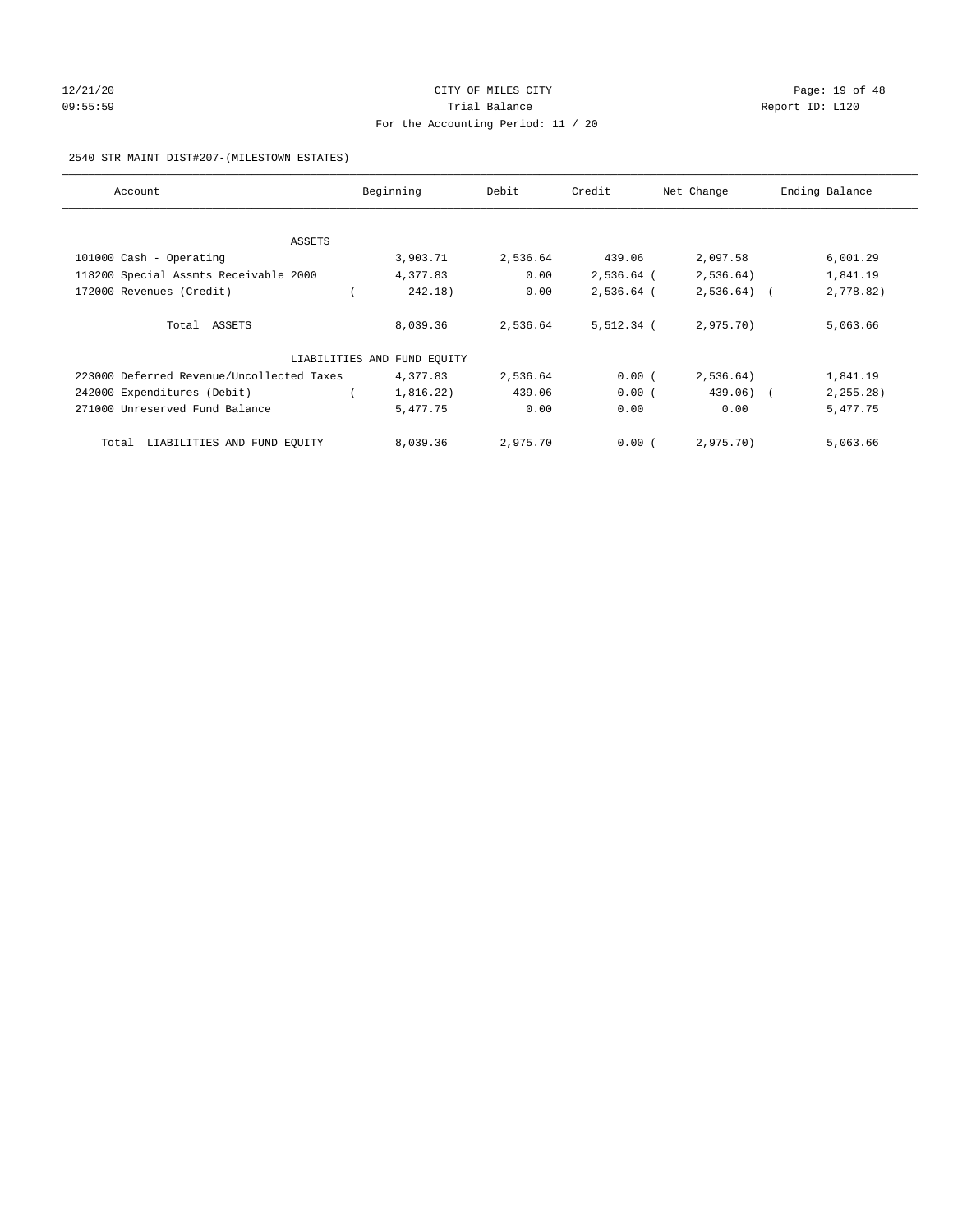|        | 12/21/20 |
|--------|----------|
| 09:55: |          |

## CITY OF MILES CITY CONTROL CONTROL CONTROL CITY CONTROL Page: 20 of 48 09:55:59 **Trial Balance Constanting Construction Report ID:** L120 For the Accounting Period: 11 / 20

#### 2701 Fire Grants

| Account                              | Beginning                   | Debit | Credit | Net Change | Ending Balance |
|--------------------------------------|-----------------------------|-------|--------|------------|----------------|
| ASSETS                               |                             |       |        |            |                |
| 101000 Cash - Operating              | 6,108.70                    | 0.00  | 0.00   | 0.00       | 6,108.70       |
| Total ASSETS                         | 6,108.70                    | 0.00  | 0.00   | 0.00       | 6,108.70       |
|                                      | LIABILITIES AND FUND EQUITY |       |        |            |                |
| 271000 Unreserved Fund Balance       | 6,108.70                    | 0.00  | 0.00   | 0.00       | 6,108.70       |
| LIABILITIES AND FUND EQUITY<br>Total | 6,108.70                    | 0.00  | 0.00   | 0.00       | 6,108.70       |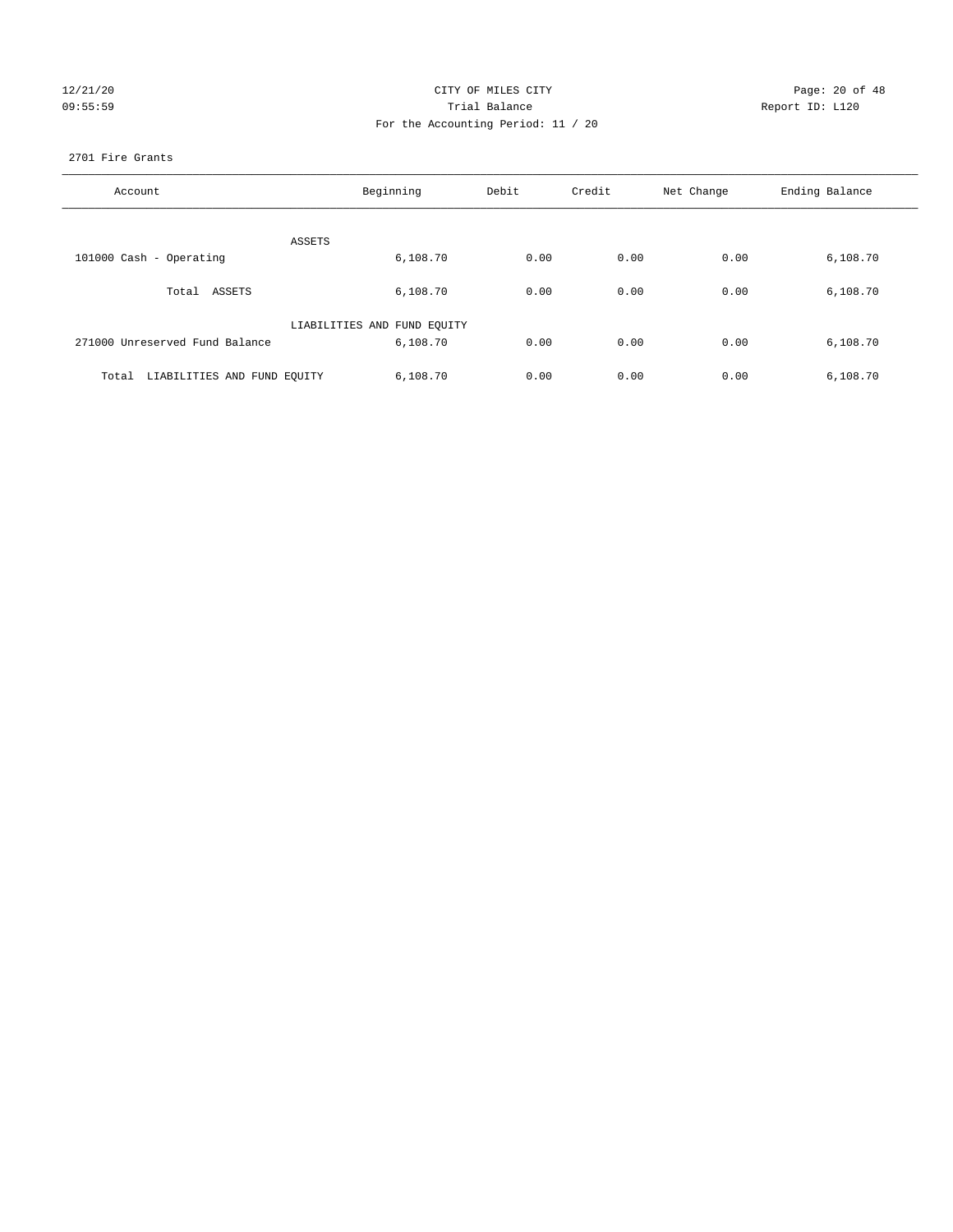## 12/21/20 **CITY OF MILES CITY CITY CITY Page: 21 of 48** 09:55:59 Report ID: L120 For the Accounting Period: 11 / 20

### 2820 GAS TAX

| Account                              | Beginning                   | Debit     | Credit      | Net Change     | Ending Balance      |
|--------------------------------------|-----------------------------|-----------|-------------|----------------|---------------------|
| ASSETS                               |                             |           |             |                |                     |
| 101000 Cash - Operating              | 55,918.95                   | 14,184.04 | 204.33      | 13,979.71      | 69,898.66           |
| 172000 Revenues (Credit)             | 56, 736.11)                 | 0.00      | 14,184.04 ( | 14, 184.04)    | 70,920.15)          |
| Total ASSETS                         | 817.16)                     | 14,184.04 | 14,388.37 ( | $204.33$ ) $($ | 1,021.49)           |
|                                      | LIABILITIES AND FUND EQUITY |           |             |                |                     |
| 242000 Expenditures (Debit)          | 817.32)                     | 204.33    | 0.00(       | $204.33)$ (    | 1,021.65)           |
| 271000 Unreserved Fund Balance       | 0.16                        | 0.00      | 0.00        | 0.00           | 0.16                |
| LIABILITIES AND FUND EQUITY<br>Total | 817.16)                     | 204.33    | 0.00(       | 204.33)        | 1,021.49)<br>$\sim$ |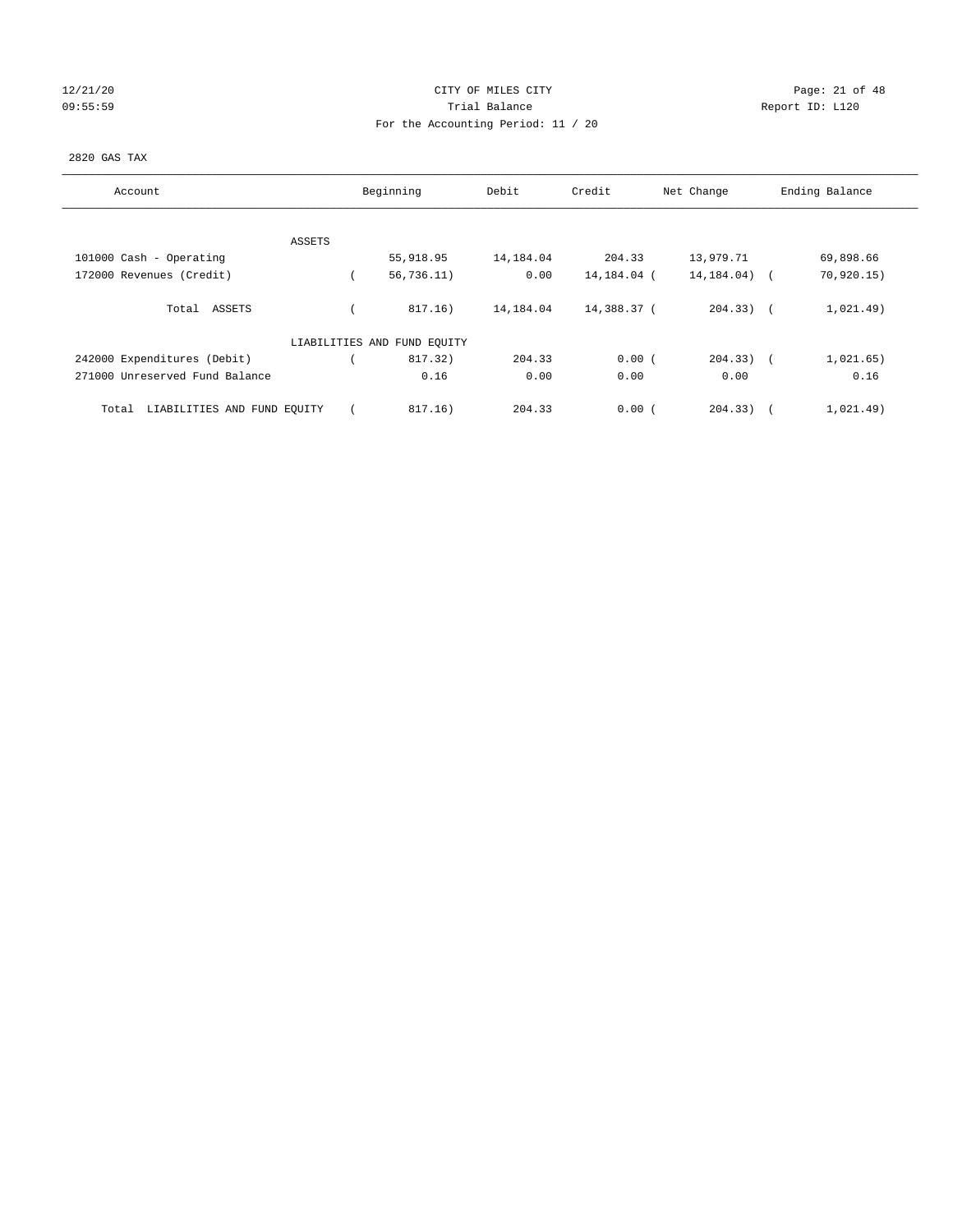## 12/21/20 **CITY OF MILES CITY CITY CITY Page: 22 of 48** 09:55:59 Report ID: L120 For the Accounting Period: 11 / 20

2821 HB473- Fuel Tax

| Account                           | Beginning                   |      | Credit | Net Change | Ending Balance |
|-----------------------------------|-----------------------------|------|--------|------------|----------------|
| ASSETS                            |                             |      |        |            |                |
| 102131 Restricted Cash- HB473     | 1.09                        | 0.00 | 0.00   | 0.00       | 1.09           |
| Total ASSETS                      | 1.09                        | 0.00 | 0.00   | 0.00       | 1.09           |
|                                   | LIABILITIES AND FUND EQUITY |      |        |            |                |
| 271000 Unreserved Fund Balance    | 1.09                        | 0.00 | 0.00   | 0.00       | 1.09           |
| Total LIABILITIES AND FUND EOUITY | 1.09                        | 0.00 | 0.00   | 0.00       | 1.09           |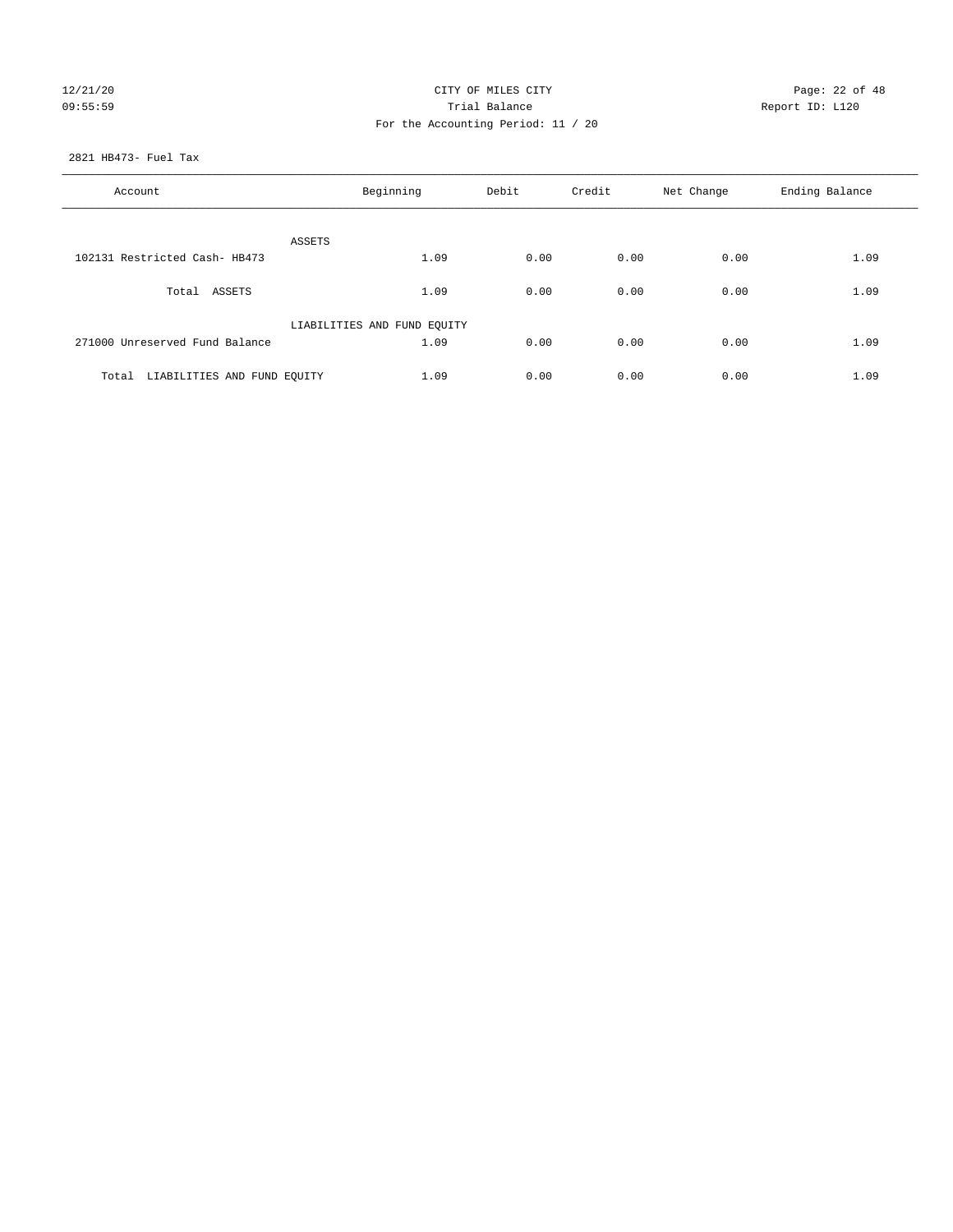## 12/21/20 Page: 23 of 48 09:55:59 Trial Balance Report ID: L120 For the Accounting Period: 11 / 20

## 2850 Southeastern Montana Dispatch-911

| Account                              | Beginning |                             | Debit     | Credit        | Net Change    | Ending Balance |
|--------------------------------------|-----------|-----------------------------|-----------|---------------|---------------|----------------|
|                                      |           |                             |           |               |               |                |
|                                      | ASSETS    |                             |           |               |               |                |
| 101000 Cash - Operating              |           | 47,884.66                   | 0.00      | $12,053.42$ ( | 12,053.42)    | 35,831.24      |
| 172000 Revenues (Credit)             |           | 47,935.32)                  | 0.00      | 0.00          | 0.00          | 47,935.32)     |
| ASSETS<br>Total                      |           | $50.66$ )                   | 0.00      | 12,053.42 (   | $12,053.42$ ( | 12,104.08)     |
|                                      |           | LIABILITIES AND FUND EQUITY |           |               |               |                |
| 202000 Accounts Payable              |           | 0.00                        | 12,053.42 | 12,053.42     | 0.00          | 0.00           |
| 242000 Expenditures (Debit)          |           | 146, 327.53)                | 12,053.42 | 0.00(         | 12,053.42)    | 158,380.95)    |
| 271000 Unreserved Fund Balance       |           | 146,276.87                  | 0.00      | 0.00          | 0.00          | 146,276.87     |
| LIABILITIES AND FUND EQUITY<br>Total |           | 50.66)                      | 24,106.84 | 12,053.42 (   | 12,053.42)    | 12,104.08)     |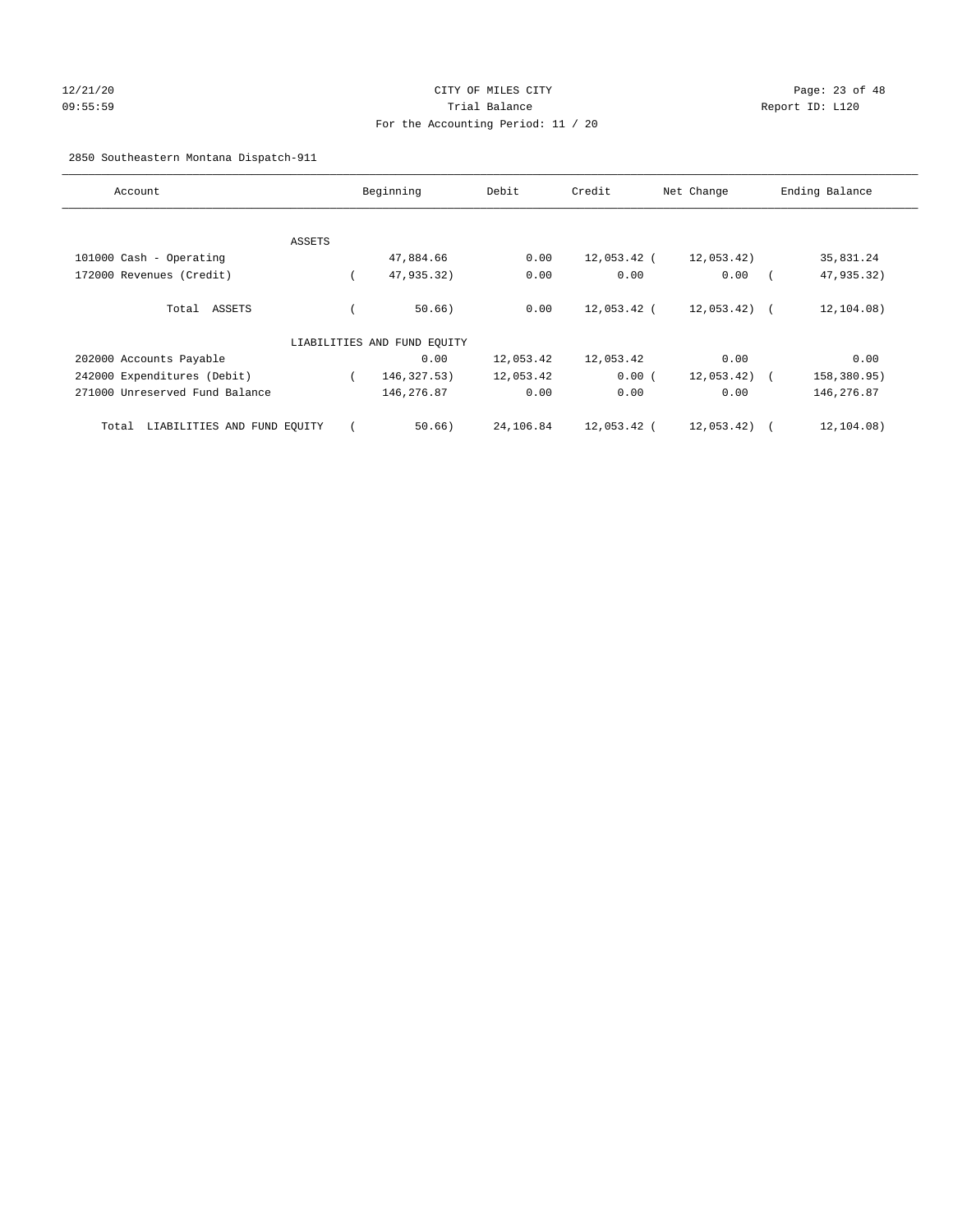## 12/21/20 **CITY OF MILES CITY CITY CITY Page: 24 of 48** 09:55:59 Report ID: L120 For the Accounting Period: 11 / 20

#### 2880 LIBRARY GRANTS

| Account                                    | Beginning                   | Debit  | Credit     | Net Change | Ending Balance |
|--------------------------------------------|-----------------------------|--------|------------|------------|----------------|
|                                            |                             |        |            |            |                |
| <b>ASSETS</b>                              |                             |        |            |            |                |
| 101000 Cash - Operating                    | 413.00                      | 0.00   | 0.00       | 0.00       | 413.00         |
| 101003 Cash - per capita                   | 22,528.91                   | 0.00   | 0.00       | 0.00       | 22,528.91      |
| 101020 Cash - Partners Program             | 29,620.14                   | 0.00   | $253.50$ ( | 253.50)    | 29,366.64      |
| 101021 Cash-One Time Endowments            | 1,784.09                    | 0.00   | 0.00       | 0.00       | 1,784.09       |
| 101030 Cash - Sagebrush Fed/Base Grant     | 22, 144.89                  | 0.00   | 0.00       | 0.00       | 22, 144.89     |
| 101032 Cash- Library Board of Trustees Mul | 84,050.97                   | 0.00   | 0.00       | 0.00       | 84,050.97      |
| 172000 Revenues (Credit)                   | 11, 154.92)                 | 0.00   | 0.00       | 0.00       | 11, 154.92)    |
| Total ASSETS                               | 149,387.08                  | 0.00   | $253.50$ ( | 253.50)    | 149, 133.58    |
|                                            | LIABILITIES AND FUND EQUITY |        |            |            |                |
| 202000 Accounts Payable                    | 0.00                        | 253.50 | 253.50     | 0.00       | 0.00           |
| 242000 Expenditures (Debit)                | 4,603.45)                   | 253.50 | 0.00(      | 253.50     | 4,856.95)      |
| 271000 Unreserved Fund Balance             | 153,990.53                  | 0.00   | 0.00       | 0.00       | 153,990.53     |
| LIABILITIES AND FUND EQUITY<br>Total       | 149,387.08                  | 507.00 | $253.50$ ( | 253.50)    | 149, 133.58    |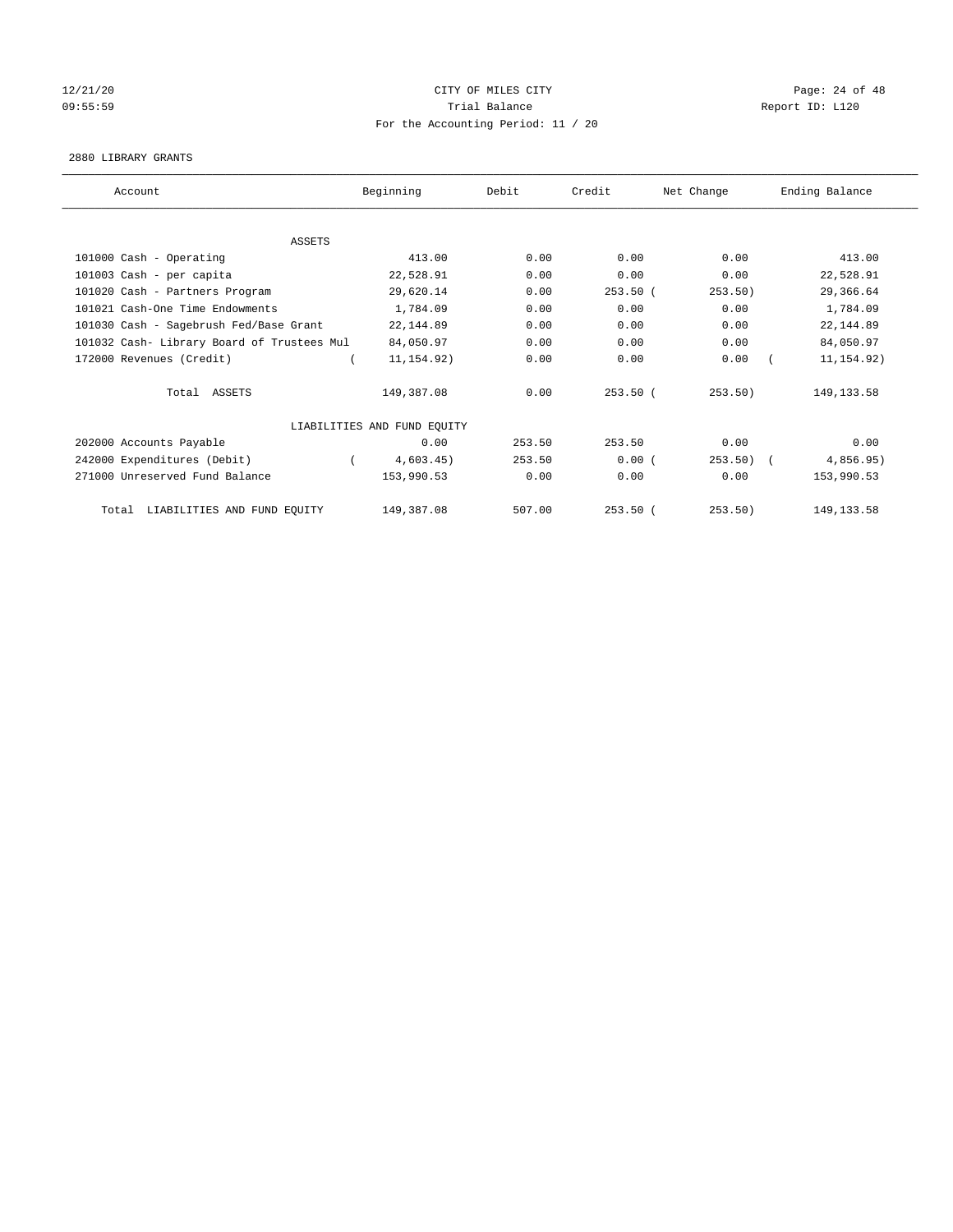## 12/21/20 **CITY OF MILES CITY CITY CITY Page: 25 of 48** 09:55:59 Report ID: L120 For the Accounting Period: 11 / 20

#### 2935 Historic Preservation

| Account                              |        | Beginning                   | Debit  | Credit      | Net Change | Ending Balance |
|--------------------------------------|--------|-----------------------------|--------|-------------|------------|----------------|
|                                      |        |                             |        |             |            |                |
|                                      | ASSETS |                             |        |             |            |                |
| 101000 Cash - Operating              |        | 19,692.87                   | 0.00   | $251.30$ (  | 251.30)    | 19,441.57      |
|                                      |        |                             |        |             |            |                |
| Total<br>ASSETS                      |        | 19,692.87                   | 0.00   | $251.30$ (  | 251.30)    | 19,441.57      |
|                                      |        |                             |        |             |            |                |
|                                      |        | LIABILITIES AND FUND EQUITY |        |             |            |                |
| 202000 Accounts Payable              |        | 0.00                        | 10.03  | 10.03       | 0.00       | 0.00           |
| 242000 Expenditures (Debit)          |        | 1,045.42)                   | 251.30 | 0.00(       | $251.30$ ( | 1,296.72)      |
| 271000 Unreserved Fund Balance       |        | 20,738.29                   | 0.00   | 0.00        | 0.00       | 20,738.29      |
|                                      |        |                             |        |             |            |                |
|                                      |        |                             |        |             |            |                |
| LIABILITIES AND FUND EQUITY<br>Total |        | 19,692.87                   | 261.33 | $10.03$ $($ | 251.30)    | 19,441.57      |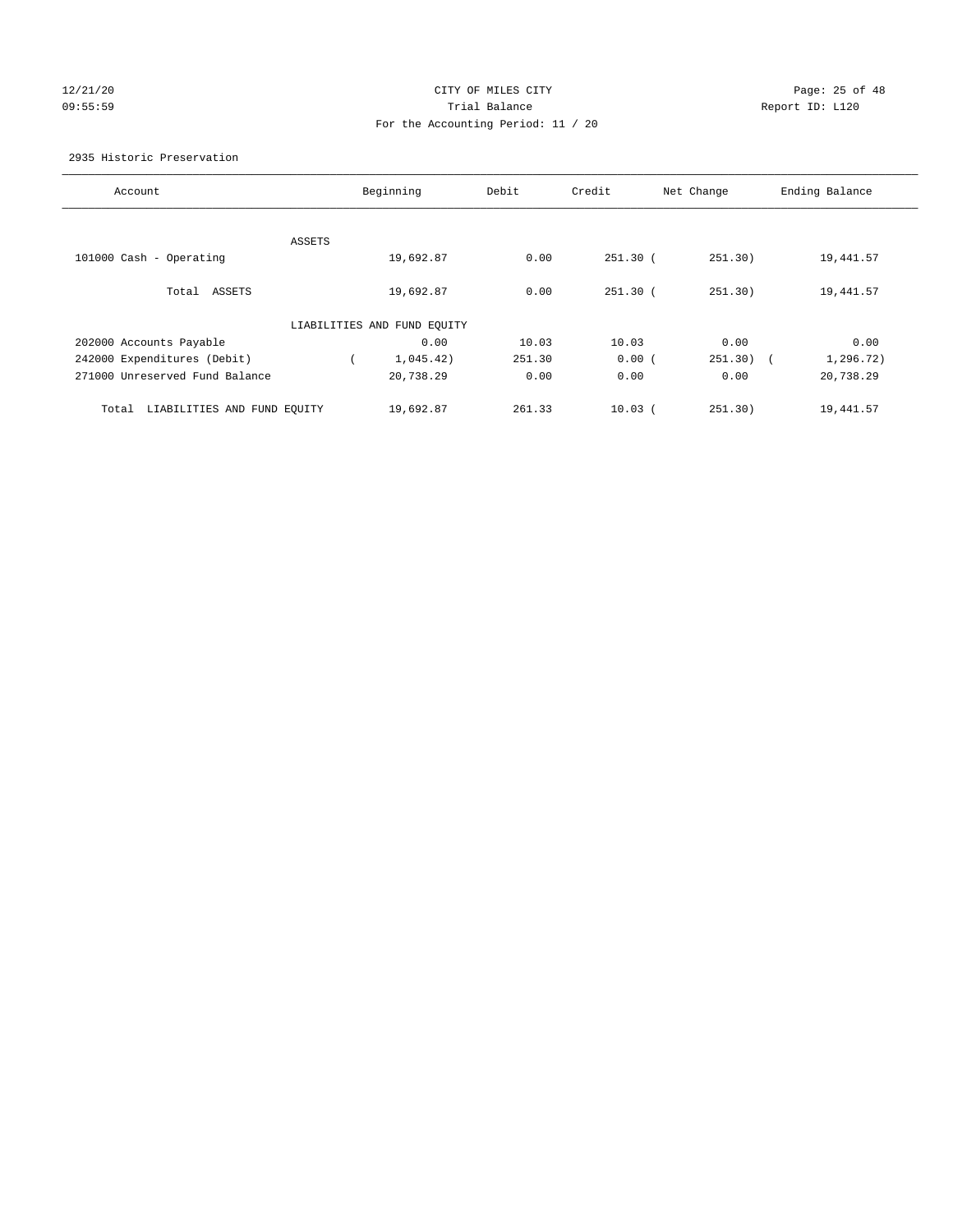## 12/21/20 Page: 26 of 48 09:55:59 Report ID: L120 For the Accounting Period: 11 / 20

#### 2985 RETIRED SENIOR VOLUNTEER PROG (RSVP)

| Account                                    | Beginning                   | Debit     | Credit       | Net Change     | Ending Balance |
|--------------------------------------------|-----------------------------|-----------|--------------|----------------|----------------|
|                                            |                             |           |              |                |                |
| ASSETS                                     |                             |           |              |                |                |
| 101000 Cash - Operating                    | 7,980.93)                   | 6,339.87  | 8,583.07 (   | $2, 243.20$ (  | 10, 224.13)    |
| 101004 RSVP Non-Federal Cash Operating-Cus | 11,224.84                   | 334.50    | $1,126.47$ ( | 791.97)        | 10,432.87      |
| 101008 RSVP- Custer Excess                 | 9,518.46                    | 0.00      | 0.00         | 0.00           | 9,518.46       |
| 103100 Petty Cash-                         | 200.00                      | 0.00      | 0.00         | 0.00           | 200.00         |
| 172000 Revenues (Credit)                   | 22, 526.14)                 | 0.00      | $6,449.87$ ( | $6,449.87$ ) ( | 28,976.01)     |
| Total ASSETS                               | 9,563.77)                   | 6,674.37  | 16,159.41 (  | $9,485.04$ (   | 19,048.81)     |
|                                            | LIABILITIES AND FUND EQUITY |           |              |                |                |
| 202000 Accounts Payable                    | 0.00                        | 3,190.57  | 3,190.57     | 0.00           | 0.00           |
| 242000 Expenditures (Debit)                | 32,038.19)                  | 9,709.54  | $224.50$ (   | $9,485.04$ (   | 41,523.23)     |
| 271000 Unreserved Fund Balance             | 22, 474.42                  | 0.00      | 0.00         | 0.00           | 22, 474.42     |
| LIABILITIES AND FUND EQUITY<br>Total       | 9,563.77)                   | 12,900.11 | $3,415.07$ ( | 9,485.04)      | 19,048.81)     |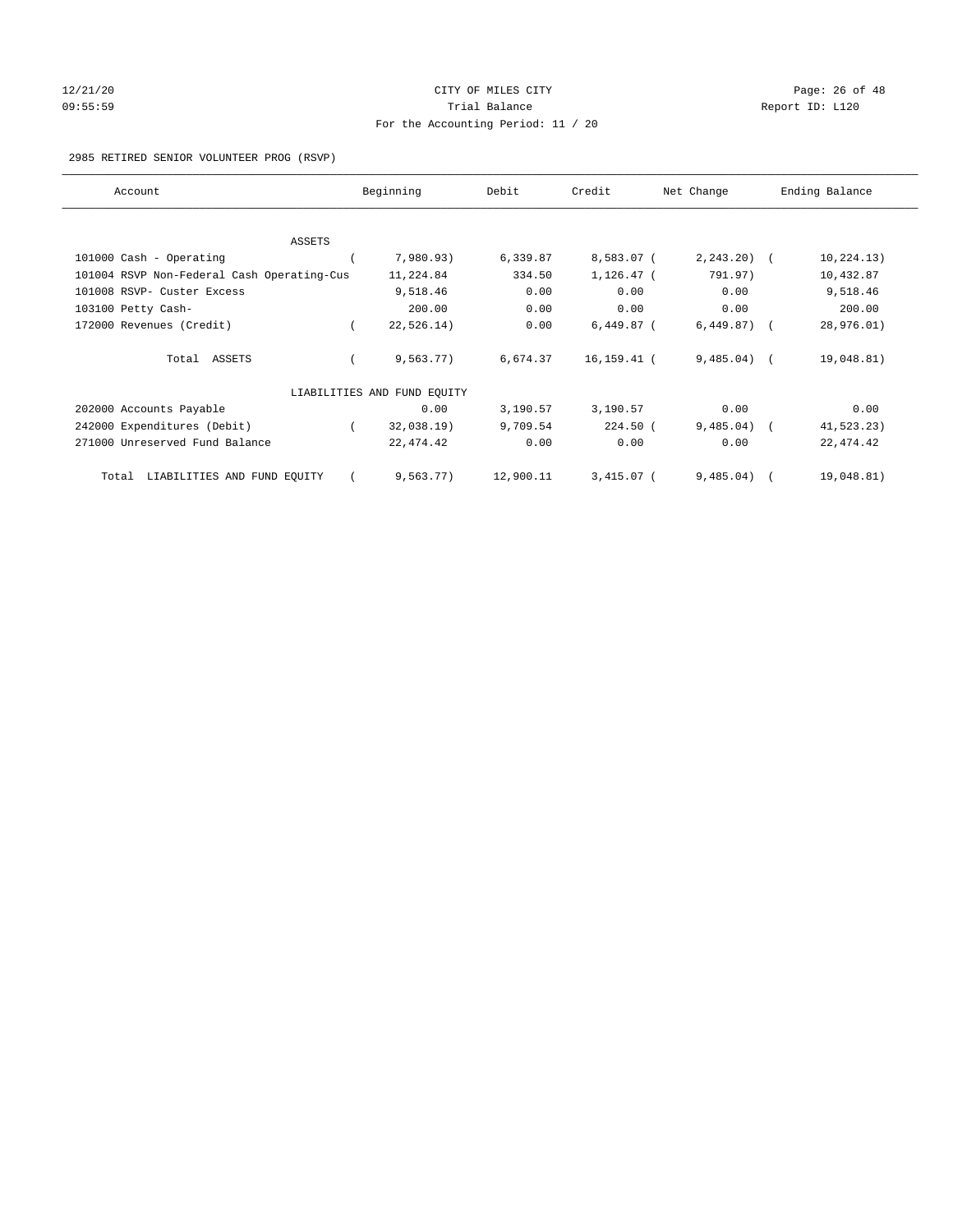## 12/21/20 Page: 27 of 48 09:55:59 Trial Balance Report ID: L120 For the Accounting Period: 11 / 20

3301 Judgement Settlement/Southgate

| Account                                     | Beginning                   | Debit      | Credit       | Net Change       |            | Ending Balance |
|---------------------------------------------|-----------------------------|------------|--------------|------------------|------------|----------------|
|                                             |                             |            |              |                  |            |                |
| ASSETS                                      |                             |            |              |                  |            |                |
| 101000 Cash - Operating                     | 6,342.55                    | 145,977.53 | 0.00         | 145, 977.53      |            | 152,320.08     |
| 113220 Tax receivables Real-2020            | 6,342.55)                   | 0.00       | 45,977.53 (  | $45,977.53$ (    |            | 52,320.08)     |
| 172000 Revenues (Credit)                    | 6,342.55)                   | 0.00       | 145,977.53 ( | $145, 977, 53$ ( |            | 152,320.08)    |
| Total ASSETS                                | 6,342.55)                   | 145,977.53 | 191,955.06 ( | 45,977.53) (     |            | 52, 320.08)    |
|                                             | LIABILITIES AND FUND EQUITY |            |              |                  |            |                |
| 223100 Deferred Revenue - Real Prop Taxes ( | 6,342.55)                   | 45,977.53  | 0.00(        | 45,977.53) (     |            | 52, 320.08)    |
| LIABILITIES AND FUND EQUITY<br>Total        | 6,342.55)                   | 45,977.53  | 0.00(        | 45,977,53)       | $\sqrt{2}$ | 52,320.08)     |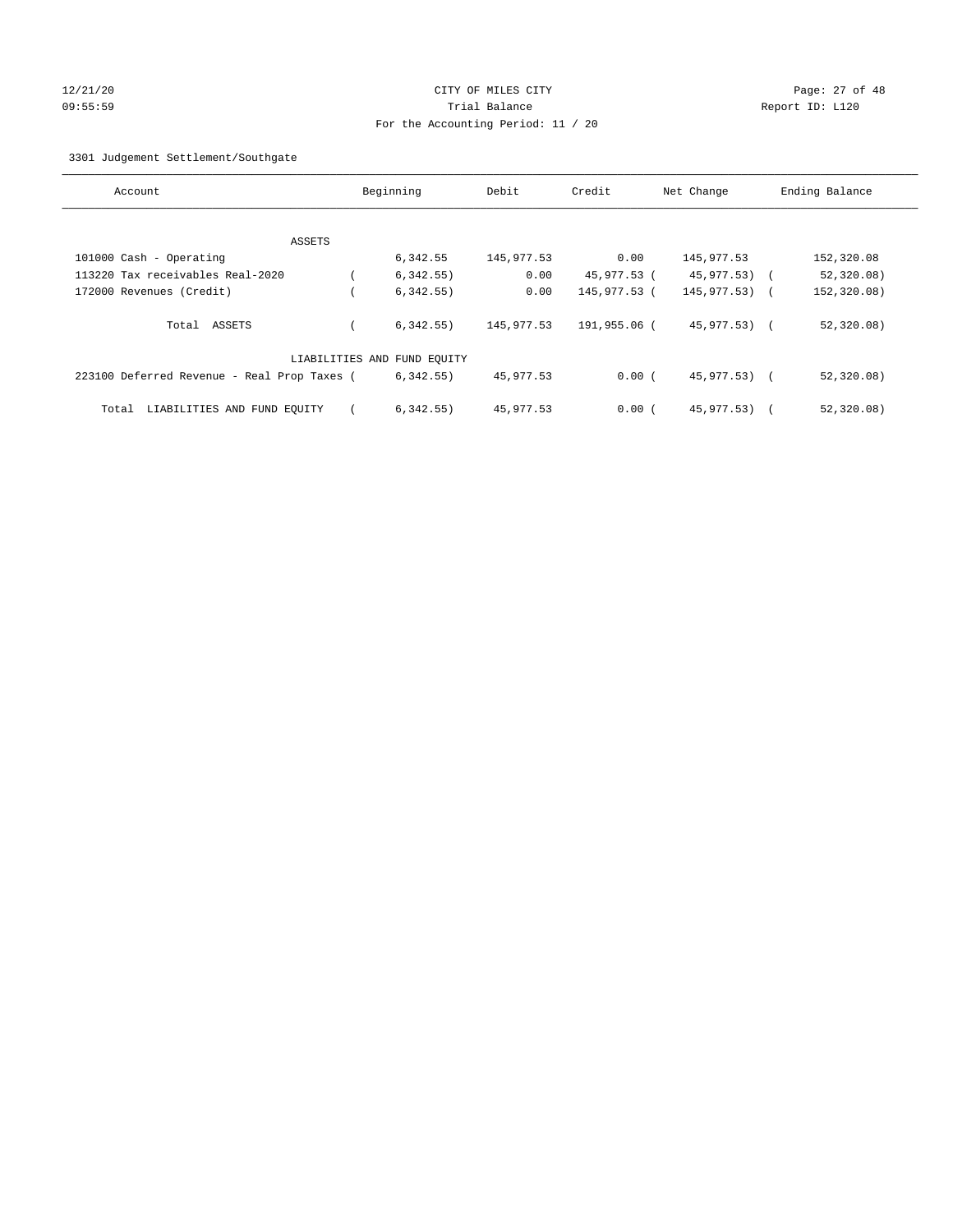## 12/21/20 Page: 28 of 48 09:55:59 Trial Balance Report ID: L120 For the Accounting Period: 11 / 20

3400 SID REVOLVING FUND

| Account                              | Beginning                   | Debit | Credit | Net Change | Ending Balance |
|--------------------------------------|-----------------------------|-------|--------|------------|----------------|
| ASSETS                               |                             |       |        |            |                |
| 101000 Cash - Operating              | 2,985.00                    | 0.00  | 0.00   | 0.00       | 2,985.00       |
| Total ASSETS                         | 2,985.00                    | 0.00  | 0.00   | 0.00       | 2,985.00       |
|                                      | LIABILITIES AND FUND EQUITY |       |        |            |                |
| 271000 Unreserved Fund Balance       | 2,985.00                    | 0.00  | 0.00   | 0.00       | 2,985.00       |
| LIABILITIES AND FUND EQUITY<br>Total | 2,985.00                    | 0.00  | 0.00   | 0.00       | 2,985.00       |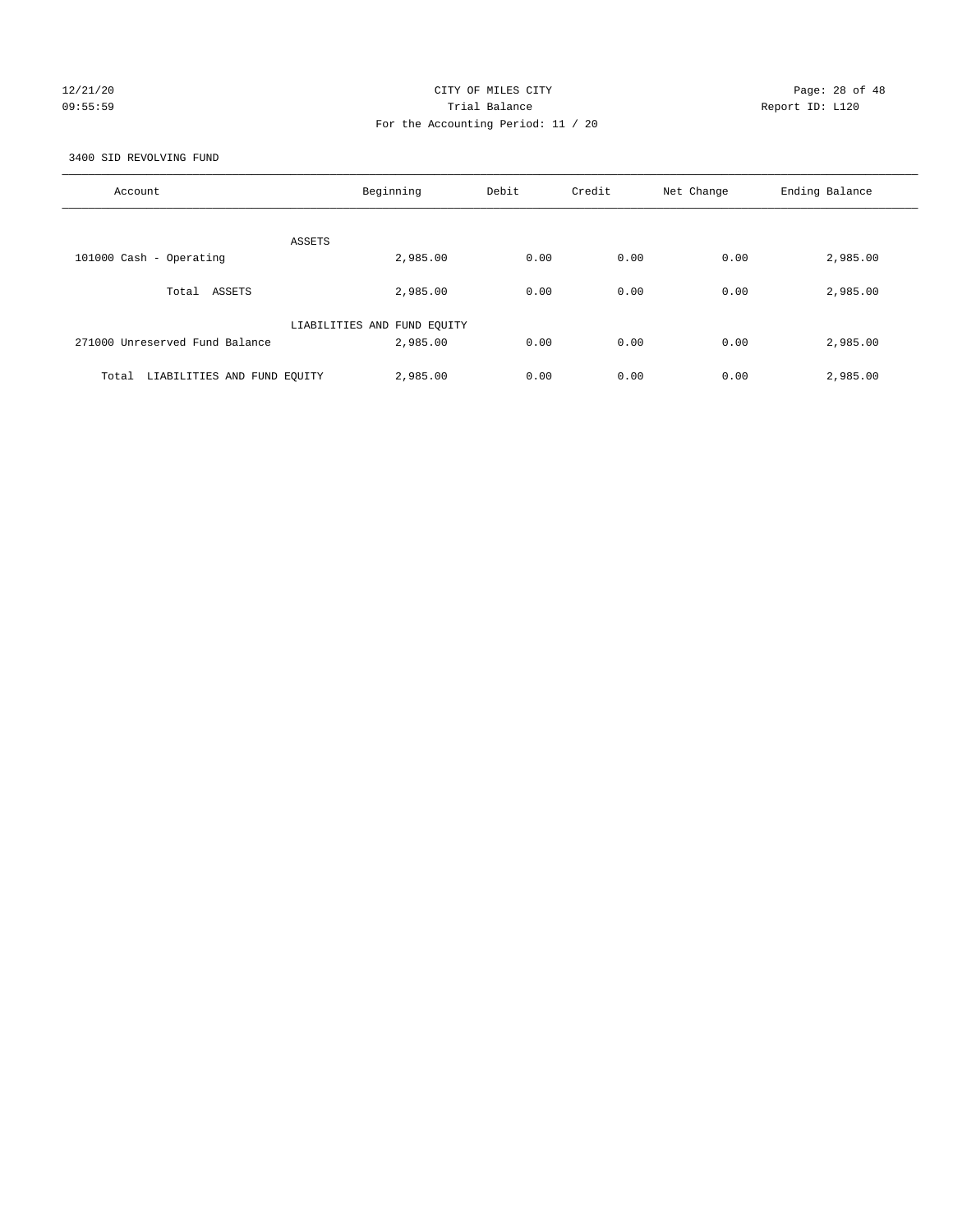## 12/21/20 **CITY OF MILES CITY CITY CITY Page: 29 of 48** 09:55:59 Report ID: L120 For the Accounting Period: 11 / 20

#### 3670 SID 211

| Account                                   | Beginning                   | Debit    | Credit     | Net Change   | Ending Balance |
|-------------------------------------------|-----------------------------|----------|------------|--------------|----------------|
| ASSETS                                    |                             |          |            |              |                |
| 101000 Cash - Operating                   | 7,862.84                    | 1,748.94 | 0.00       | 1,748.94     | 9,611.78       |
| 118200 Special Assmts Receivable 2000     | 3,552.99                    | 0.00     | 1,748.94 ( | 1,748.94)    | 1,804.05       |
| 119000 Special Assmt Recbl - Deferred     | 31,921.37                   | 0.00     | 0.00       | 0.00         | 31,921.37      |
| 172000 Revenues (Credit)                  | 231.53)                     | 0.00     | 1,748.94 ( | $1,748.94$ ( | 1,980.47)      |
| Total ASSETS                              | 43,105.67                   | 1,748.94 | 3,497.88 ( | 1,748.94)    | 41,356.73      |
|                                           | LIABILITIES AND FUND EQUITY |          |            |              |                |
| 223000 Deferred Revenue/Uncollected Taxes | 35,474.36                   | 1,748.94 | 0.00(      | 1,748.94)    | 33,725.42      |
| 242000 Expenditures (Debit)               | 2, 135.39)                  | 0.00     | 0.00       | 0.00         | $2, 135.39$ )  |
| 271000 Unreserved Fund Balance            | 9,766.70                    | 0.00     | 0.00       | 0.00         | 9,766.70       |
| LIABILITIES AND FUND EQUITY<br>Total      | 43,105.67                   | 1,748.94 | 0.00(      | 1,748.94)    | 41,356.73      |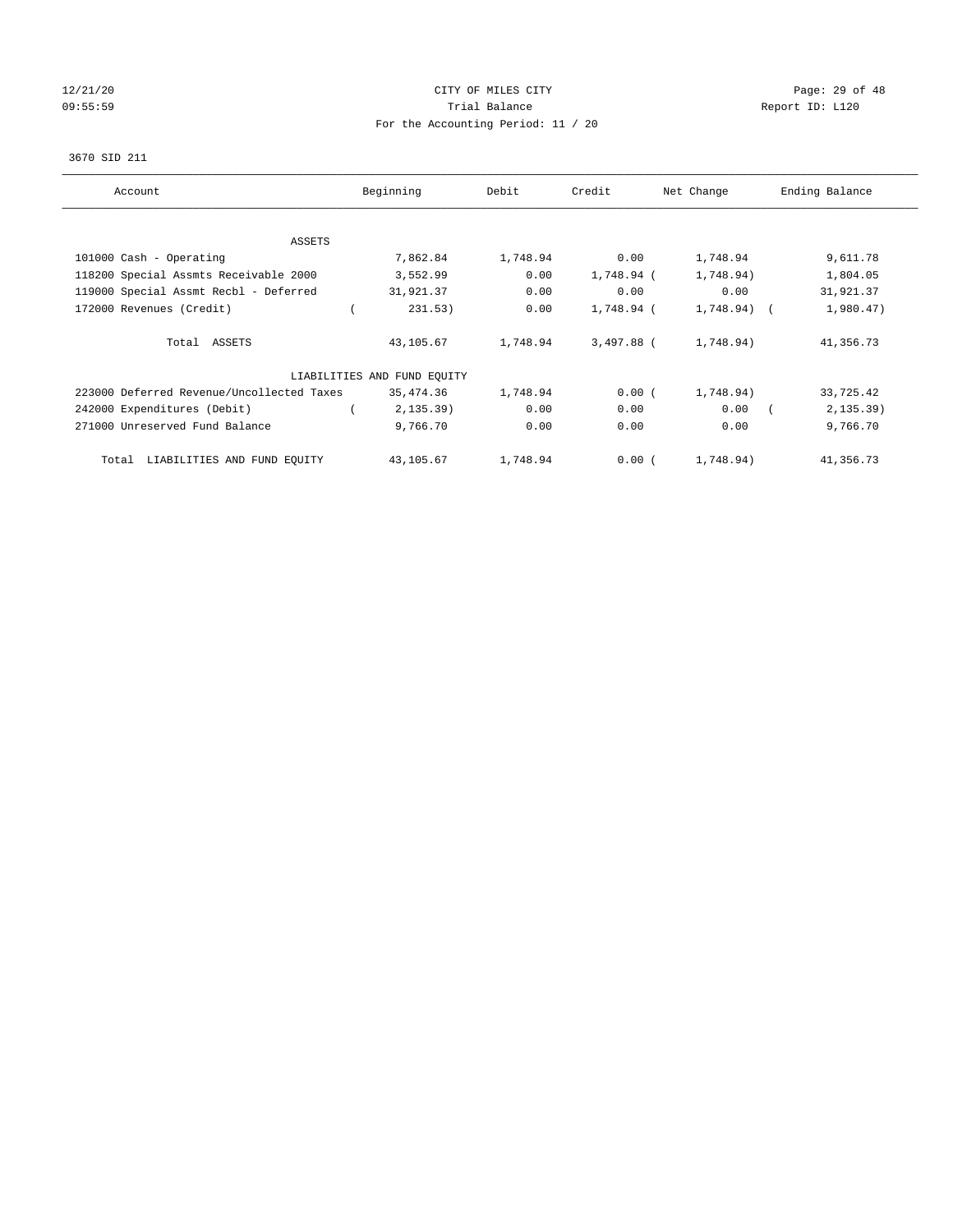## 12/21/20 Page: 30 of 48 09:55:59 Trial Balance Report ID: L120 For the Accounting Period: 11 / 20

4000 General Fund Capitol Improvement Fund

| Account                              | Beginning                   | Debit | Credit | Net Change | Ending Balance |
|--------------------------------------|-----------------------------|-------|--------|------------|----------------|
| ASSETS                               |                             |       |        |            |                |
| 101000 Cash - Operating              | 39,001.41                   | 0.00  | 0.00   | 0.00       | 39,001.41      |
| ASSETS<br>Total                      | 39,001.41                   | 0.00  | 0.00   | 0.00       | 39,001.41      |
|                                      | LIABILITIES AND FUND EQUITY |       |        |            |                |
| 271000 Unreserved Fund Balance       | 39,001.41                   | 0.00  | 0.00   | 0.00       | 39,001.41      |
| Total<br>LIABILITIES AND FUND EQUITY | 39,001.41                   | 0.00  | 0.00   | 0.00       | 39,001.41      |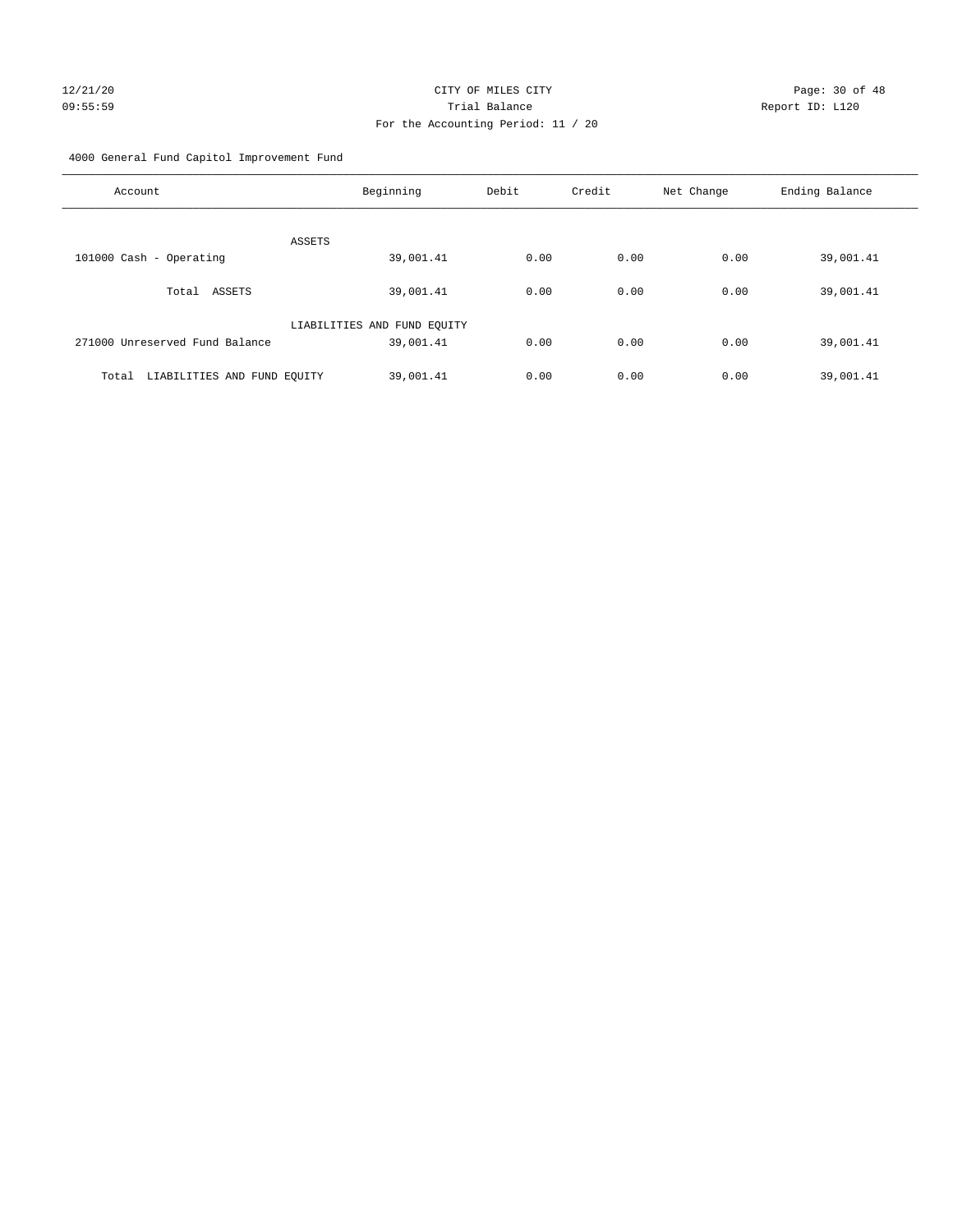## 12/21/20 Page: 31 of 48 09:55:59 Trial Balance Report ID: L120 For the Accounting Period: 11 / 20

4050 Ambulance Capital Improvement Fund

| Account                              | Beginning                   | Debit | Credit | Net Change | Ending Balance |
|--------------------------------------|-----------------------------|-------|--------|------------|----------------|
| ASSETS                               |                             |       |        |            |                |
| 101000 Cash - Operating              | 14,129.06                   | 0.00  | 0.00   | 0.00       | 14,129.06      |
| ASSETS<br>Total                      | 14,129.06                   | 0.00  | 0.00   | 0.00       | 14,129.06      |
|                                      | LIABILITIES AND FUND EQUITY |       |        |            |                |
| 271000 Unreserved Fund Balance       | 14,129.06                   | 0.00  | 0.00   | 0.00       | 14,129.06      |
| LIABILITIES AND FUND EQUITY<br>Total | 14,129.06                   | 0.00  | 0.00   | 0.00       | 14,129.06      |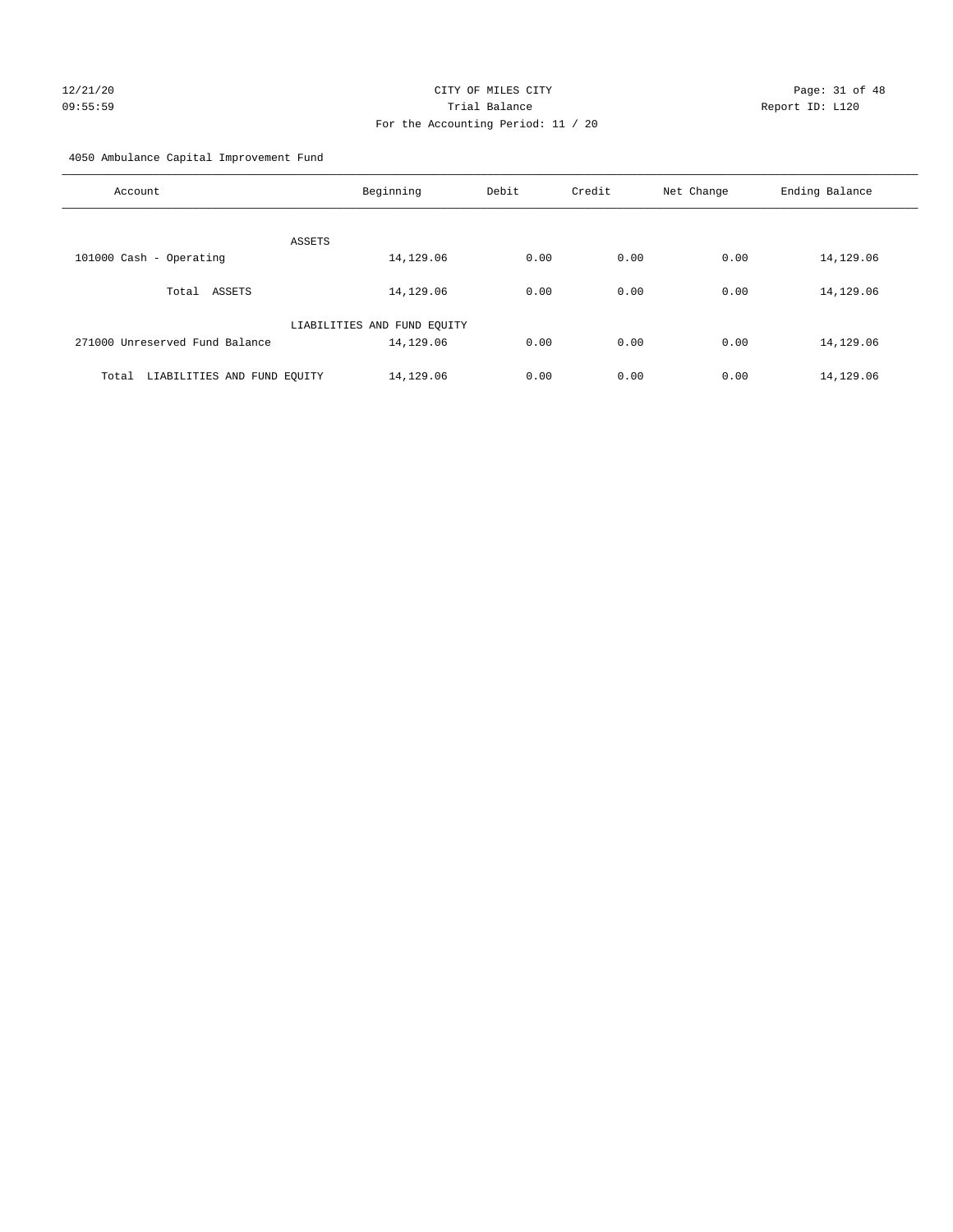## 12/21/20 Page: 32 of 48 09:55:59 Trial Balance Report ID: L120 For the Accounting Period: 11 / 20

4060 CAPITAL IMPROV-PUBLIC WORKS

| Account                              |        | Beginning                   | Debit     | Credit      | Net Change | Ending Balance          |
|--------------------------------------|--------|-----------------------------|-----------|-------------|------------|-------------------------|
|                                      |        |                             |           |             |            |                         |
|                                      | ASSETS |                             |           |             |            |                         |
| 101000 Cash - Operating              |        | 189, 377.65                 | 600.00    | 36,147.00 ( | 35,547.00) | 153,830.65              |
| 122000 Accounts Receivable           |        | 0.00                        | 50.00     | 0.00        | 50.00      | 50.00                   |
| 172000 Revenues (Credit)             |        | 1,050.00)                   | 300.00    | $650.00$ (  | 350.00)    | 1,400.00)<br>$\sqrt{2}$ |
| Total ASSETS                         |        | 188, 327.65                 | 950.00    | 36,797.00 ( | 35,847.00) | 152,480.65              |
|                                      |        |                             |           |             |            |                         |
|                                      |        | LIABILITIES AND FUND EQUITY |           |             |            |                         |
| 202000 Accounts Payable              |        | 0.00                        | 36,147.00 | 36,147.00   | 0.00       | 0.00                    |
| 242000 Expenditures (Debit)          |        | 22,000.00)                  | 35,847.00 | 0.00(       | 35,847.00) | 57,847.00)              |
| 271000 Unreserved Fund Balance       |        | 210, 327.65                 | 0.00      | 0.00        | 0.00       | 210, 327.65             |
|                                      |        |                             |           |             |            |                         |
| LIABILITIES AND FUND EQUITY<br>Total |        | 188,327.65                  | 71,994.00 | 36,147.00 ( | 35,847.00) | 152,480.65              |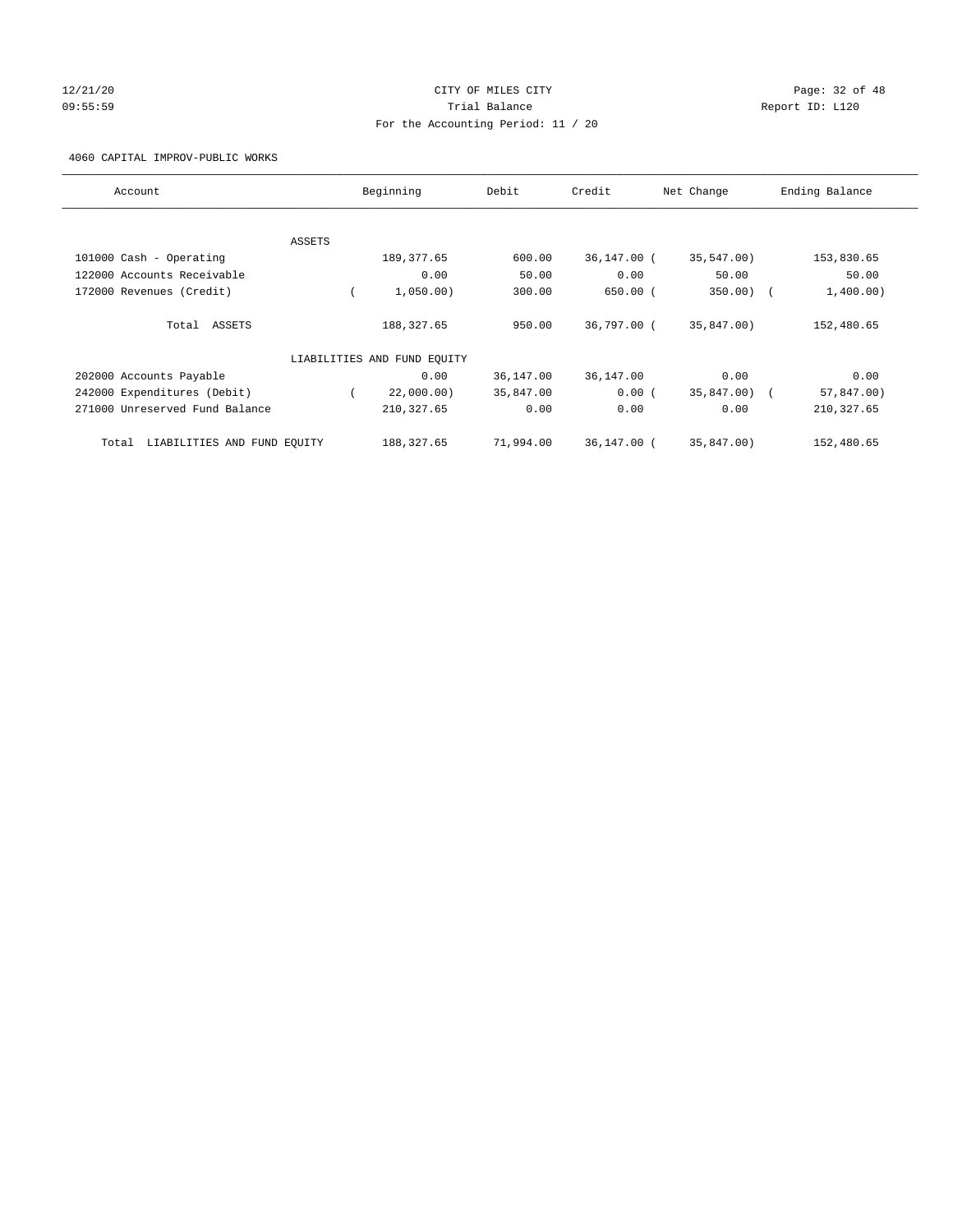## 12/21/20 Page: 33 of 48 09:55:59 Trial Balance Report ID: L120 For the Accounting Period: 11 / 20

#### 5210 WATER UTILITY

| Account                                                   | Beginning                   | Debit       | Credit       | Net Change  | Ending Balance                 |
|-----------------------------------------------------------|-----------------------------|-------------|--------------|-------------|--------------------------------|
| ASSETS                                                    |                             |             |              |             |                                |
| 101000 Cash - Operating                                   | 2,016,837.93                | 217,580.75  | 158,705.18   | 58,875.57   | 2,075,713.50                   |
| 101010 Deposit Cash                                       | 99,450.00                   | 2,250.00    | $3,100.00$ ( | 850.00)     | 98,600.00                      |
| 102113 Cash - NE Water Line Proj                          | 528,771.92                  | 0.00        | 0.00         | 0.00        | 528,771.92                     |
| 102240 Cash - Replacement & Depreciation                  | 1,489,589.35                | 0.00        | 0.00         | 0.00        | 1,489,589.35                   |
| 102250 Cash - System Devlopment Fees                      | 315,539.92                  | 600.00      | 0.00         | 600.00      | 316,139.92                     |
| 102270 Cash - Curb Stop Replacement Fee                   | 398,855.22                  | 3,671.54    | 212.82       | 3,458.72    | 402, 313.94                    |
| 102312 RevBnd/CurYearDebt-DNRC/CarbonTank                 | 46,330.00                   | 11,582.50   | 0.00         | 11,582.50   | 57,912.50                      |
| 102313 RevBnd/CurYearDebt-DNRC/NE WtrLine                 | 47,083.32                   | 11,770.83   | 0.00         | 11,770.83   | 58,854.15                      |
| 102315 RevBnd/CurYearDebt-ARRA/NE Water Li                | 6,060.40                    | 1,515.10    | 0.00         | 1,515.10    | 7,575.50                       |
| 102322 RevBnd/Reserve-DNRC/CarbonTank                     | 153,009.00                  | 0.00        | 0.00         | 0.00        | 153,009.00                     |
| 102323 RevBnd/Reserve-DNRC/NE WtrLine                     | 128,653.00                  | 0.00        | 0.00         | 0.00        | 128,653.00                     |
| 102325 RevBnd/Reserve-ARRA B-NE Waterline                 | 18,245.00                   | 0.00        | 0.00         | 0.00        | 18,245.00                      |
| 103000 Petty Cash                                         | 330.00                      | 0.00        | 0.00         | 0.00        | 330.00                         |
| 122000 Accounts Receivable                                | 240,682.50                  | 160, 221.83 | 220,022.73 ( | 59,800.90)  | 180,881.60                     |
| 162000 Deferred outflows-GASB68                           | 93,363.00                   | 0.00        | 0.00         | 0.00        | 93,363.00                      |
| 172000 Revenues (Credit)                                  | (1, 485, 587.92)            | 2,711.58    | 157,735.58 ( | 155,024.00) | 1,640,611.92)<br>$\left($      |
| 181000 Land                                               | 41,844.00                   | 0.00        | 0.00         | 0.00        | 41,844.00                      |
| 182000 Buildings                                          | 22,997.00                   | 0.00        | 0.00         | 0.00        | 22,997.00                      |
| 182100 Allowance for Depr - Buildings (Cre(               | 22,997.00)                  | 0.00        | 0.00         | 0.00        | 22,997.00)<br>$\overline{(\ }$ |
| 186000 Machinery and Equipment                            | 667,141.12                  | 0.00        | 0.00         | 0.00        | 667, 141. 12                   |
| 186100 Allowance for Depr - Machinery & Eq(               | 341,105.00)                 | 0.00        | 0.00         | 0.00        | 341,105.00)                    |
| 188000 Const. Work in Progress-NE Wtr Line                | 353,548.81                  | 0.00        | 0.00         | 0.00        | 353,548.81                     |
| 189100 Source of Supply                                   | 3,542,842.49                | 0.00        | 0.00         | 0.00        | 3,542,842.49                   |
| 189110 Allowance for Depreciation - Source(               | 845,708.00)                 | 0.00        | 0.00         | 0.00        | 845,708.00)<br>$\left($        |
| 189300 Treatment Plant                                    | 3,740,287.07                | 0.00        | 0.00         | 0.00        | 3,740,287.07                   |
| 189310 Allowance for Depr - Treatment Plan(               | 2,126,050.00)               | 0.00        | 0.00         | 0.00        | 2,126,050.00)                  |
| 189400 Transmission & Distribution                        | 15, 285, 414.57             | 0.00        | 0.00         | 0.00        | 15, 285, 414.57                |
| 189410 Allowance for Depr - Trans & Distri( 4,745,415.00) |                             | 0.00        | 0.00         | 0.00        | 4,745,415.00)                  |
| Total ASSETS                                              | 19,670,012.70               | 411,904.13  | 539,776.31 ( | 127,872.18) | 19,542,140.52                  |
|                                                           | LIABILITIES AND FUND EQUITY |             |              |             |                                |
| 202000 Accounts Payable                                   | 14,805.29                   | 61,169.00   | 61,181.52    | 12.52       | 14,817.81                      |
| 214000 Deposits Payable                                   | 99,450.00                   | 3,100.00    | $2,250.00$ ( | 850.00)     | 98,600.00                      |
| 214010 Refunds Payable<br>$\left($                        | 334.32)                     | 425.78      | 425.78       | 0.00        | 334.32)                        |
| 223899 Deferred inflows-GASB 68                           | 86,560.00                   | 0.00        | 0.00         | 0.00        | 86,560.00                      |
| 231000 BONDS PAYABLE                                      | 3,970,000.00                | 0.00        | 0.00         | 0.00        | 3,970,000.00                   |
| 237000 Net Pension liability-GASB 68                      | 553,559.00                  | 0.00        | 0.00         | 0.00        | 553,559.00                     |
| 238000 Other Post Employment Benefits                     | 144,330.00                  | 0.00        | 0.00         | 0.00        | 144,330.00                     |
| 239000 Compensated Absences Payable                       | 101,042.00                  | 0.00        | 0.00         | 0.00        | 101,042.00                     |
| 242000 Expenditures (Debit)                               | 1,167,276.98)               | 127,034.70  | 0.00(        | 127,034.70) | 1,294,311.68)                  |
| 250300 Reserve Revenue Bond - Current Debt                | 323, 303.85                 | 0.00        | 0.00         | 0.00        | 323, 303.85                    |
| 250500 Reserve - System Dev Fees                          | 171,098.25                  | 0.00        | 0.00         | 0.00        | 171,098.25                     |
| 250600 Reserve for Replacement & Depreciat                | 1,351,889.30                | 0.00        | 0.00         | 0.00        | 1,351,889.30                   |
| 271000 Unreserved Fund Balance                            | 518,467.93)                 | 0.00        | 0.00         | 0.00        | 518,467.93)                    |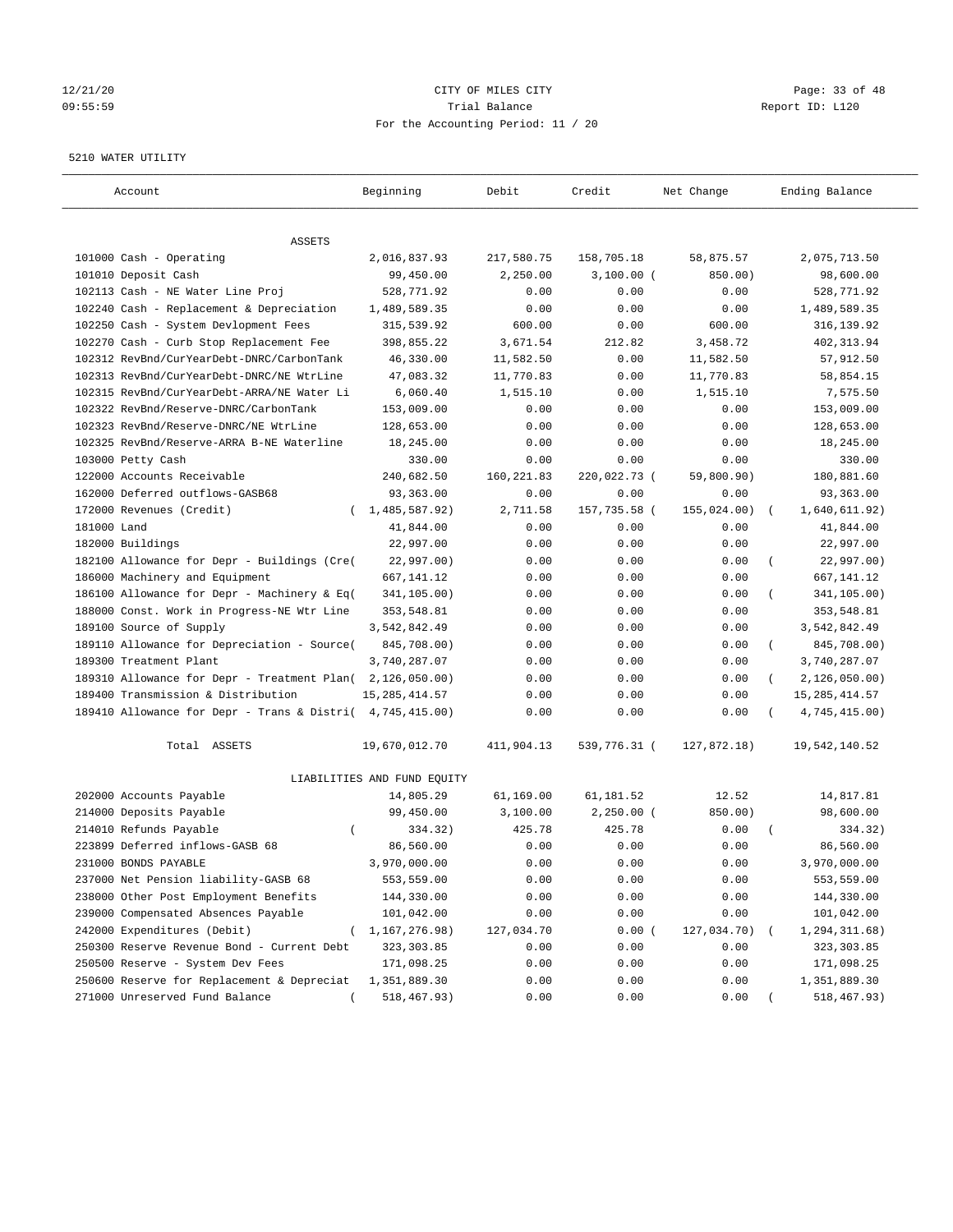## 12/21/20 Page: 34 of 48 09:55:59 Trial Balance Report ID: L120 For the Accounting Period: 11 / 20

## 5210 WATER UTILITY

| Account                              | Beginning     | Debit      | Credit    | Net Change  | Ending Balance |
|--------------------------------------|---------------|------------|-----------|-------------|----------------|
| 272000 Unreserved Retained Earnings  | 14,540,054.24 | 0.00       | 0.00      | 0.00        | 14,540,054.24  |
| LIABILITIES AND FUND EQUITY<br>Total | 19,670,012.70 | 191,729.48 | 63,857.30 | 127,872.18) | 19,542,140.52  |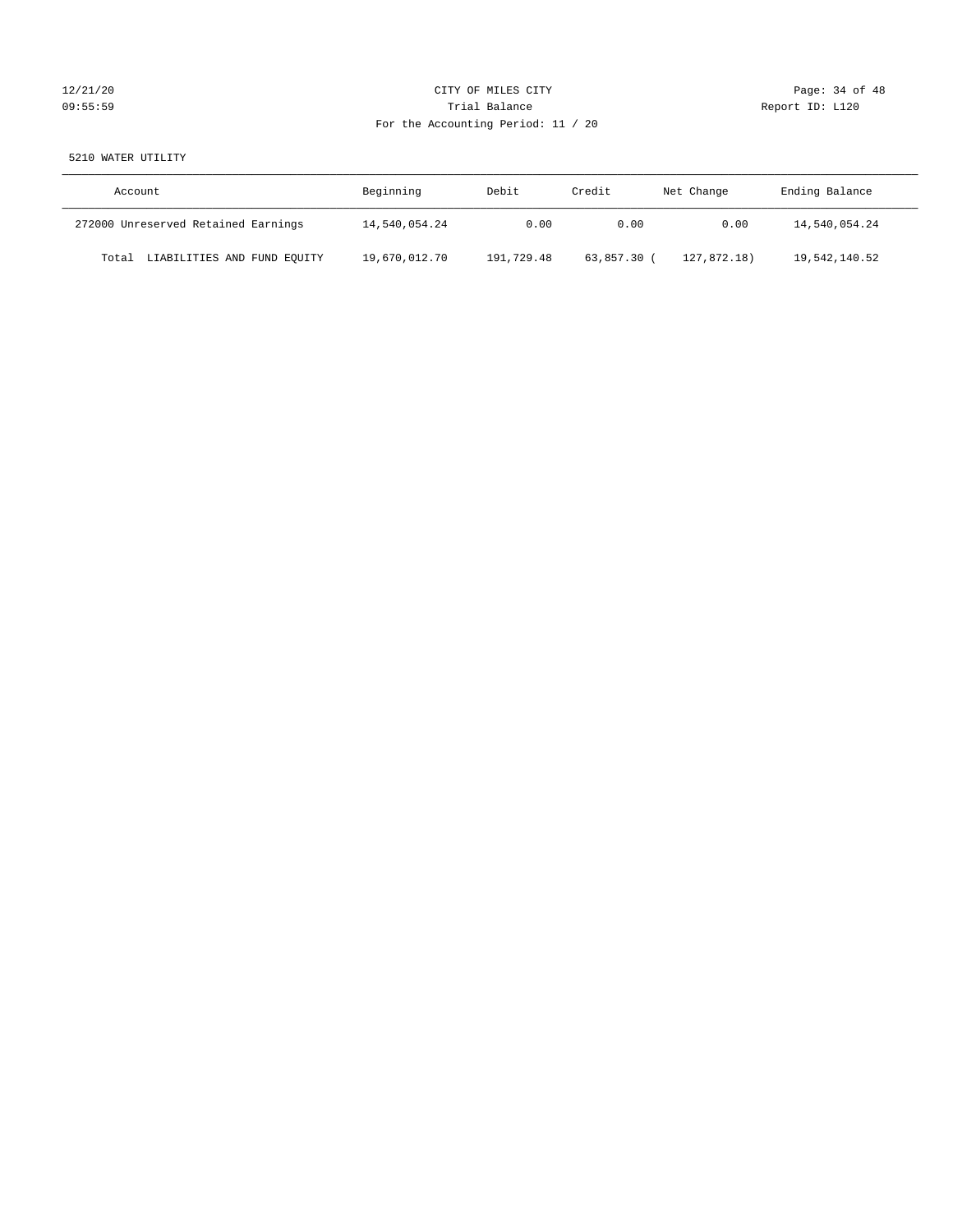## 12/21/20 Page: 35 of 48 09:55:59 Trial Balance Report ID: L120 For the Accounting Period: 11 / 20

#### 5310 SEWER UTILITY

| Account                                                   | Beginning                   | Debit      | Credit       | Net Change  | Ending Balance            |
|-----------------------------------------------------------|-----------------------------|------------|--------------|-------------|---------------------------|
| <b>ASSETS</b>                                             |                             |            |              |             |                           |
| 101000 Cash - Operating                                   | 2,764,355.68                | 176,978.86 | 97,049.20    | 79,929.66   | 2,844,285.34              |
| 102240 Cash - Replacement & Depreciation                  | 195,098.39                  | 0.00       | 0.00         | 0.00        | 195,098.39                |
| 102250 Cash - System Devlopment Fees                      | 150,360.91                  | 0.00       | 0.00         | 0.00        | 150,360.91                |
| 102279 WWtr Treatment Plant-Phase II Const                | 661,857.76                  | 0.00       | 0.00         | 0.00        | 661,857.76                |
| 102316 RevBnd/CurYearDebt-Phase 1 Haynes L                | 33,601.68                   | 8,400.42   | 0.00         | 8,400.42    | 42,002.10                 |
| 102317 RevBnd/CurYearDebt-WWTP Phase II                   | 285, 289. 70                | 16,552.24  | 0.00         | 16,552.24   | 301,841.94                |
| 102390 REV BOND/RESERVE-Sewer Phase 1                     | 101,735.00                  | 0.00       | 0.00         | 0.00        | 101,735.00                |
| 102396 REV BOND/RESERVE-SEWER PHASE II                    | 201,275.00                  | 0.00       | 0.00         | 0.00        | 201, 275.00               |
| 122000 Accounts Receivable                                | 200,871.04                  | 170,642.72 | 172,725.70 ( | 2,082.98)   | 198,788.06                |
| 162000 Deferred outflows-GASB68                           | 75,324.00                   | 0.00       | 0.00         | 0.00        | 75,324.00                 |
| 172000 Revenues (Credit)<br>$\left($                      | 705,095.53)                 | 31.55      | 174,927.43 ( | 174,895.88) | 879,991.41)               |
| 181000 Land                                               | 2.00                        | 0.00       | 0.00         | 0.00        | 2.00                      |
| 186000 Machinery and Equipment                            | 957,066.47                  | 0.00       | 0.00         | 0.00        | 957,066.47                |
| 186100 Allowance for Depr - Machinery & Eq(               | 553,287.00)                 | 0.00       | 0.00         | 0.00        | 553,287.00)<br>(          |
| 188000 Const. Work in Progress-NE Wtr Line                | 25,954.45                   | 0.00       | 0.00         | 0.00        | 25,954.45                 |
| 189300 Treatment Plant                                    | 11,906,457.06               | 0.00       | 0.00         | 0.00        | 11,906,457.06             |
| 189310 Allowance for Depr - Treatment Plan( 1,872,248.00) |                             | 0.00       | 0.00         | 0.00        | 1,872,248.00)<br>$\left($ |
| 189400 Transmission & Distribution                        | 4, 263, 786.36              | 0.00       | 0.00         | 0.00        | 4, 263, 786.36            |
| 189410 Allowance for Depr - Trans & Distri( 1,794,238.00) |                             | 0.00       | 0.00         | 0.00        | 1,794,238.00)             |
| Total ASSETS                                              | 16,898,166.97               | 372,605.79 | 444,702.33 ( | 72,096.54)  | 16,826,070.43             |
|                                                           | LIABILITIES AND FUND EQUITY |            |              |             |                           |
| 202000 Accounts Payable                                   | 396.98                      | 18, 425.64 | 18,438.16    | 12.52       | 409.50                    |
| 214010 Refunds Payable<br>$\left($                        | 46.84)                      | 0.00       | 0.00         | 0.00        | 46.84)<br>$\left($        |
| 223899 Deferred inflows-GASB 68                           | 69,835.00                   | 0.00       | 0.00         | 0.00        | 69,835.00                 |
| 231300 Bonds Pay 1979 Issue                               | 1,011,000.00                | 0.00       | 0.00         | 0.00        | 1,011,000.00              |
| 231301 WWTP #2 Bonds Pay                                  | 5,189,755.00                | 0.00       | 0.00         | 0.00        | 5,189,755.00              |
| 237000 Net Pension liability-GASB 68                      | 446,600.00                  | 0.00       | 0.00         | 0.00        | 446,600.00                |
| 238000 Other Post Employment Benefits                     | 108,247.00                  | 0.00       | 0.00         | 0.00        | 108,247.00                |
| 239000 Compensated Absences Payable                       | 77,550.00                   | 0.00       | 0.00         | 0.00        | 77,550.00                 |
| 242000 Expenditures (Debit)<br>$\left($                   | 636, 212.79)                | 72,109.06  | 0.00(        | 72, 109.06) | 708, 321.85)              |
| 250500 Reserve - System Dev Fees                          | 82,925.91                   | 0.00       | 0.00         | 0.00        | 82,925.91                 |
| 250600 Reserve for Replacement & Depreciat                | 1,666,491.83                | 0.00       | 0.00         | 0.00        | 1,666,491.83              |
| 271000 Unreserved Fund Balance<br>$\left($                | 394,844.93)                 | 0.00       | 0.00         | 0.00        | 394,844.93)               |
| 272000 Unreserved Retained Earnings                       | 9,276,469.81                | 0.00       | 0.00         | 0.00        | 9,276,469.81              |
| LIABILITIES AND FUND EQUITY<br>Total                      | 16,898,166.97               | 90,534.70  | 18,438.16 (  | 72.096.54)  | 16,826,070.43             |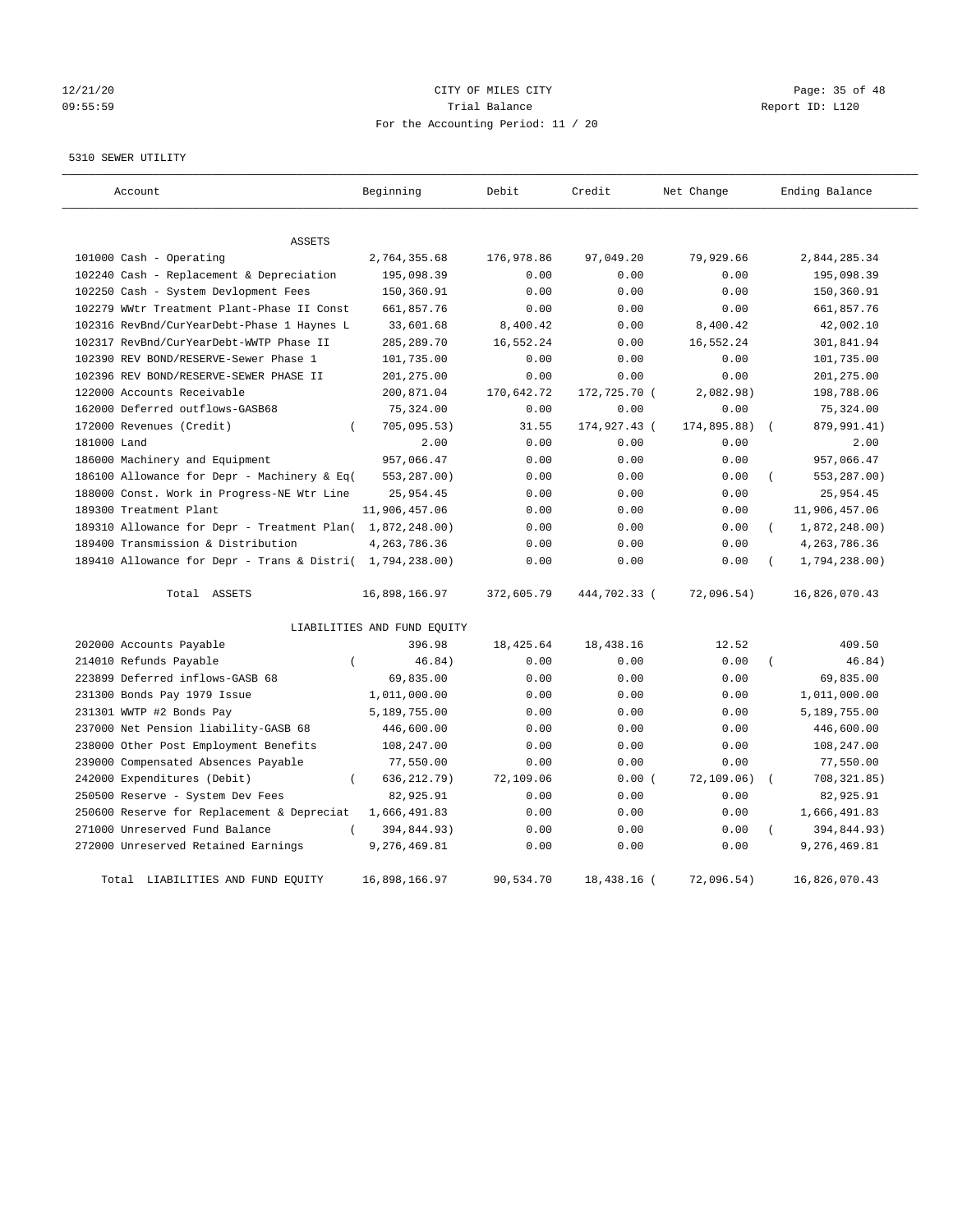## $12/21/20$  Page: 36 of 48 09:55:59 Report ID: L120 For the Accounting Period: 11 / 20

#### 5510 AMBULANCE FUND

| Account                                     | Beginning                   | Debit       | Credit       | Net Change   | Ending Balance |
|---------------------------------------------|-----------------------------|-------------|--------------|--------------|----------------|
| ASSETS                                      |                             |             |              |              |                |
| 101000 Cash - Operating<br>$\left($         | 116, 315.75)                | 247,544.33  | 72,654.59    | 174,889.74   | 58, 573.99     |
| 113216 Tax Receivables real-2016            | 2.10)                       | 0.00        | 0.00         | 0.00         | 2.10)          |
| 113217 Tax receivables real-2017            | 1.61)                       | 0.00        | $0.88$ (     | 0.88)        | 2.49)          |
| 113218 Tax Receivables real-2018            | 45.42                       | 0.00        | 6.63(        | 6.63)        | 38.79          |
| 113219 Tax receivables Real-2019            | 43.57                       | 0.00        | $4.20$ (     | 4.20)        | 39.37          |
| 113220 Tax receivables Real-2020            | 592.15)                     | 0.00        | 4,292.50 (   | 4, 292.50)   | 4,884.65)      |
| 115219 Tax Receivable Personal-2019         | 3.35                        | 0.00        | 0.00         | 0.00         | 3.35           |
| 115220 Tax Receivable Personal-2020         | 8.72                        | 0.00        | 2.11(        | 2.11)        | 6.61           |
| 122000 Accounts Receivable                  | 349,907.28                  | 106,763.55  | 62, 121. 24  | 44,642.31    | 394,549.59     |
| 122100 Acct Receivable                      | 249, 257.86)                | 0.00        | 0.00         | 0.00         | 249, 257.86)   |
| 162000 Deferred outflows-GASB68             | 69,825.00                   | 0.00        | 0.00         | 0.00         | 69,825.00      |
| 172000 Revenues (Credit)<br>$\left($        | 378,563.49)                 | 0.00        | 320,166.41 ( | 320, 166.41) | 698,729.90)    |
| 186000 Machinery and Equipment              | 818, 326.11                 | 0.00        | 0.00         | 0.00         | 818, 326.11    |
| 186100 Allowance for Depr - Machinery & Eq( | 369,543.00)                 | 0.00        | 0.00         | 0.00         | 369,543.00)    |
| Total ASSETS                                | 123,883.49                  | 354, 307.88 | 459,248.56 ( | 104,940.68)  | 18,942.81      |
|                                             | LIABILITIES AND FUND EQUITY |             |              |              |                |
| 202000 Accounts Payable                     | 0.00                        | 14,926.34   | 14,926.34    | 0.00         | 0.00           |
| 223100 Deferred Revenue - Real Prop Taxes ( | 696.31)                     | 4,304.21    | 0.00(        | 4,304.21)    | 5,000.52)      |
| 223200 Deferred Revenue - Pers Prop Taxes ( | 18.57)                      | 2.11        | 0.00(        | 2.11)        | 20.68)         |
| 223899 Deferred inflows-GASB 68             | 2,532.00                    | 0.00        | 0.00         | 0.00         | 2,532.00       |
| 235000 CONTRACTS/NOTES/LOANS PAYABLE        | 0.01)                       | 0.00        | 0.00         | 0.00         | 0.01)          |
| 237000 Net Pension liability-GASB 68        | 165, 435.00                 | 0.00        | 0.00         | 0.00         | 165,435.00     |
| 238000 Other Post Employment Benefits       | 72,165.00                   | 0.00        | 0.00         | 0.00         | 72,165.00      |
| 239000 Compensated Absences Payable         | 50,499.00                   | 0.00        | 0.00         | 0.00         | 50,499.00      |
| 242000 Expenditures (Debit)<br>$\left($     | 430,499.02)                 | 101,293.71  | 659.35 (     | 100,634.36)  | 531, 133.38)   |
| 271000 Unreserved Fund Balance              | 139,528.00)                 | 0.00        | 0.00         | 0.00         | 139,528.00)    |
| 272000 Unreserved Retained Earnings         | 403,994.40                  | 0.00        | 0.00         | 0.00         | 403,994.40     |
| LIABILITIES AND FUND EQUITY<br>Total        | 123,883.49                  | 120,526.37  | 15,585.69 (  | 104,940.68)  | 18,942.81      |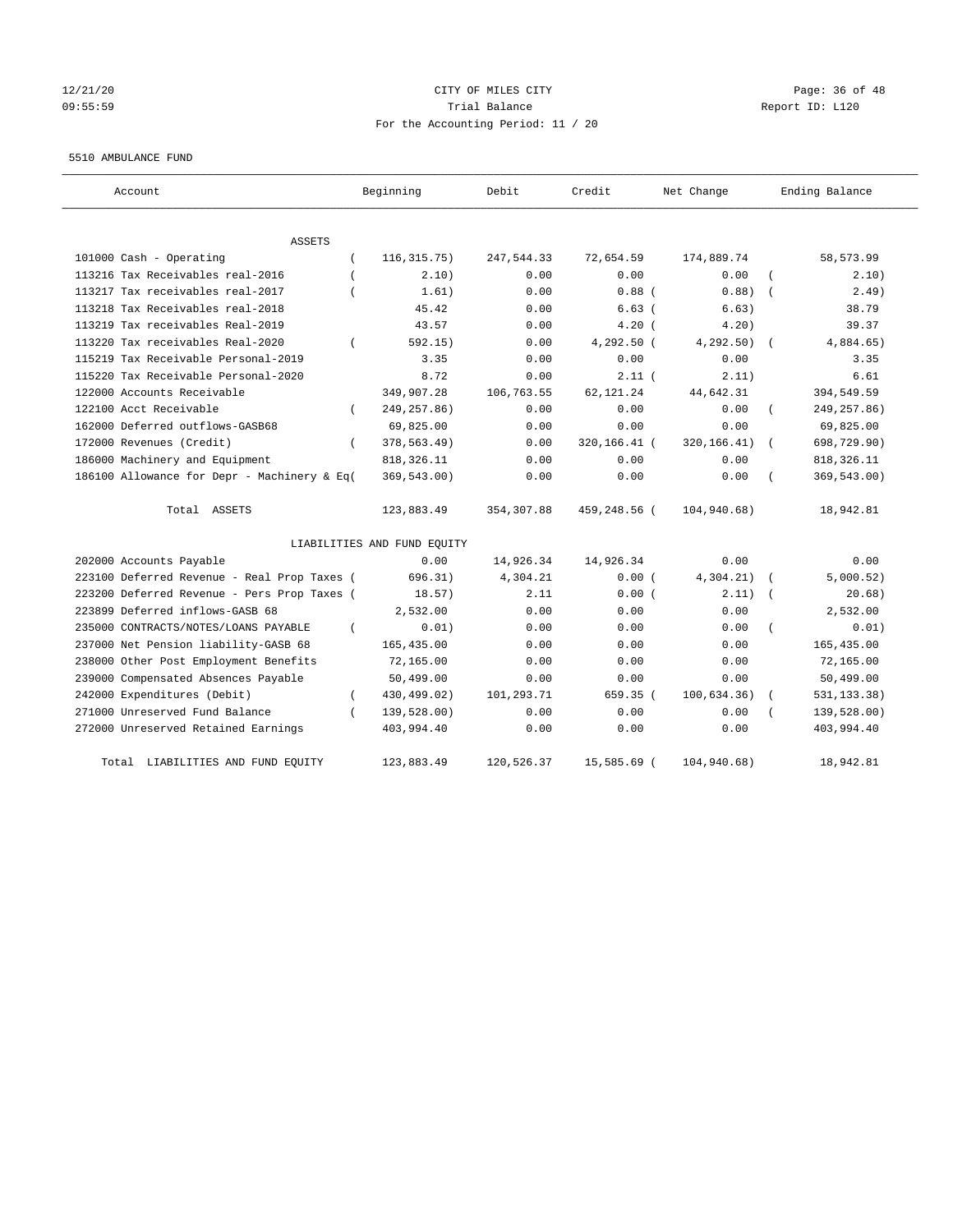## 12/21/20 **CITY OF MILES CITY CITY CITY Page: 37 of 48** 09:55:59 Trial Balance Report ID: L120 For the Accounting Period: 11 / 20

#### 5610 AIRPORT OPERATING

| Account                                            | Beginning                        | Debit      | Credit        | Net Change   | Ending Balance                   |
|----------------------------------------------------|----------------------------------|------------|---------------|--------------|----------------------------------|
|                                                    |                                  |            |               |              |                                  |
| ASSETS                                             |                                  |            |               |              |                                  |
| 101000 Cash - Operating                            | 367,534.80                       | 104,892.49 | 107,696.07 (  | 2,803.58)    | 364,731.22                       |
| 102117 Airport Improvement                         | 89,064.80                        | 0.00       | 0.00          | 0.00         | 89,064.80                        |
| 102230 Cash - Surplus/Credit Card Acct             | 100.00                           | 19,800.25  | 19,800.25     | 0.00         | 100.00                           |
| 103000 Petty Cash                                  | 100.00                           | 0.00       | 0.00          | 0.00         | 100.00                           |
| 113216 Tax Receivables real-2016<br>$\left($       | 3.16)                            | 0.00       | 0.00          | 0.00         | 3.16)                            |
| 113217 Tax receivables real-2017<br>$\overline{ }$ | 2.42)                            | 0.00       | $1.32$ (      | 1.32)        | 3.74)                            |
| 113218 Tax Receivables real-2018                   | 68.13                            | 0.00       | 9.94(         | 9.94)        | 58.19                            |
| 113219 Tax receivables Real-2019                   | 65.36                            | 0.00       | 6.30(         | 6.30)        | 59.06                            |
| 113220 Tax receivables Real-2020                   | $\overline{(\ }$<br>888.36)      | 0.00       | $6,439.78$ (  | 6,439.78)    | 7,328.14)                        |
| 115219 Tax Receivable Personal-2019                | 5.03                             | 0.00       | 0.00          | 0.00         | 5.03                             |
| 115220 Tax Receivable Personal-2020                | 13.07                            | 0.00       | 3.17(         | 3.17)        | 9.90                             |
| 141000 Prepaid Expense                             | 4,875.00                         | 0.00       | 0.00          | 0.00         | 4,875.00                         |
| 162000 Deferred outflows-GASB68                    | 20,835.00                        | 0.00       | 0.00          | 0.00         | 20,835.00                        |
| 172000 Revenues (Credit)<br>$\left($               | 571, 130.30)                     | 0.00       | 104,892.49 (  | 104,892.49)  | 676,022.79)                      |
| 181000 Land                                        | 19,983.00                        | 0.00       | 0.00          | 0.00         | 19,983.00                        |
| 182000 Buildings                                   | 677,537.00                       | 0.00       | 0.00          | 0.00         | 677,537.00                       |
| 182100 Allowance for Depr - Buildings (Cre(        | 400,200.00)                      | 0.00       | 0.00          | 0.00         | 400,200.00)<br>$\overline{(\ }$  |
| 184000 Improvements Other Than Buildings           | 13,017,833.11                    | 0.00       | 0.00          | 0.00         | 13,017,833.11                    |
| 184100 Allowance for Depr - Imp Other Than(        | 3,697,303.00)                    | 0.00       | 0.00          | 0.00         | 3,697,303.00)                    |
| 186000 Machinery and Equipment                     | 1,001,946.58                     | 0.00       | 0.00          | 0.00         | 1,001,946.58                     |
| 186100 Allowance for Depr - Machinery & Eq(        | 555, 300.00)                     | 0.00       | 0.00          | 0.00         | 555, 300.00)<br>$\overline{(\ }$ |
| 188000 Const. Work in Progress-NE Wtr Line         | 299,160.00                       | 0.00       | 0.00          | 0.00         | 299,160.00                       |
| Total ASSETS                                       | 10, 274, 293.64                  | 124,692.74 | 238,849.32 (  | 114, 156.58) | 10,160,137.06                    |
|                                                    | LIABILITIES AND FUND EQUITY      |            |               |              |                                  |
| 202000 Accounts Payable                            | 0.00                             | 94, 341.42 | 94, 341.42    | 0.00         | 0.00                             |
| 223100 Deferred Revenue - Real Prop Taxes (        | 1,044.63)                        | 6,457.34   | 0.00(         | 6, 457.34)   | 7,501.97)                        |
| 223200 Deferred Revenue - Pers Prop Taxes (        | 27.87)                           | 3.17       | 0.00(         | 3.17)        | 31.04)                           |
| 223899 Deferred inflows-GASB 68                    | 19,317.00                        | 0.00       | 0.00          | 0.00         | 19,317.00                        |
| 235160 LTrm Pay/MT Aeronautics (2)                 | 81,765.00                        | 0.00       | 0.00          | 0.00         | 81,765.00                        |
| 237000 Net Pension liability-GASB 68               | 123,534.00                       | 0.00       | 0.00          | 0.00         | 123,534.00                       |
| 238000 Other Post Employment Benefits              | 24,055.00                        | 0.00       | 0.00          | 0.00         | 24,055.00                        |
| 239000 Compensated Absences Payable                | 12,591.00                        | 0.00       | 0.00          | 0.00         | 12,591.00                        |
| 242000 Expenditures (Debit)                        | $\overline{(\ }$<br>256, 111.56) | 107,696.07 | 0.00(         | 107,696.07)  | 363,807.63)                      |
| 250600 Reserve for Replacement & Depreciat         | 18,913.67                        | 0.00       | 0.00          | 0.00         | 18,913.67                        |
| 271000 Unreserved Fund Balance                     | 90, 992.00)                      | 0.00       | 0.00          | 0.00         | 90, 992, 00)                     |
| 272000 Unreserved Retained Earnings                | 10, 342, 294.03                  | 0.00       | 0.00          | 0.00         | 10, 342, 294.03                  |
| Total LIABILITIES AND FUND EQUITY                  | 10,274,293.64                    | 208,498.00 | 94, 341. 42 ( | 114, 156.58) | 10,160,137.06                    |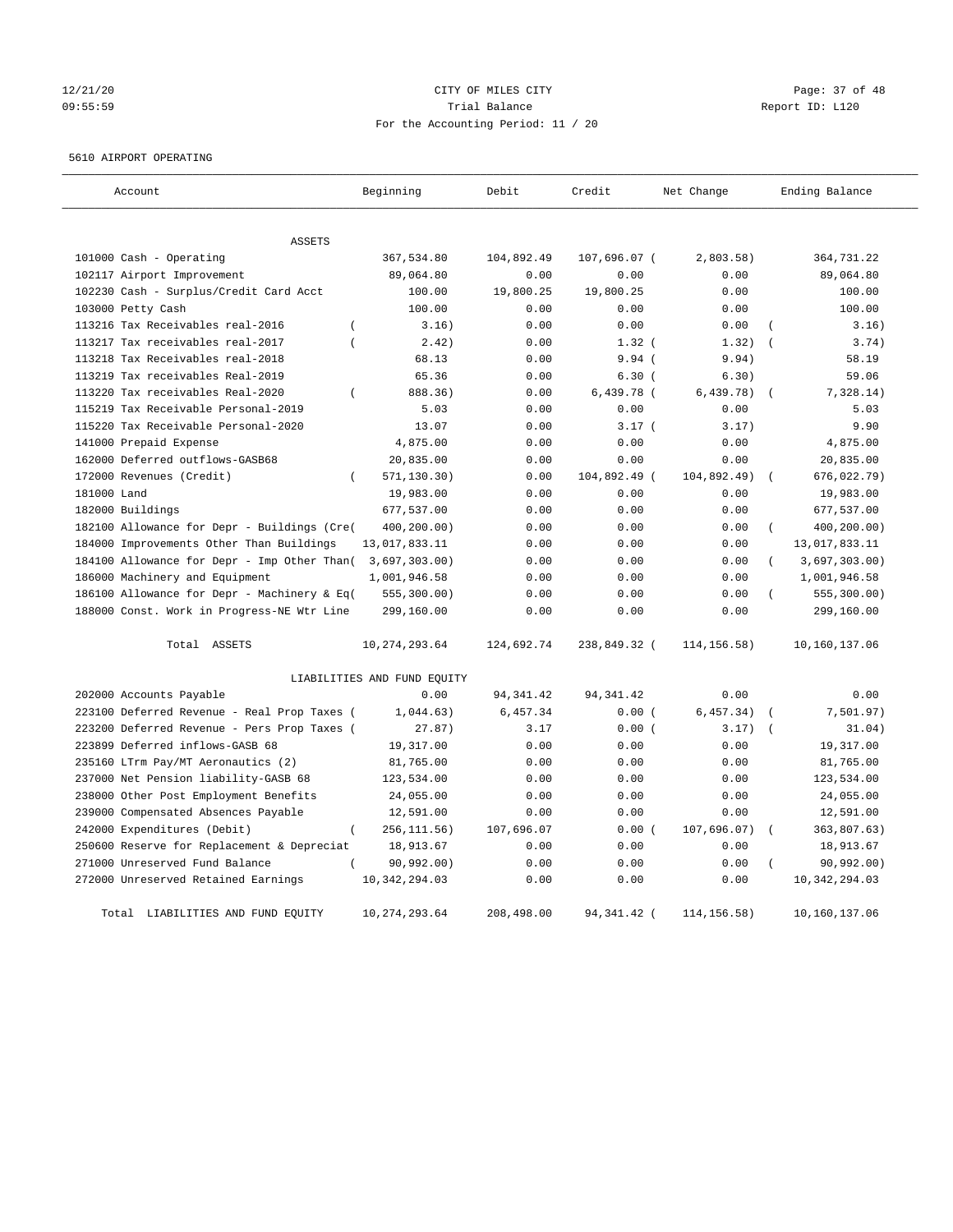## 12/21/20 Page: 38 of 48 09:55:59 Report ID: L120 For the Accounting Period: 11 / 20

#### 6040 PUBLIC WORKS

| Account                              | Beginning                   | Debit     | Credit       | Net Change    | Ending Balance           |
|--------------------------------------|-----------------------------|-----------|--------------|---------------|--------------------------|
|                                      |                             |           |              |               |                          |
| ASSETS                               |                             |           |              |               |                          |
| 101000 Cash - Operating              | 54,618.54                   | 4,000.00  | $8,288.05$ ( | 4,288.05      | 50,330.49                |
| 172000 Revenues (Credit)             | 33,032.50)                  | 0.00      | $4,000.00$ ( | $4,000.00)$ ( | 37,032.50)               |
| Total ASSETS                         | 21,586.04                   | 4,000.00  | 12,288.05 (  | 8, 288.05     | 13,297.99                |
|                                      | LIABILITIES AND FUND EQUITY |           |              |               |                          |
| 202000 Accounts Payable              | 0.00                        | 1,870.70  | 1,870.70     | 0.00          | 0.00                     |
| 239000 Compensated Absences Payable  | 5,215.00                    | 0.00      | 0.00         | 0.00          | 5,215.00                 |
| 242000 Expenditures (Debit)          | 34,550.48)                  | 8,288.05  | 0.00(        | 8,288.05)     | 42,838.53)<br>$\sqrt{2}$ |
| 271000 Unreserved Fund Balance       | 45,813.93)                  | 0.00      | 0.00         | 0.00          | 45,813.93)               |
| 272000 Unreserved Retained Earnings  | 96,735.45                   | 0.00      | 0.00         | 0.00          | 96,735.45                |
| LIABILITIES AND FUND EQUITY<br>Total | 21,586.04                   | 10,158.75 | 1,870.70 (   | 8, 288.05     | 13,297.99                |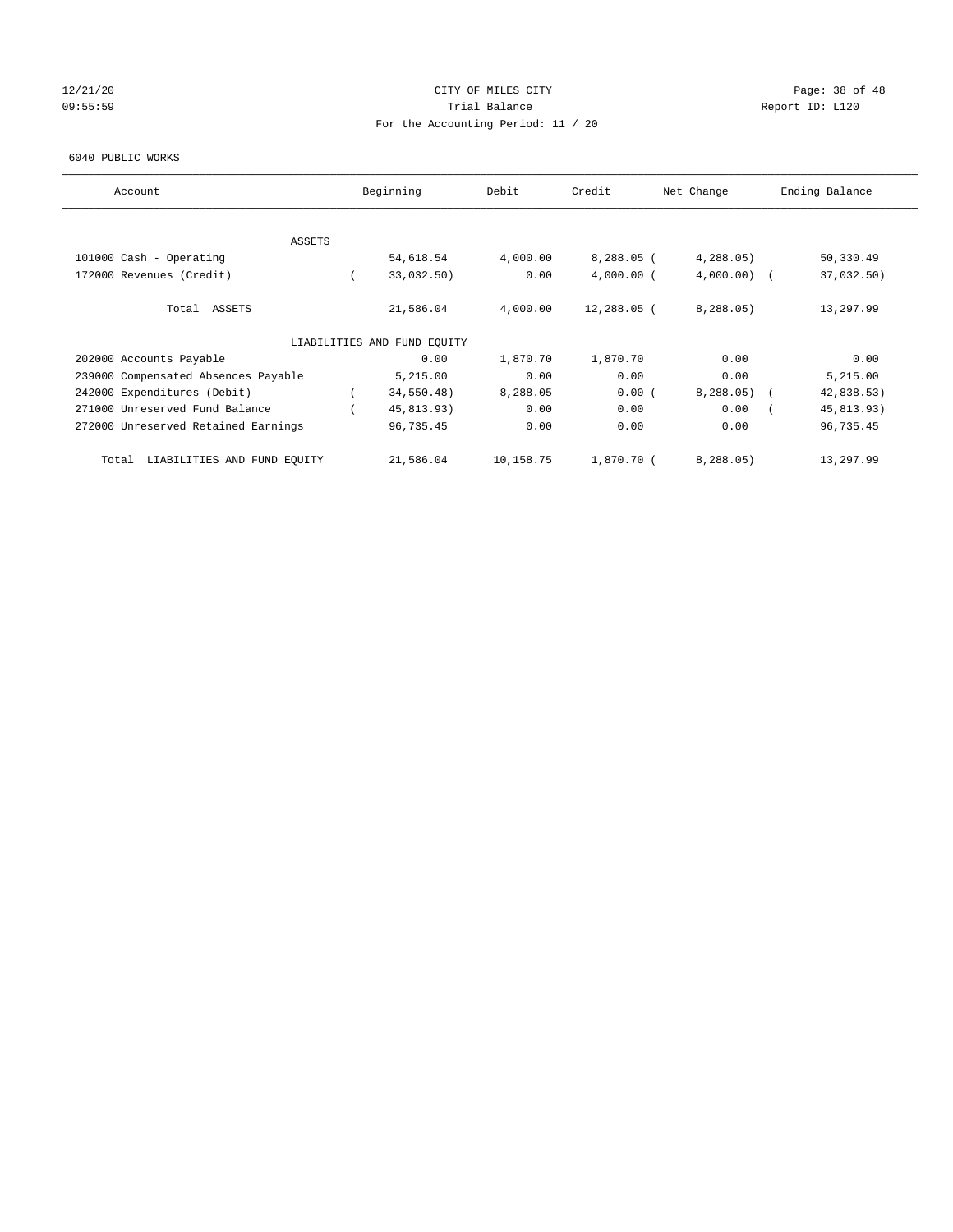## 12/21/20 Page: 39 of 48 09:55:59 Trial Balance Report ID: L120 For the Accounting Period: 11 / 20

#### 7370 TBID

| Account                              | Beginning                   |      | Debit     | Credit    | Net Change | Ending Balance |
|--------------------------------------|-----------------------------|------|-----------|-----------|------------|----------------|
|                                      |                             |      |           |           |            |                |
|                                      | ASSETS                      |      |           |           |            |                |
| 101000 Cash - Operating              |                             | 0.00 | 27,086.00 | 27,086.00 | 0.00       | 0.00           |
|                                      |                             |      |           |           |            |                |
| Total ASSETS                         |                             | 0.00 | 27,086.00 | 27,086.00 | 0.00       | 0.00           |
|                                      |                             |      |           |           |            |                |
|                                      | LIABILITIES AND FUND EQUITY |      |           |           |            |                |
| 202000 Accounts Payable              |                             | 0.00 | 27,086.00 | 27,086.00 | 0.00       | 0.00           |
| 212500 Due to Others                 |                             | 0.00 | 27,086.00 | 27,086.00 | 0.00       | 0.00           |
|                                      |                             |      |           |           |            |                |
| LIABILITIES AND FUND EQUITY<br>Total |                             | 0.00 | 54,172.00 | 54,172.00 | 0.00       | 0.00           |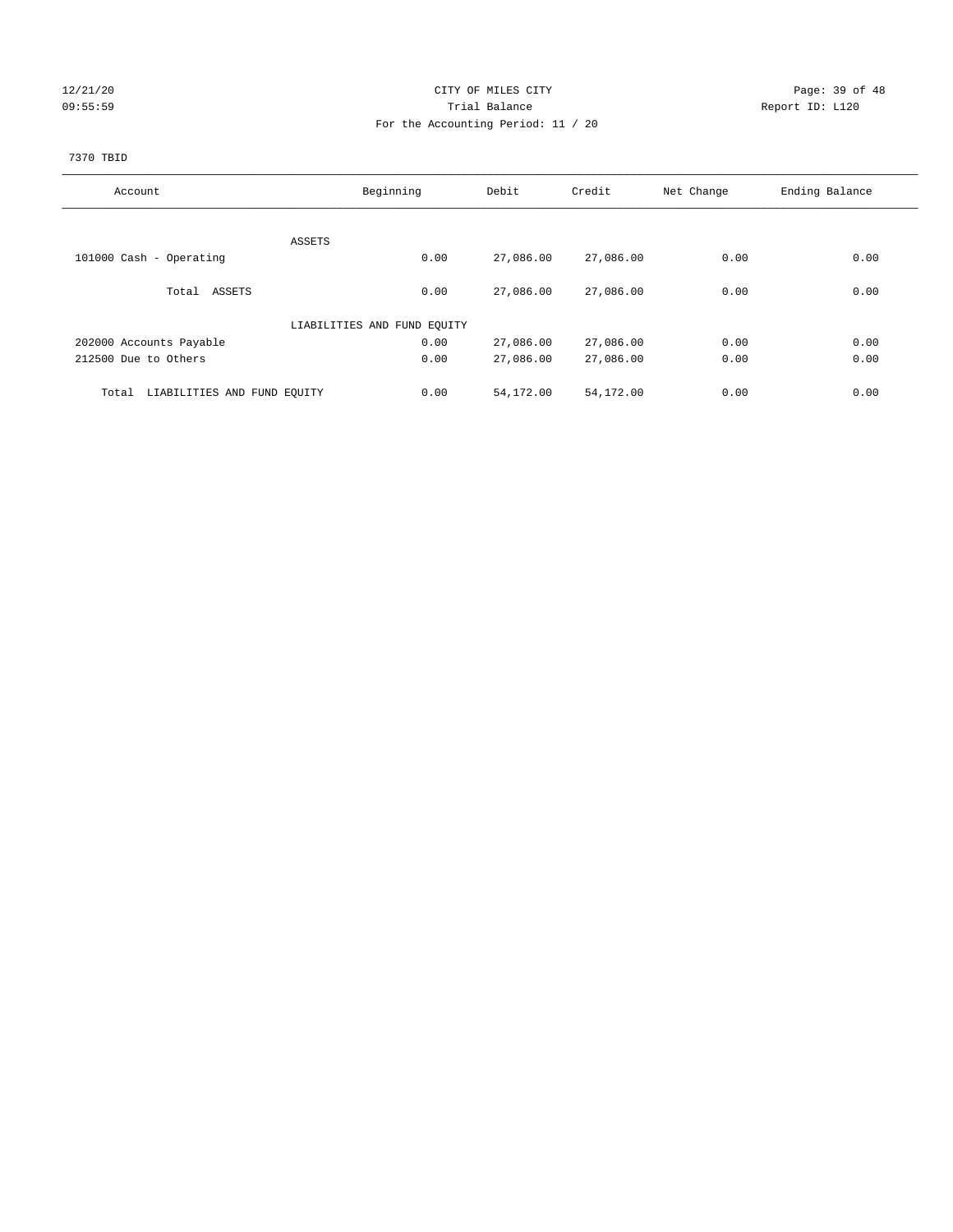## 12/21/20 Page: 40 of 48 09:55:59 Trial Balance Report ID: L120 For the Accounting Period: 11 / 20

7458 Court Technology Surcharge

| Account                                   | Beginning                   | Debit    | Credit       | Net Change   | Ending Balance |
|-------------------------------------------|-----------------------------|----------|--------------|--------------|----------------|
|                                           |                             |          |              |              |                |
| ASSETS                                    |                             |          |              |              |                |
| 101000 Cash - Operating                   | 1,665.64                    | 0.00     | 1,665.64 (   | 1,665.64)    | 0.00           |
|                                           |                             |          |              |              |                |
| ASSETS<br>Total                           | 1,665.64                    | 0.00     | $1.665.64$ ( | 1,665.64)    | 0.00           |
|                                           |                             |          |              |              |                |
|                                           | LIABILITIES AND FUND EQUITY |          |              |              |                |
| 212000 Due to Government                  | 395.00)                     | 1,665.64 | 0.00(        | $1,665.64$ ( | 2,060.64)      |
| 212200 Due to Federal, Soc Sec & Medicare | 2,060.64                    | 0.00     | 0.00         | 0.00         | 2,060.64       |
| LIABILITIES AND FUND EQUITY<br>Total      | 1,665.64                    | 1,665.64 | 0.00(        | 1,665.64)    | 0.00           |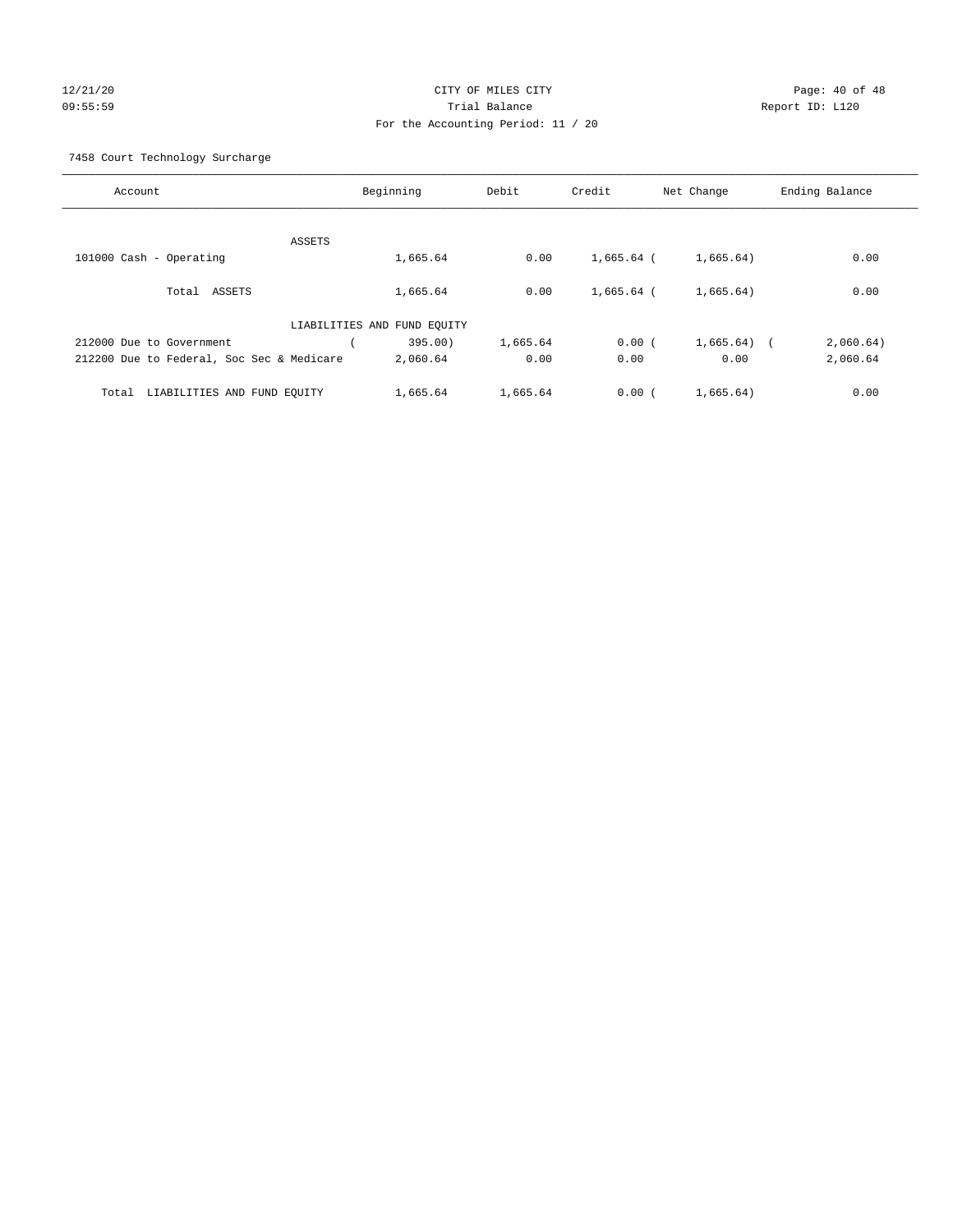## $12/21/20$  Page: 41 of 48 09:55:59 Trial Balance Report ID: L120 For the Accounting Period: 11 / 20

7467 Law Enforcement Academy Surcharge

| Account                                   | Beginning                   | Debit    | Credit   | Net Change | Ending Balance |
|-------------------------------------------|-----------------------------|----------|----------|------------|----------------|
| ASSETS                                    |                             |          |          |            |                |
| 101000 Cash - Operating                   | 210.00                      | 1,675.64 | 0.00     | 1,675.64   | 1,885.64       |
| Total ASSETS                              | 210.00                      | 1,675.64 | 0.00     | 1,675.64   | 1,885.64       |
|                                           | LIABILITIES AND FUND EQUITY |          |          |            |                |
| 212200 Due to Federal, Soc Sec & Medicare | 210.00                      | 0.00     | 1,675.64 | 1,675.64   | 1,885.64       |
| Total LIABILITIES AND FUND EOUITY         | 210.00                      | 0.00     | 1,675.64 | 1,675.64   | 1,885.64       |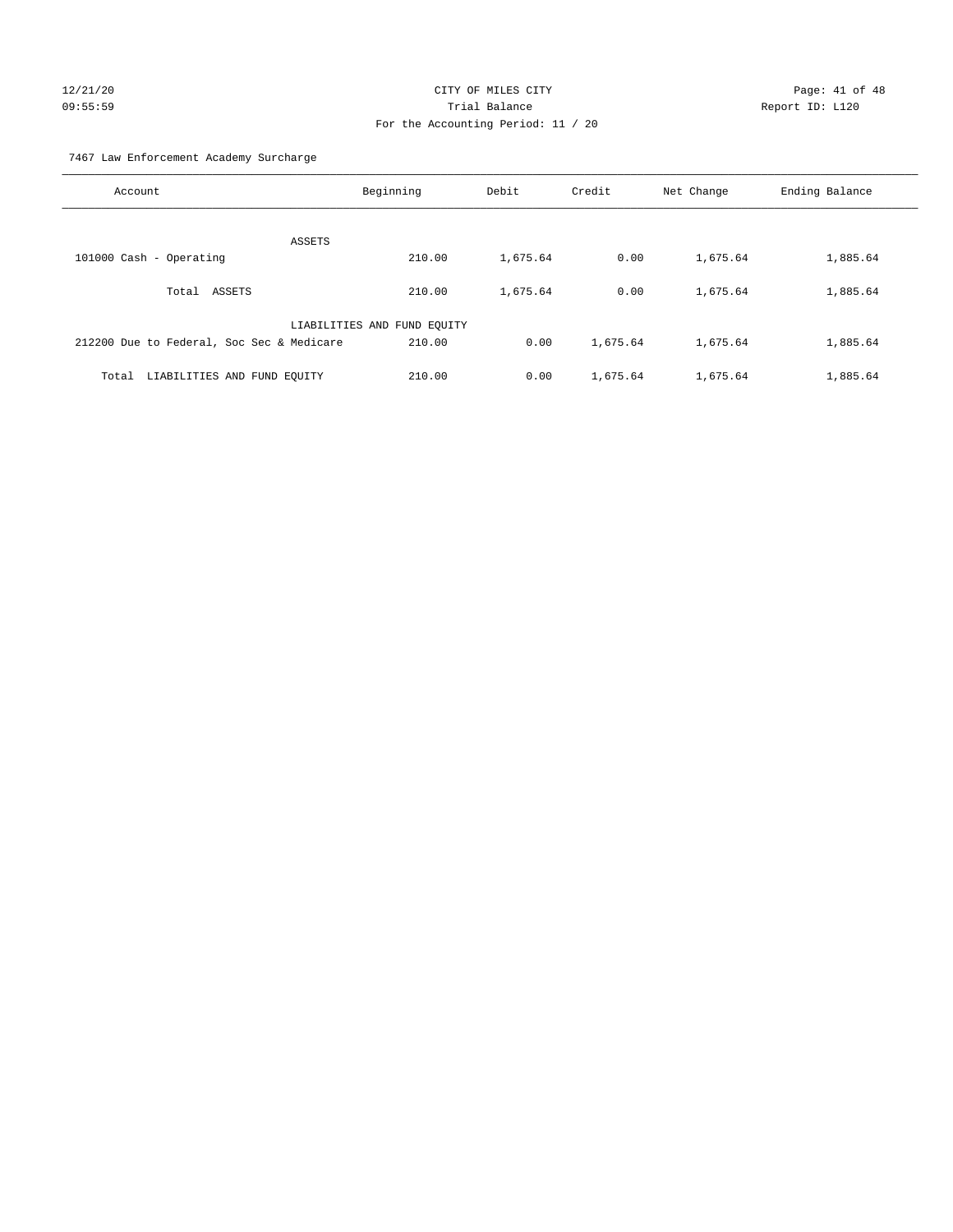## 12/21/20 Page: 42 of 48 09:55:59 Report ID: L120 For the Accounting Period: 11 / 20

#### 7471 CIVIL LEGAL ASSIST/VICTIM DOM VIOLENCE PROG

| Account                              | Beginning                   | Debit | Credit | Net Change | Ending Balance |
|--------------------------------------|-----------------------------|-------|--------|------------|----------------|
|                                      |                             |       |        |            |                |
| 101000 Cash - Operating              | ASSETS<br>11.00             | 9.00  | 0.00   | 9.00       | 20.00          |
|                                      |                             |       |        |            |                |
| Total ASSETS                         | 11.00                       | 9.00  | 0.00   | 9.00       | 20.00          |
|                                      | LIABILITIES AND FUND EQUITY |       |        |            |                |
| 212500 Due to Others                 | 11.00                       | 0.00  | 9.00   | 9.00       | 20.00          |
| Total<br>LIABILITIES AND FUND EQUITY | 11.00                       | 0.00  | 9.00   | 9.00       | 20.00          |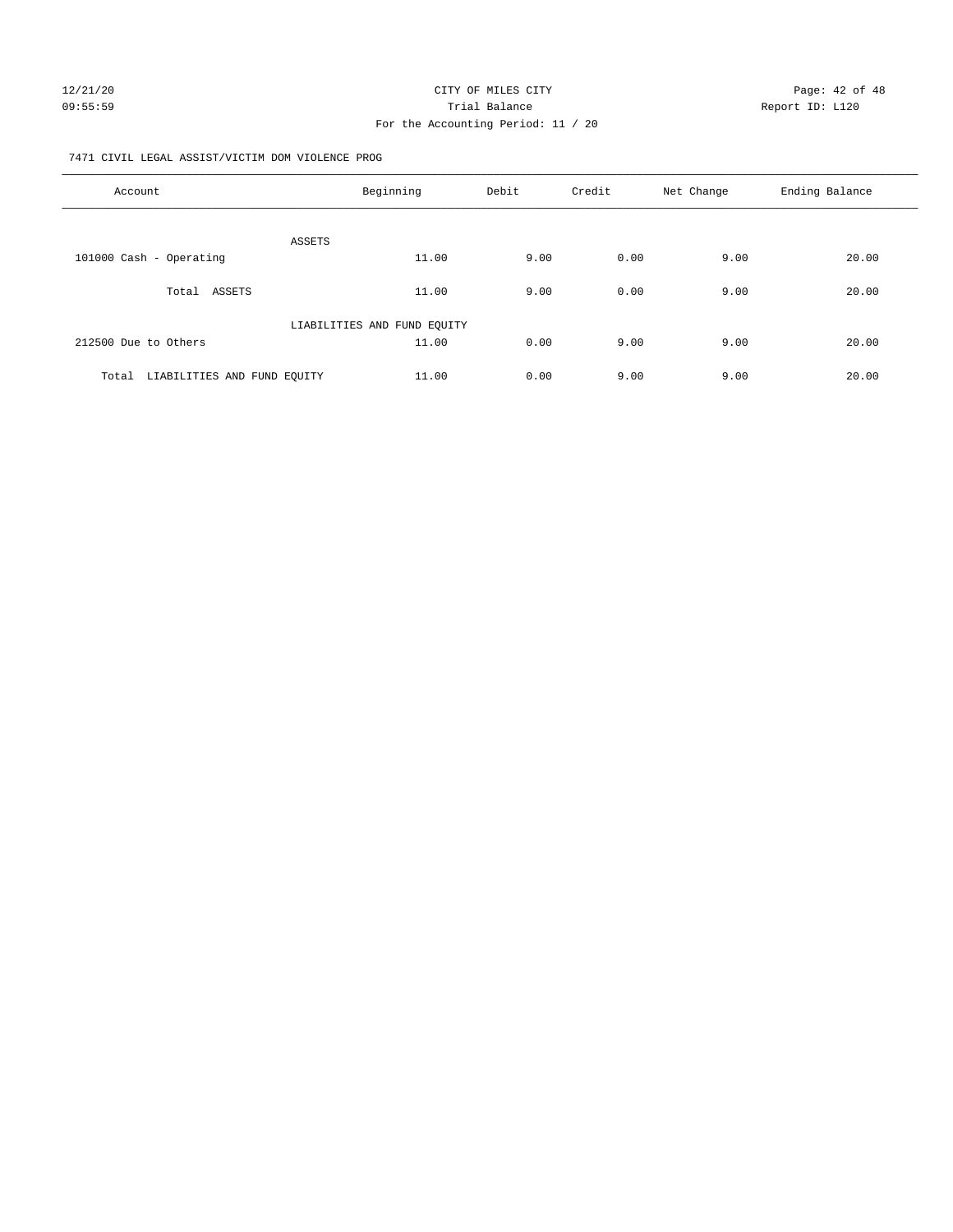## 12/21/20 **CITY OF MILES CITY CITY CITY Page: 43 of 48** 09:55:59 Report ID: L120 For the Accounting Period: 11 / 20

#### 7910 PAYROLL FUND

| Account                                   | Beginning                   | Debit        | Credit      | Net Change  | Ending Balance |
|-------------------------------------------|-----------------------------|--------------|-------------|-------------|----------------|
|                                           |                             |              |             |             |                |
| <b>ASSETS</b>                             |                             |              |             |             |                |
| 101000 Cash - Operating                   | 107,646.41                  | 558, 326, 39 | 513, 411.22 | 44,915.17   | 152,561.58     |
|                                           |                             |              |             |             |                |
| Total ASSETS                              | 107,646.41                  | 558,326.39   | 513, 411.22 | 44,915.17   | 152,561.58     |
|                                           |                             |              |             |             |                |
|                                           | LIABILITIES AND FUND EQUITY |              |             |             |                |
| 201000 Warrants Payable                   | 90,207.81                   | 99,073.09    | 124,301.42  | 25, 228.33  | 115, 436.14    |
| 212200 Due to Federal, Soc Sec & Medicare | 0.00                        | 69,973.87    | 69,973.87   | 0.00        | 0.00           |
| 212202 Due to State Unemployment          | 554.40                      | 0.00         | 605.72      | 605.72      | 1,160.12       |
| 212203 Due to Worker's Compensation       | 16, 415.83                  | 0.00         | 18,330.01   | 18,330.01   | 34,745.84      |
| 212204 Due to State Income Tax            | 0.00                        | 17,477.00    | 17,477.00   | 0.00        | 0.00           |
| 212205 Due to MPORS-GABA                  | 0.00                        | 13,665.28    | 13,665.28   | 0.00        | 0.00           |
| 212207 Due to AFLAC, AFLAC PRETAX         | 0.00                        | 676.64       | 676.64      | 0.00        | 0.00           |
| 212208 Due to Health Ins, Dental, Vision  | 72.35                       | 78,236.35    | 79,018.35   | 782.00      | 854.35         |
| 212209 Due to PERS Retirement             | 0.00                        | 34,796.56    | 34,796.56   | 0.00        | 0.00           |
| 212210 Due to FURS-GABA Retirement        | 396.02                      | 17,715.03    | 17,684.14 ( | 30.89)      | 365.13         |
| Total LIABILITIES AND FUND EQUITY         | 107,646.41                  | 331,613.82   | 376,528.99  | 44, 915. 17 | 152,561.58     |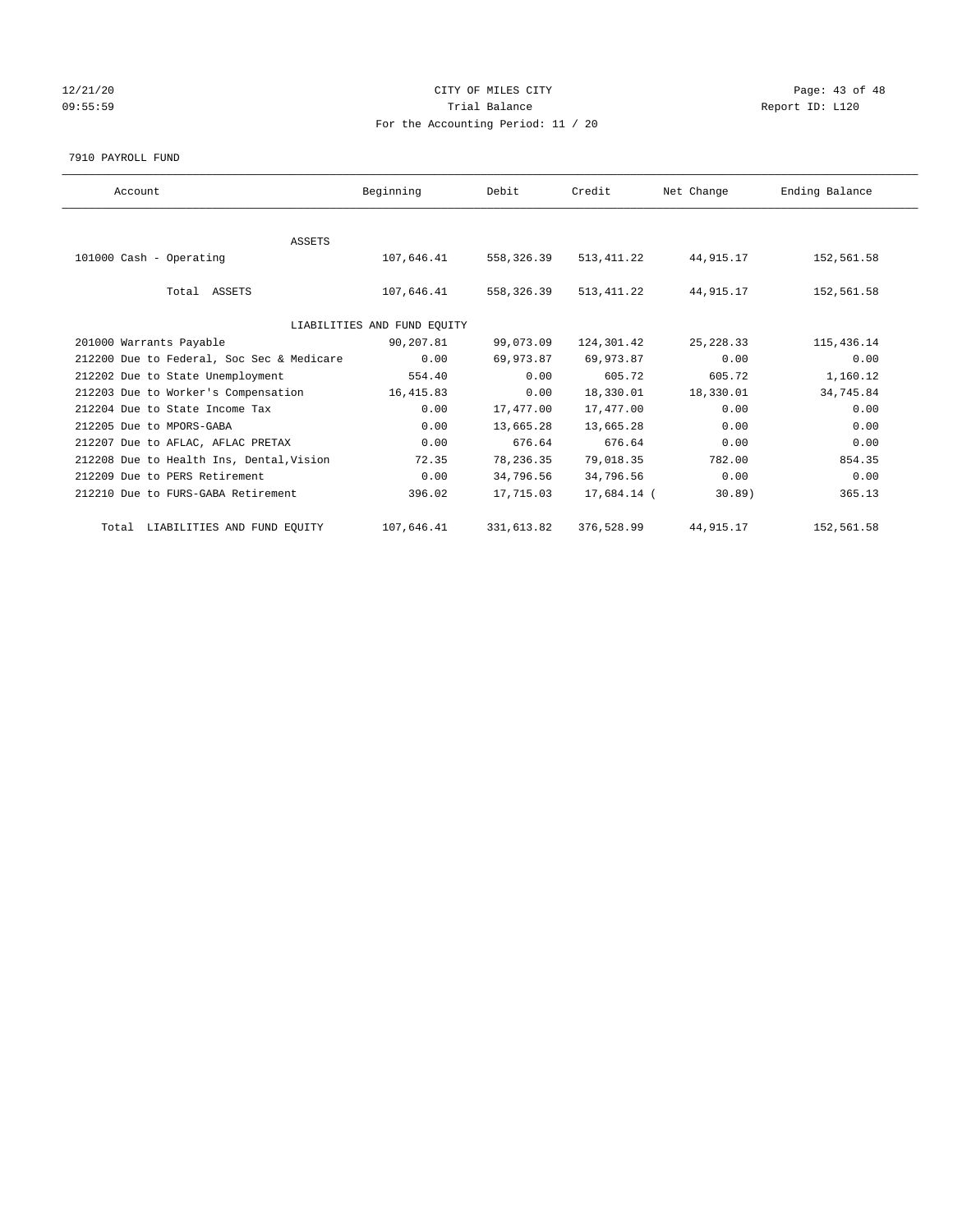## 12/21/20 **CITY OF MILES CITY CITY CITY Page: 44 of 48** 09:55:59 Report ID: L120 For the Accounting Period: 11 / 20

#### 7930 CLAIMS FUND

| Account                              | Beginning                   | Debit           | Credit                    | Net Change  | Ending Balance |
|--------------------------------------|-----------------------------|-----------------|---------------------------|-------------|----------------|
|                                      |                             |                 |                           |             |                |
| ASSETS                               |                             |                 |                           |             |                |
| 101000 Cash - Operating              | 1,167,283.37                |                 | 372,670.52 1,215,554.75 ( | 842,884,23) | 324,399.14     |
|                                      |                             |                 |                           |             |                |
| ASSETS<br>Total                      | 1,167,283.37                |                 | 372,670.52 1,215,554.75 ( | 842,884,23) | 324, 399.14    |
|                                      |                             |                 |                           |             |                |
|                                      | LIABILITIES AND FUND EQUITY |                 |                           |             |                |
| 201000 Warrants Payable              | 1,167,283.37                | 1, 215, 554.75  | 372,670.52 (              | 842,884.23) | 324, 399.14    |
|                                      |                             |                 |                           |             |                |
|                                      |                             |                 |                           |             |                |
| LIABILITIES AND FUND EOUITY<br>Total | 1,167,283.37                | 1, 215, 554. 75 | 372,670.52 (              | 842,884,23) | 324, 399.14    |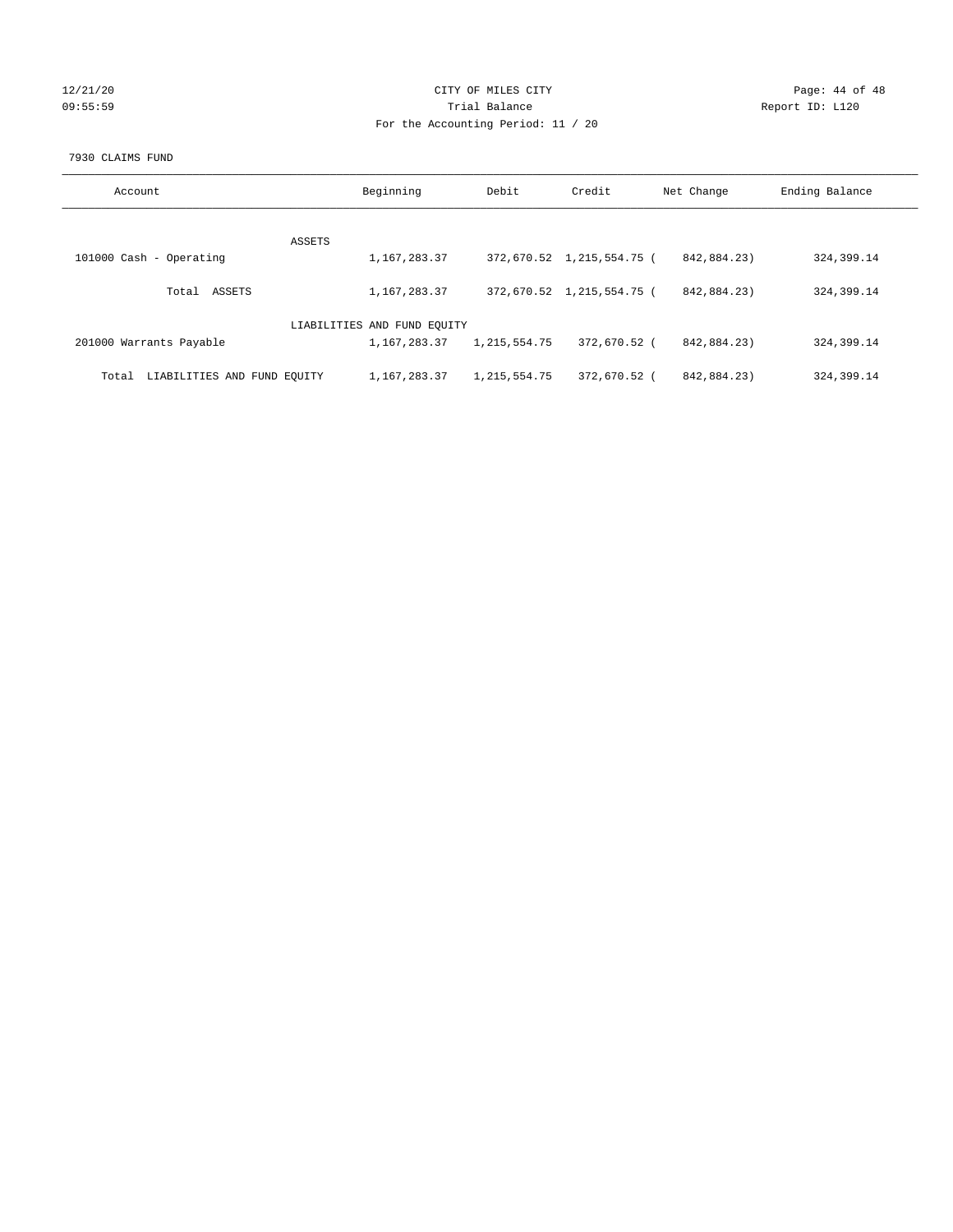## 12/21/20 Page: 45 of 48 09:55:59 Trial Balance Report ID: L120 For the Accounting Period: 11 / 20

#### 7980 CUSTER CO WATER & SEWER DISTRICT

| Account                                 | Beginning                   | Debit       | Credit        | Net Change | Ending Balance |
|-----------------------------------------|-----------------------------|-------------|---------------|------------|----------------|
| ASSETS                                  |                             |             |               |            |                |
| 101000 Cash - Operating                 | 1, 112.44)                  | 19,122.14   | 19, 122. 14   | 0.00       | 1, 112.44)     |
| 122000 Accounts Receivable              | 19,924.93                   | 19,058.95   | 19, 122. 14 ( | 63.19)     | 19,861.74      |
| Total ASSETS                            | 18,812.49                   | 38,181.09   | 38,244.28 (   | $63.19$ )  | 18,749.30      |
|                                         | LIABILITIES AND FUND EQUITY |             |               |            |                |
| 202000 Accounts Payable                 | 0.00                        | 19,122.14   | 19,122.14     | 0.00       | 0.00           |
| 211020 Due to Custer Water & Sewer Dist | 18,812.49                   | 19,122.14   | 19,058.95 (   | $63.19$ )  | 18,749.30      |
| LIABILITIES AND FUND EQUITY<br>Total    | 18,812.49                   | 38, 244. 28 | 38,181.09 (   | $63.19$ )  | 18,749.30      |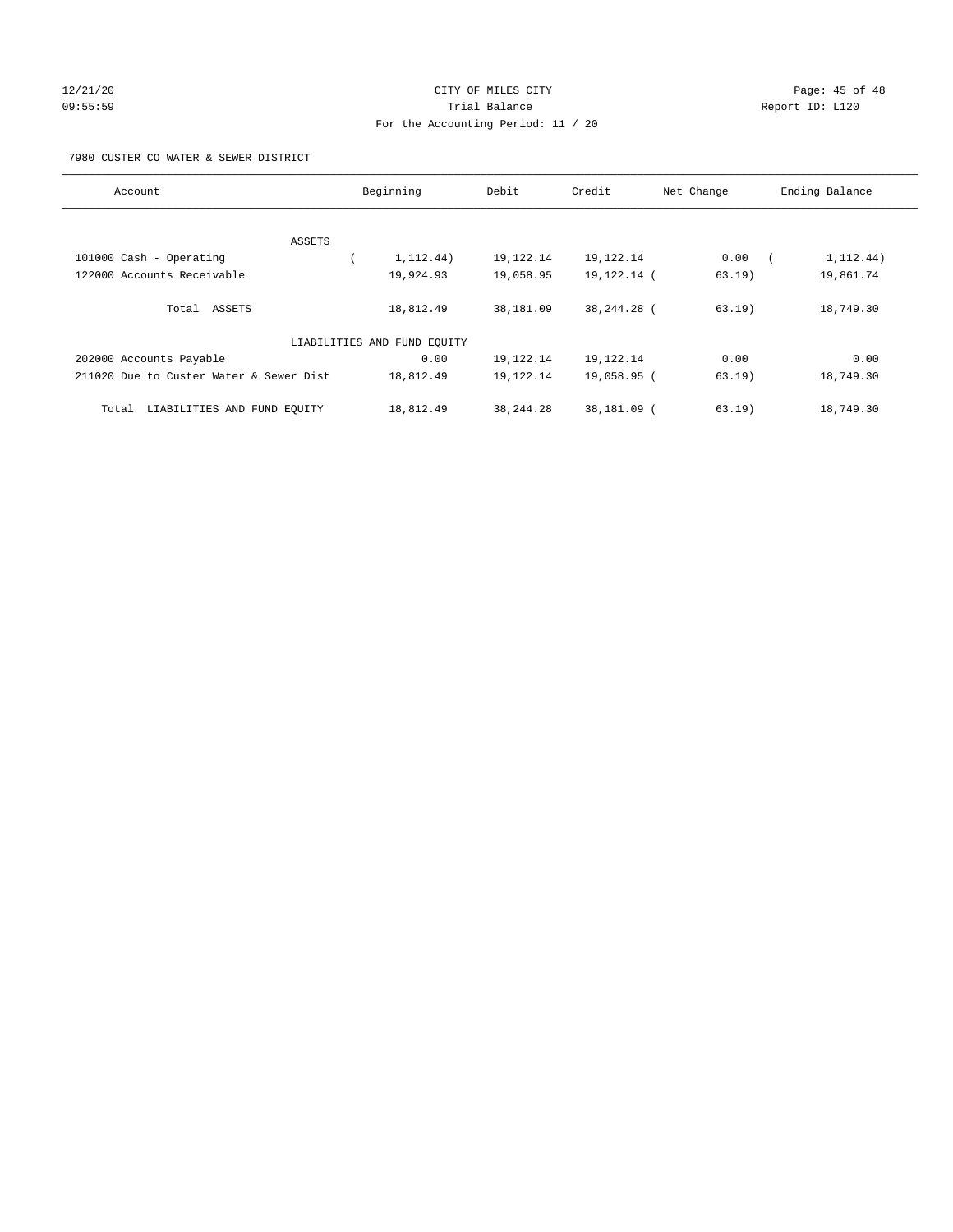## 12/21/20 Page: 46 of 48 09:55:59 Trial Balance Report ID: L120 For the Accounting Period: 11 / 20

7981 Interest Clearing

| Account                           | Beginning                   | Debit    | Credit   | Net Change | Ending Balance |
|-----------------------------------|-----------------------------|----------|----------|------------|----------------|
|                                   | ASSETS                      |          |          |            |                |
| 101000 Cash - Operating           | 7,399.00                    | 1,723.54 | 0.00     | 1,723.54   | 9,122.54       |
| Total ASSETS                      | 7,399.00                    | 1,723.54 | 0.00     | 1,723.54   | 9,122.54       |
|                                   | LIABILITIES AND FUND EQUITY |          |          |            |                |
| 212500 Due to Others              | 7,399.00                    | 0.00     | 1,723.54 | 1,723.54   | 9,122.54       |
| Total LIABILITIES AND FUND EOUITY | 7,399.00                    | 0.00     | 1,723.54 | 1,723.54   | 9,122.54       |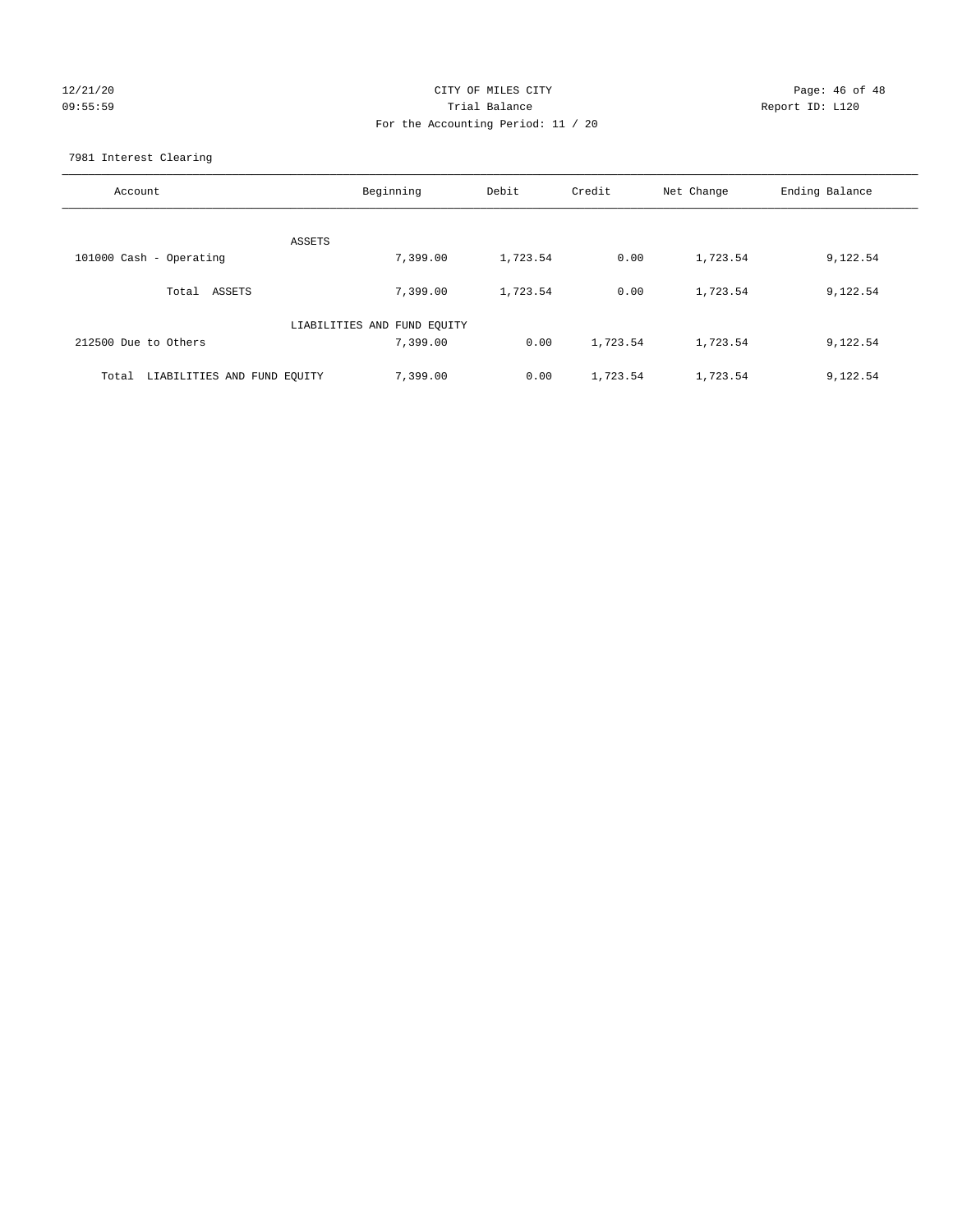## 12/21/20 Page: 47 of 48 09:55:59 Report ID: L120 For the Accounting Period: 11 / 20

#### 9000 GENERAL FIXED ASSETS GROUP OF ACCOUNTS FUND

| Account                                                    | Beginning                   | Debit | Credit | Net Change | Ending Balance   |
|------------------------------------------------------------|-----------------------------|-------|--------|------------|------------------|
| ASSETS                                                     |                             |       |        |            |                  |
| 181000 Land                                                | 526,599.00                  | 0.00  | 0.00   | 0.00       | 526,599.00       |
| 182000 Buildings                                           | 1,986,836.00                | 0.00  | 0.00   | 0.00       | 1,986,836.00     |
| 182100 Allowance for Depr - Buildings (Cre(                | 684,991.00)                 | 0.00  | 0.00   | 0.00       | 684,991.00)      |
| 186000 Machinery and Equipment                             | 3,038,732.00                | 0.00  | 0.00   | 0.00       | 3,038,732.00     |
| 186100 Allowance for Depr - Machinery & Eq(                | 1,463,750.00)               | 0.00  | 0.00   | 0.00       | 1,463,750.00)    |
| 187000 Infrastructure                                      | 33,670,108.00               | 0.00  | 0.00   | 0.00       | 33,670,108.00    |
| 187100 Allowance For Depreciation - Infras( 16,321,771.00) |                             | 0.00  | 0.00   | 0.00       | 16, 321, 771.00) |
| Total ASSETS                                               | 20,751,763.00               | 0.00  | 0.00   | 0.00       | 20, 751, 763.00  |
|                                                            | LIABILITIES AND FUND EQUITY |       |        |            |                  |
| 280000 INVESTMENT IN GENERAL FIXED ASSETS                  | 20,751,763.00               | 0.00  | 0.00   | 0.00       | 20, 751, 763.00  |
| LIABILITIES AND FUND EQUITY<br>Total                       | 20,751,763.00               | 0.00  | 0.00   | 0.00       | 20, 751, 763.00  |